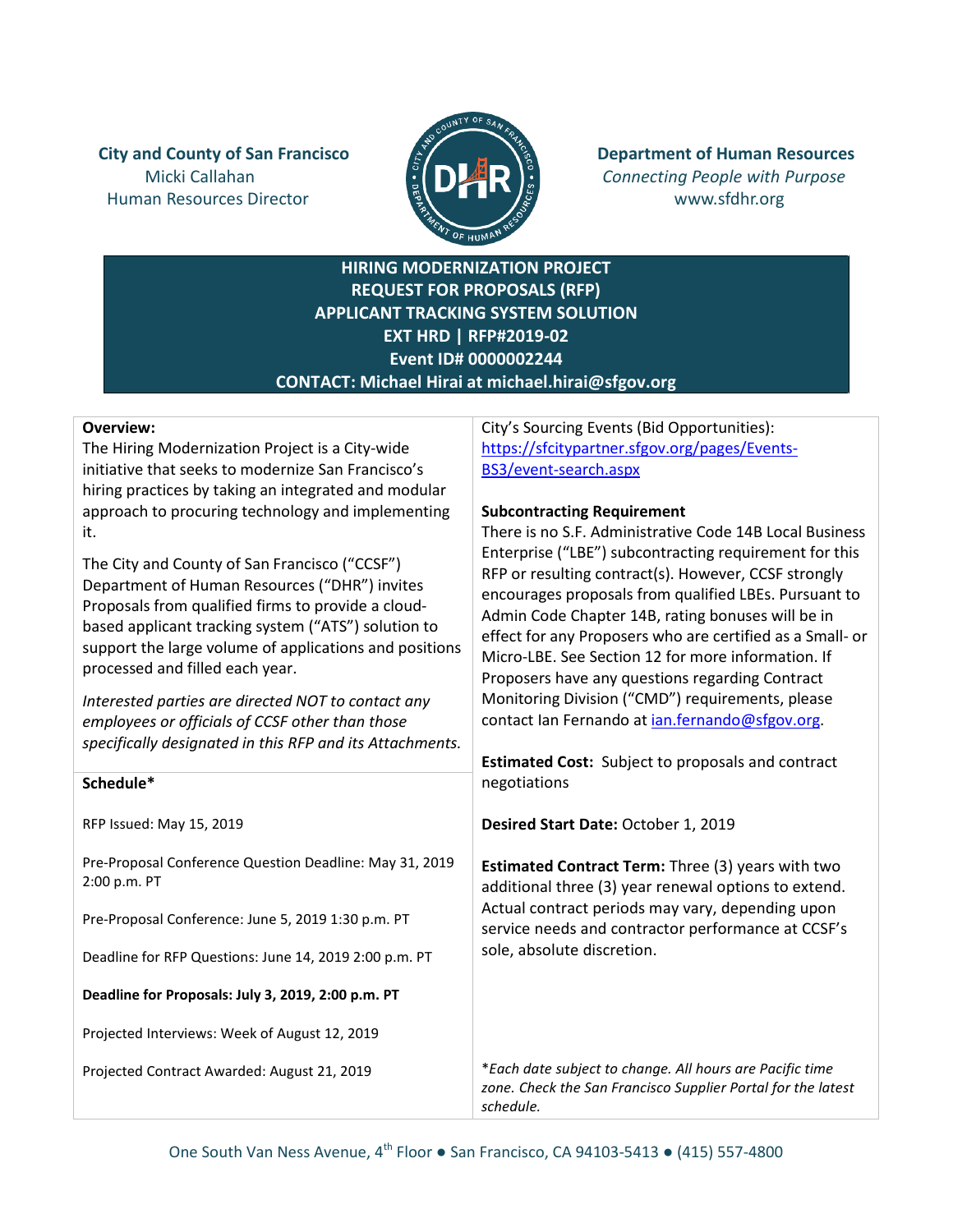## **REQUEST FOR PROPOSALS APPLICANT TRACKING SYSTEM SOLUTION**

### **TABLE OF CONTENTS**

## **SECTION PAGE**

|    | 4  |
|----|----|
|    | 9  |
|    | 23 |
|    | 24 |
|    | 25 |
|    | 28 |
|    | 37 |
|    | 40 |
| 9. | 41 |
|    | 50 |
|    | 53 |
|    | 66 |
|    |    |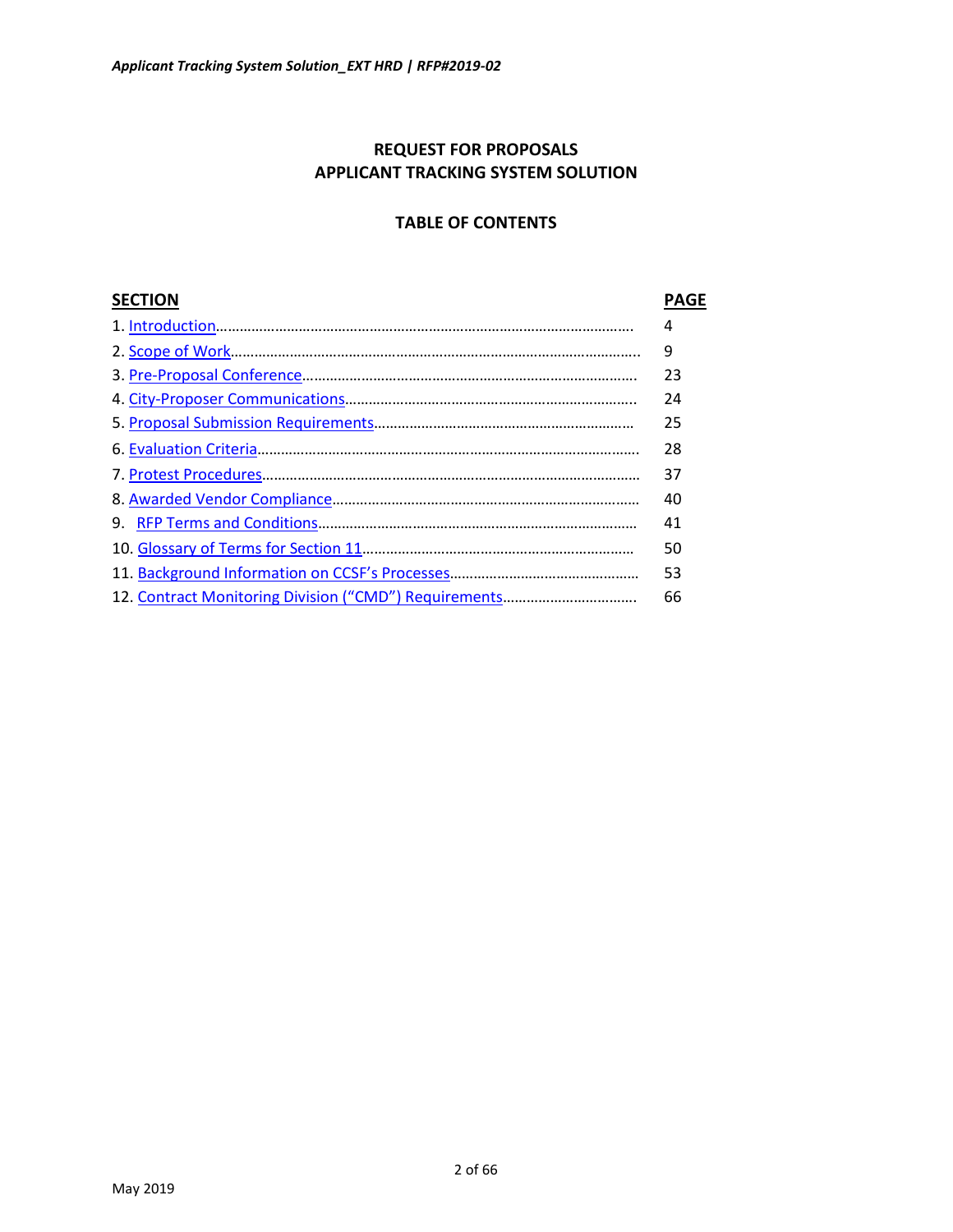| <b>INFORMATIONAL ATTACHMENTS (Not Scored)</b>                 |                                            |  |  |
|---------------------------------------------------------------|--------------------------------------------|--|--|
| Attachment A                                                  | <b>Request for Information Respondents</b> |  |  |
| Professional Services Sample Template (P-600)<br>Attachment B |                                            |  |  |
| Attachment C                                                  | Software as a Service Template (P-648)     |  |  |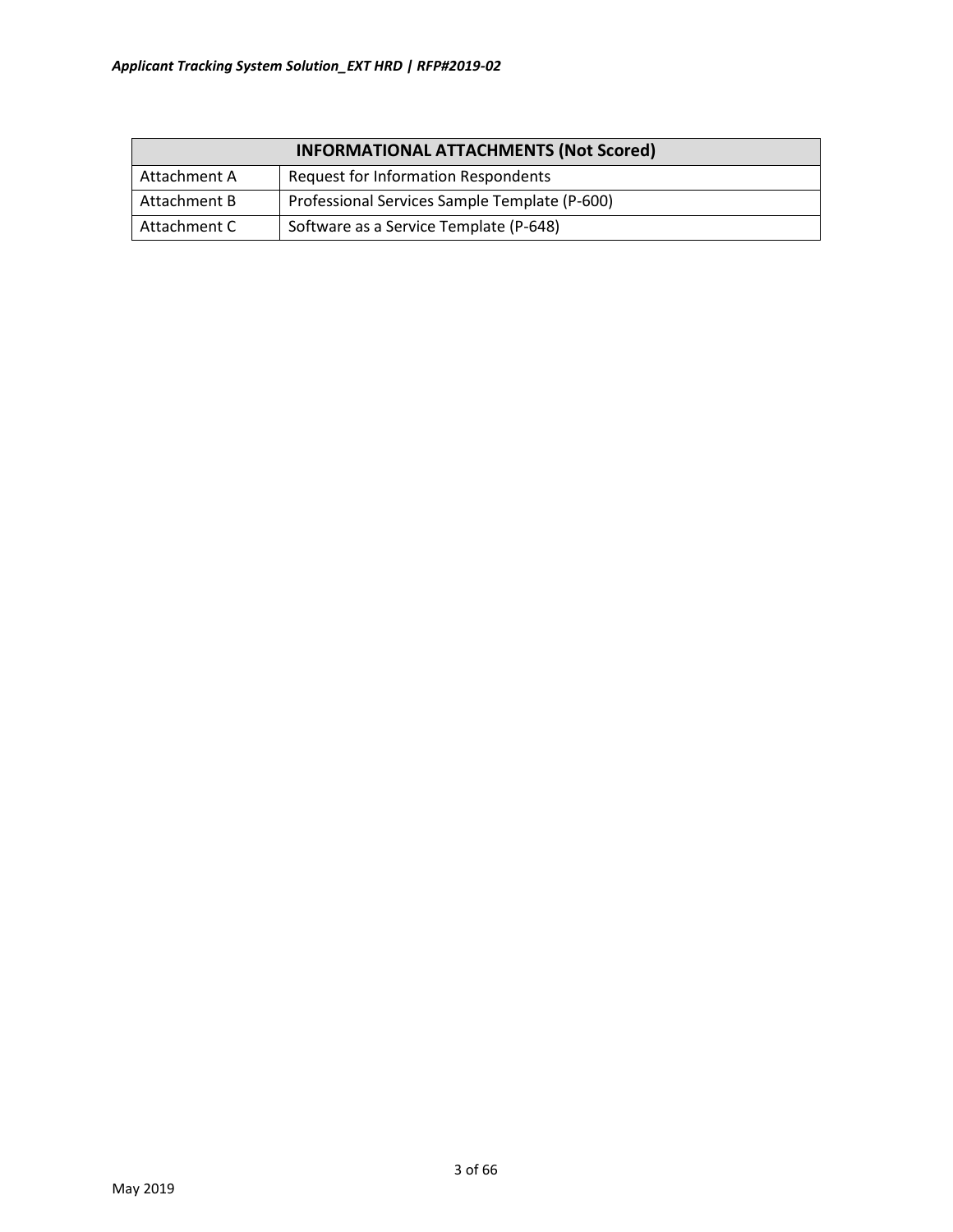# <span id="page-3-0"></span>**1. Introduction**

### **1.1. General terms used in this Request for Proposals (RFP)**

Terms and abbreviations used throughout this RFP include:

- **CCSF or The City** The City and County of San Francisco
- **Contract Monitoring Division (CMD)** San Francisco Contract Monitoring Division, a department of the City and County of San Francisco
- **Contractor** The Proposer awarded a contract for services subsequent to prequalification under this RFP
- **DHR** The City and County of San Francisco Department of Human Resources
- **Ecosystem –** An interconnected system of HR-related tools and technology solutions
- **Firm** Any business entity including, but not limited to, companies, nonprofit organizations, educational institutions, and individuals
- **Local Business Enterprise (LBE)** A business that is certified as an LBE under S.F. Administrative Code §14B.3. Only certified Small- and Micro-LBEs can be used to satisfy the LBE subcontracting participation goal
- **Pain Point** A specific challenge or problem experienced by a user
- **Project** The process of developing and implementing a cloud-based applicant tracking system solution for CCSF
- **Respondent/Proposer** Any entity submitting a response to this RFP. A Respondent/Proposer to this RFP could submit a Proposal on behalf of multiple vendors
- **Response/Proposal** A Proposer's submission in response to this RFP
- **RFP Contact** Michael Hirai at [michael.hirai@sfgov.org](mailto:michael.hirai@sfgov.org)
- **User** Someone who uses or is impacted by a specific service and/or touches the systems that support that service (i.e., hiring)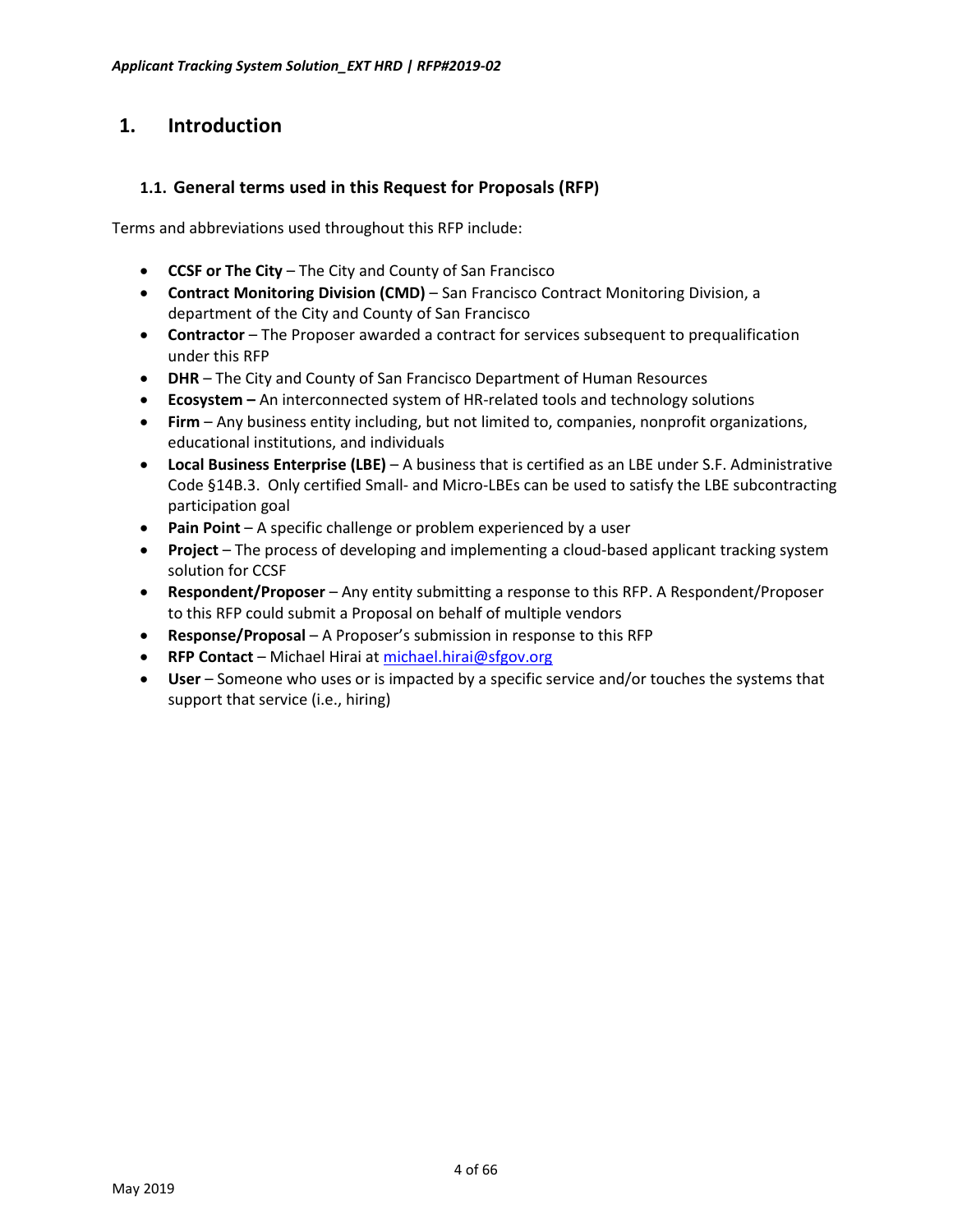### **1.2. Proposers Unable to Do Business with the City**

Proposers that do not comply with laws set forth in San Francisco's Municipal Codes may be unable to enter into a contract with the City. Some of the laws are included in this RFP, or in the sample terms and conditions attached.

### **1.3. Companies Headquartered in Certain States**

This Contract is subject to the requirements of Administrative Code Chapter 12X, which prohibits the City from entering into contracts with companies headquartered in states with laws that perpetuate discrimination against LGBT populations or where any or all of the work on the contract will be performed in any of those states. Proposers are hereby advised that Proposers which have their United States headquarters in a state on the Covered State List, as that term is defined in Administrative Code Section 12X.3, or where any or all of the work on the contract will be performed in a state on the Covered State List may not enter into contracts with the City. A list of states on the Covered State List is available at the website of the City Administrator http://sfgsa.org/chapter[-12x-anti-lgbt-state-ban-list.](http://sfgsa.org/chapter-12x-anti-lgbt-state-ban-list)

### **1.4. Background**

The Department of Human Resources ("DHR") for the City and County of San Francisco ("CCSF"), is soliciting qualified Proposers who offer a modern, user-friendly, and integratable cloud-based applicant tracking system ("ATS") solution to ensure CCSF 1) is improving its hiring practices to reflect today's technology and workforce and 2) has an infrastructure that will make it easy to continue to adapt over time.

CCSF wants to offer intuitive, user-friendly tools to help candidates find the right opportunities in government, while helping hiring managers and HR professionals effectively recruit, track, and hire the right talent.

The reality is that today:

### **HR leaders are asked to be a data-driven strategic partner critical to the organization's success:**

- Using new technology to streamline existing processes: The compliance and administrative tasks still need to get done but, using new technology, more and more of those types of tasks can be streamlined freeing up HR teams to focus on strategic questions.
- Data-driven decision-making: Using data to ensure that HR practices and civil service rules are putting people first and providing the best experience for applicants, hiring managers, and HR analysts while remaining true to the values and goals of the merit system.

### **Job seekers search, find, and apply for jobs differently:**

• People search online and are increasingly using their mobile devices: "Finding a City job" is the number one search on CCSF's website and CCSF expects that an increasing number of visitors w[i](#page-65-0)ll be looking to find and apply to jobs from their mobile devices<sup>1</sup>.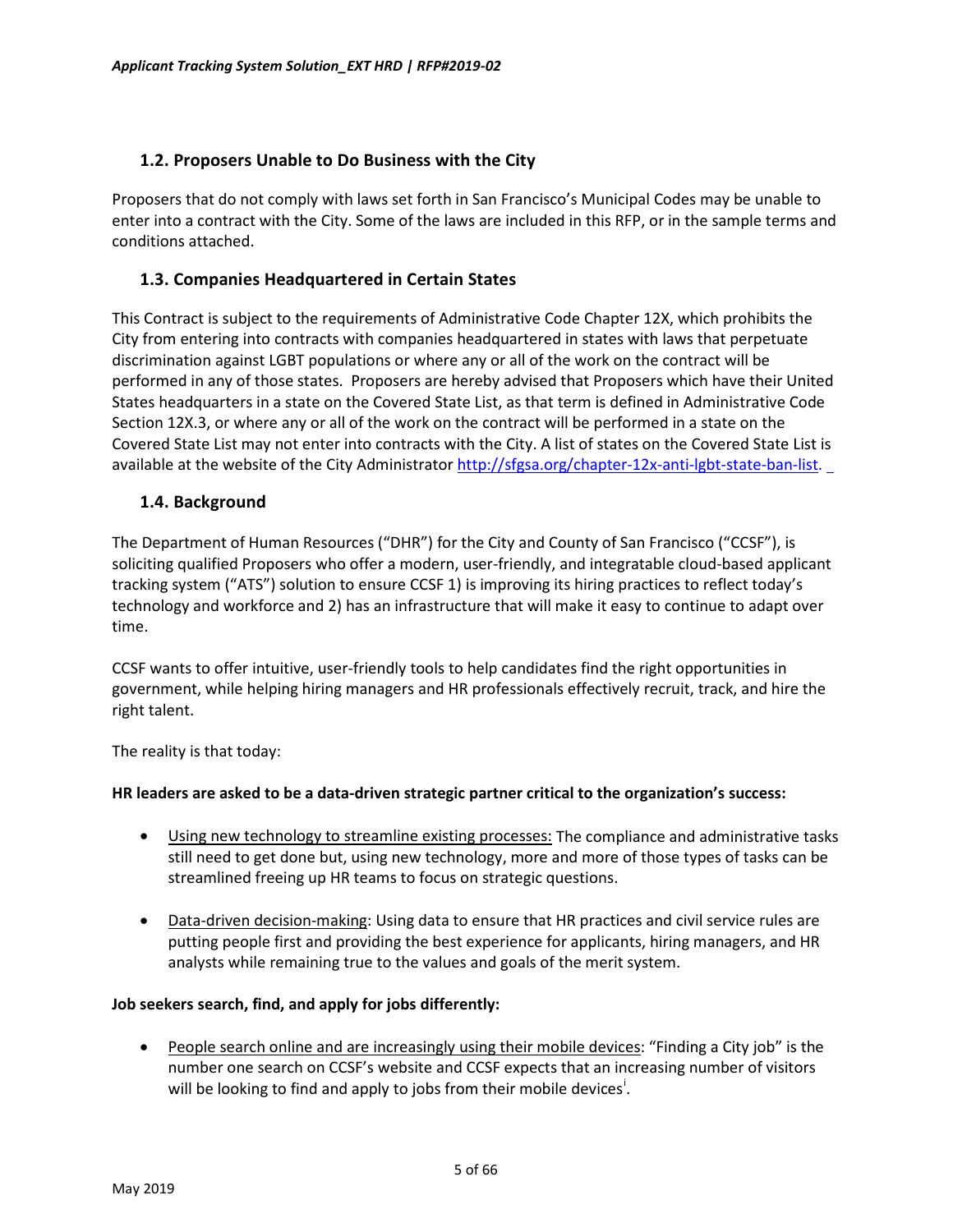• People expect personalized experiences: Whether it be helping people understand what positions might be best for them (instead of them needing to know the positions for which they might be a good fit) or providing applicants with ongoing communication once they have applied, the relationship between applicant and potential employer is looking more and more like a customer relationship and CCSF therefore needs to be treating it that way.

#### **Governments are seeing their hiring needs grow only more complex:**

- An aging workforce and a large wave of retirements on the horizon: The average employee at CCSF is nearly 46 years old and CCSF expects 30% of the current workforce to retire over the next 10 years.
- New talent needs, a changing workforce, and competition from the private sector as government services are delivered using new technology: By 2025, millennials will make up 75% of the workforce<sup>"</sup> and this is a talent pool governments are having trouble hiring.<sup>""</sup> There are also differences between how millennials perceive work as compared to older generations (average tenure in a job, benefits, etc.) to which employers need to adapt.

With this evolving landscape in mind, CCSF is not only looking to modernize hiring, it is looking to modernize HR practices across the board. This is likely the first of several RFPs that CCSF will issue to transform the way CCSF hires and retains its most valuable resource: its people.

### **1.5. Context**

CCSF has 52 departments, with over 35,000 employees working in over 1,100 different job classifications. CCSF receives about 150,000 job applications and makes about 9,000 hires annually. CCSF is one of San Francisco's largest employers and must hire for a wide range of roles in order to effectively provide critical services to San Francisco residents while building the next generation of public servants.

There are many essential stakeholders who play a key role in ensuring CCSF's hiring process is meritbased, fair, and unbiased. DHR and various decentralized human resources teams from numerous departments work together with hiring managers, unions, and CCSF's Civil Service Commission to ensure that CCSF hires the individuals best suited for the position. At a high-level these tasks and responsibilities include:

- Managing and updating job classifications
- Administering all hiring processes, including examinations
- Developing, providing training on, and ensuring compliance with best practices in hiring
- Selecting and onboarding candidates

### **1.6. Common Challenges**

The government hiring process is long and complex with many challenges experienced by candidates, hiring managers, and HR professionals/recruiters.

Some of the most common challenges for **HR professionals/recruiters** include: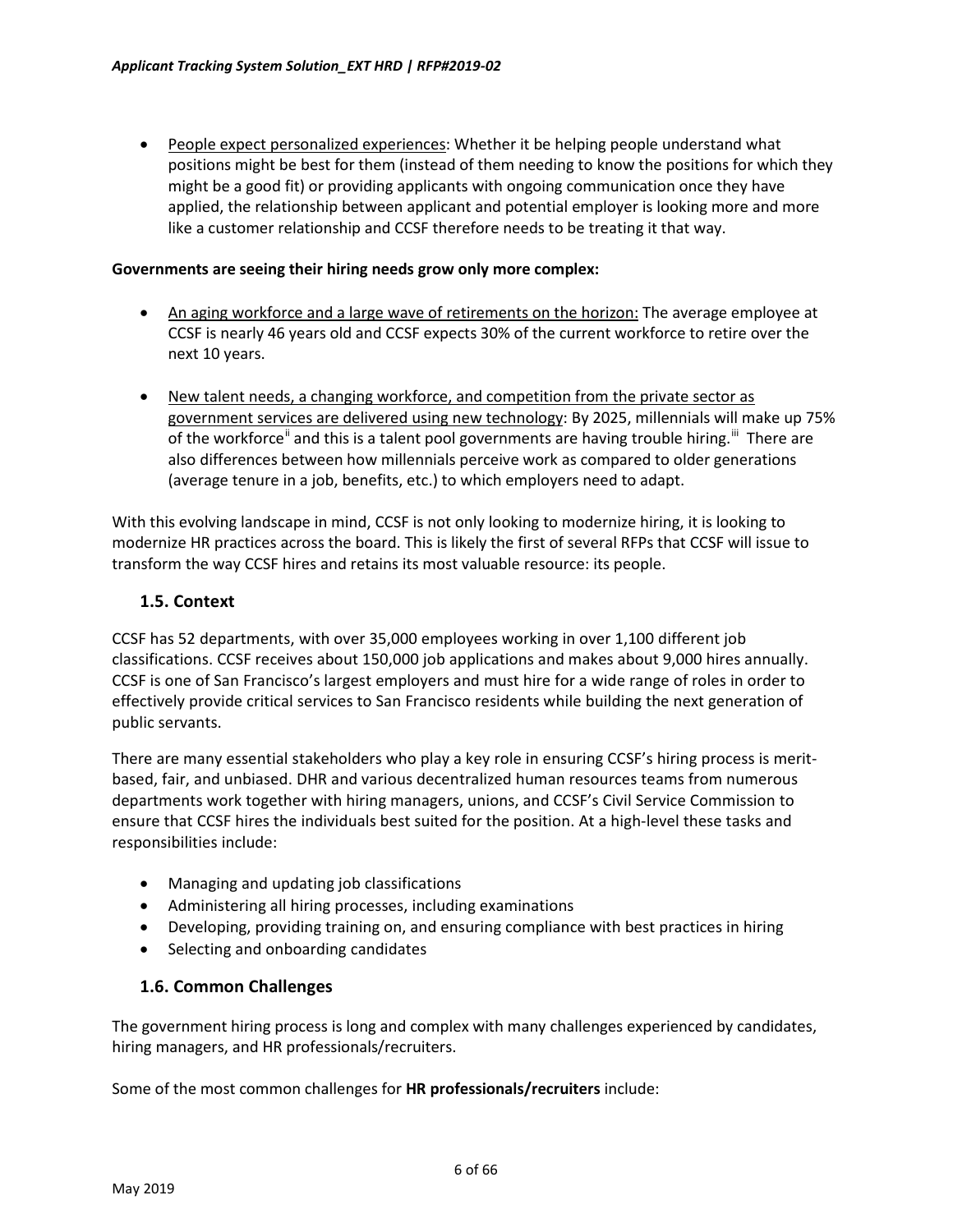- **The use of inefficient systems resulting in duplicative data entry throughout the process**: CCSF's research has demonstrated that there are almost 100 points in the process where HR professionals identified excessive processing in their work with one of the main causes being manual data entry. Systems do not speak to one another and prevent key data from seamlessly flowing from one system to another.
- **Lack of consistent and easily accessible data reporting**: Current reporting provides little insight into where inefficiencies lie in the hiring process and, as a result, how bottlenecks should be addressed. Similarly, initiatives and policies are difficult to track and measure giving the teams limited ability to make data-driven decisions.
- **Poor user experience resulting in the need for a lot of training to understand how to use systems**: Users assume that any updates will involve a steep learning curve, resulting in a resistance to change.

Some of the most common challenges for **hiring managers** include:

- **Very little knowledge, visibility, or consistency in the hiring process**: Information, resources, and processes are separated, listed in various places and understood differently by different people.
- **Inability to hire the talent needed**: Hiring managers struggle to find the right talent for the right role at the right time, and many have expressed frustration with their inability to compete for talent when current processes and civil services rules are not optimized for speed.

Some of the most common challenges for **candidates** include:

- **Feeling as if their applications fall into a "black box":** Many talented individuals accept other positions simply because the application and hiring process was too lengthy, with little communication, and no visibility into next steps.
- **A poorly understood process:** The government hiring process is insufficiently explained to candidates and, when it is, the explanations contain many jargon-filled terms. This makes it difficult to get a job in government without the help of a colleague, friend, or mentor to walk the candidate through the different steps.

### **1.7. Hiring Modernization Project Overview**

The Hiring Modernization Project is a City-wide initiative that seeks to modernize San Francisco's hiring practices by taking an integrated and modular approach to procuring technology and implementing it.

This approach is the result of a year-long discovery phase that focused on 1) reviewing current rules, policies, and practices, 2) understanding and mapping current processes, and 3) understanding Pain Points experienced by different Users. Though this RFP is specifically focused on seeking a cloud-based ATS solution, CCSF knows that hiring does not happen in isolation, and CCSF is constantly keeping the larger picture in mind. This means recognizing that in order for CCSF to successfully modernize its hiring practices, it needs to be thinking about HR holistically and plan for other areas that touch hiring such as onboarding, succession planning, performance reviews, learning and development, etc.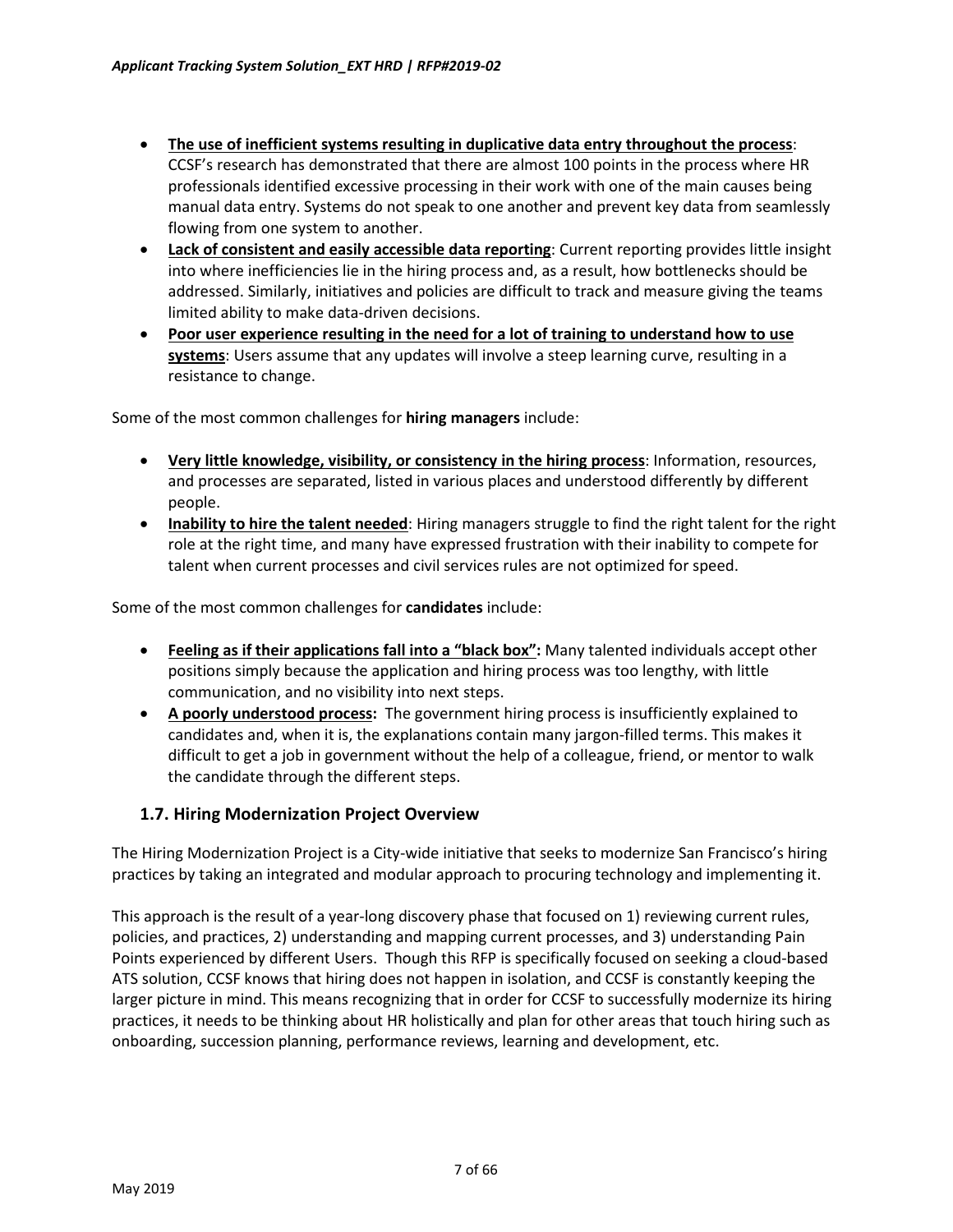With this approach in mind, CCSF expects the ATS solution to be modular and extensible to add "spokes" that address other needs down the road--so that CCSF can continue to build on and improve its HR infrastructure in an iterative manner.

### **1.8. Applicant Tracking System Solution Overview**

At this stage, CCSF seeks a cloud-based ATS solution to support the large volume of applications and positions processed and filled each year. Government hiring process rules, especially for San Francisco, are complex. Based on CCSF's research and the 20 responses to CCSF's Request for Information ("RFI") published in Spring 2018 (see Attachment A for a list of RFI respondents), CCSF does not expect Proposers to meet all of the complex government hiring requirements "out-of-the-box" and understands that vendors may not have all required functionality natively. Therefore, CCSF expects Proposers to demonstrate their ability to think creatively to extend their ATS to meet these complex requirements. CCSF is open to vendors working together to obtain an ATS solution as a part of this RFP.

CCSF expects the Proposer to work closely with the Hiring Modernization Project team at CCSF. For that work, CCSF expects to adhere to the basic practices of agile software development.

### **1.9. Agile Development and User-Centered Design Principles**

CCSF will follow a frequent, iterative implementation cycle in accordance with agile best practices and user-centered design principles. The Proposer will work collaboratively with CCSF, and potentially other vendors, following an agile methodology. All parties will work in short, regular intervals (called "sprints"), each two to four weeks long depending on CCSF's preference. CCSF will be mindful of all users and will work with the Proposer to deliver impactful changes and improvements as soon as possible.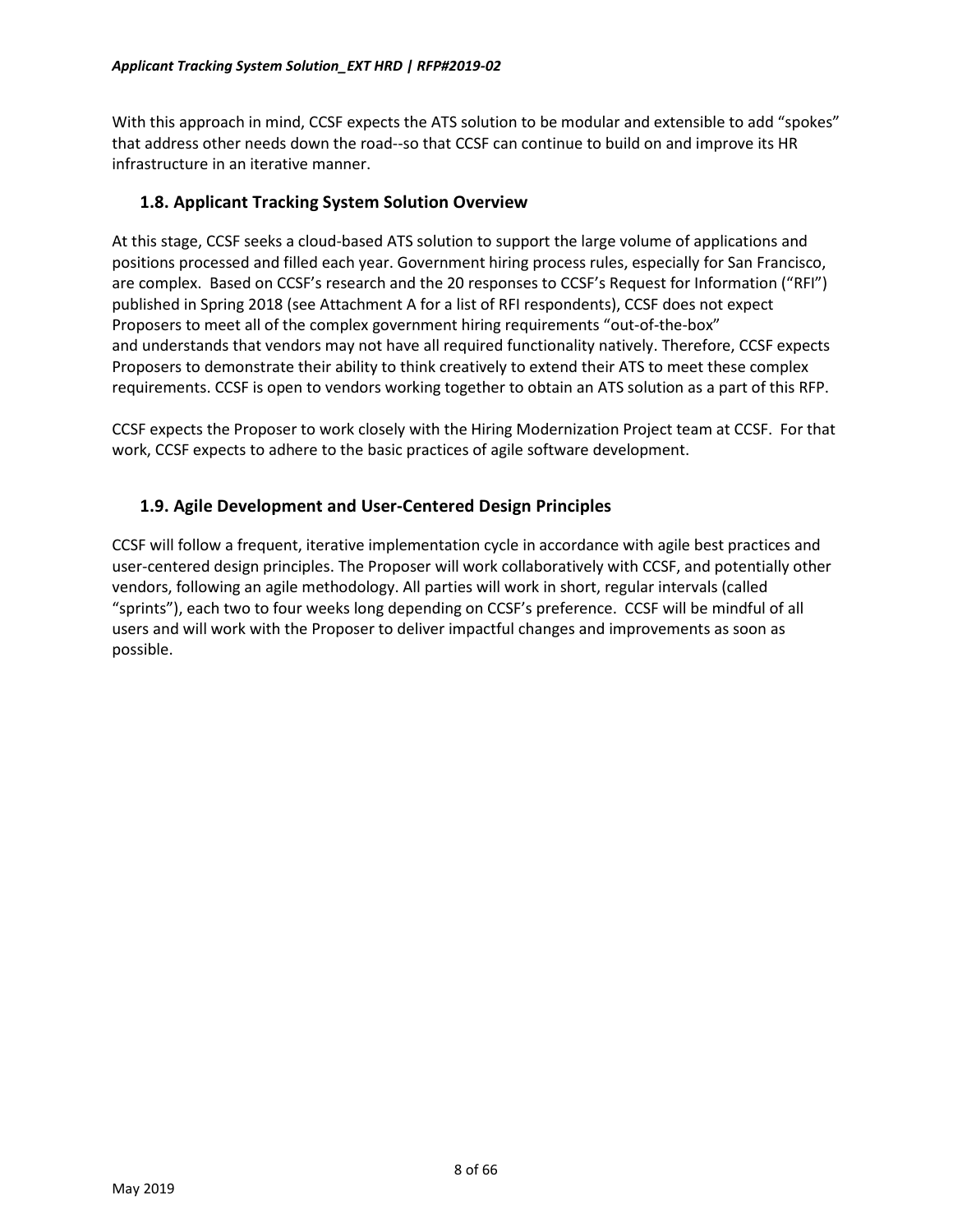# <span id="page-8-0"></span>**2. Scope of Work**

### **2.1. General Information**

The Scope of Work is to be used as a general guide and is not intended to be a complete list of all work necessary to complete the Project.

Each Proposer should demonstrate its capabilities in RFP Proposal Templates A-K. CCSF will negotiate the specific scope of services, budget, deliverables, and timeline with the highest-scoring Proposer selected for contract negotiations. There is no guarantee of a minimum amount of work or compensation for any Proposer selected for contract negotiations.

### **2.2. Overview of Services**

Overview of the hiring process broken down into modules:



Per this diagram, this RFP focuses on the following hiring process modules:

- 1. Getting the word out
- 2. Assessing skills
- 3. Creating a ranked list of eligible candidates (unique to government and CCSF)
- 4. Matching positions with eligible candidates (unique to government and CCSF)
- 5. Determining fit
- 6. Data
- 7. Communication
- 8. User experience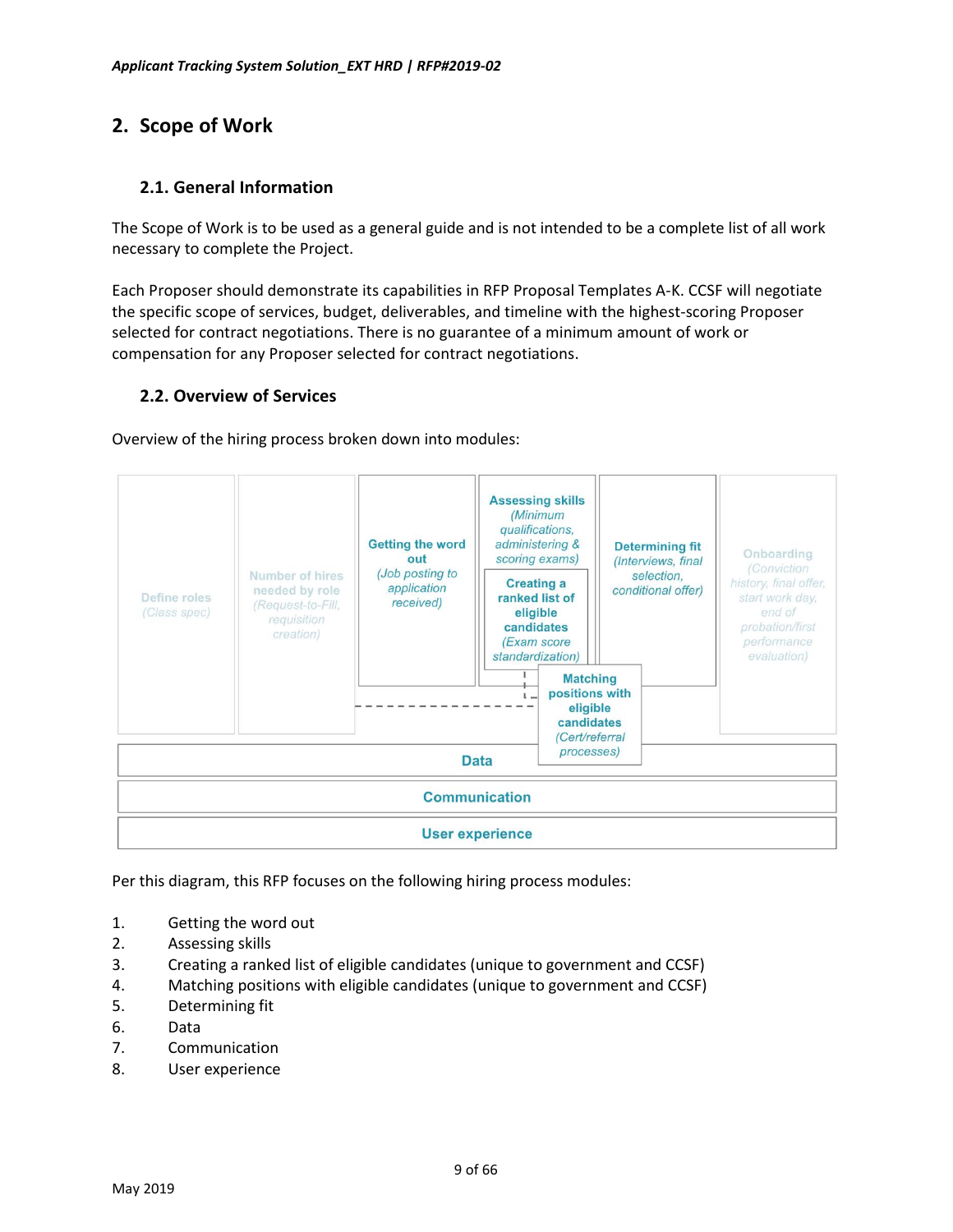The purpose and product requirements for each module follow below. The list of product requirements is based on research and discovery work the Hiring Modernization Project team has led and indicates the types of functionality CCSF is looking for. Note that each product requirement involves many details that CCSF expects the selected Proposer to research, define, and adjust (if necessary) for the best implementation plan moving forward. These are objective-based goals rather than specific functional requirements. They should provide Proposers with a sense of the goal CCSF is trying to achieve, not specifically how it should be achieved. CCSF has distinguished between the requirements that CCSF believes are essential to building a strong foundation versus those that CCSF defines as enhancements that would allow CCSF to further modernize its practices.

### **2.2.1. Getting the Word Out**

The purpose of this module is to ensure that CCSF puts open positions and upcoming exams in front of prospective candidates and that enough qualified people apply/take the exam.

#### *Elements to build a strong foundation*:

#### **Portals**

| 2.2.1.1.      | Offer branding options and customization for different departments within CCSF<br>to provide overview of brand and culture                                                |
|---------------|---------------------------------------------------------------------------------------------------------------------------------------------------------------------------|
| 2.2.1.2.      | Provide configurable portals to do targeted recruiting initiatives (e.g., seasonal<br>efforts, internship programs)                                                       |
| 2.2.1.3.      | Ensure the application portal is available 24/7 around the world from all modern<br>browsers and that any outages are reported to CCSF and resolved in a timely<br>manner |
| Posting a job |                                                                                                                                                                           |
| 2.2.1.4.      | Ability to easily create templates of job announcements and re-purpose them<br>when a job needs to be re-posted                                                           |
| 2.2.1.5.      | Ability to customize job postings (branding, images, videos, etc.)                                                                                                        |
| 2.2.1.6.      | Ability to create and post opportunities internally for transfers                                                                                                         |
| 2.2.1.7.      | Ability to set a deadline for job postings and edit the deadline as needed                                                                                                |
| 2.2.1.8.      | Ability to communicate deadlines and re-opening of job postings to candidates                                                                                             |
| Outreach      |                                                                                                                                                                           |
| 2.2.1.9.      | Seamless integration with social media sites and job boards to increase visibility<br>of job opportunities                                                                |
| 2.2.1.10.     | Ability to track source of candidates to measure pass-through rates by source                                                                                             |
| 2.2.1.11.     | Ability to see historical pipeline and time-to-hire data to benchmark and<br>develop recruiting strategies                                                                |
| 2.2.1.12.     | Ability to access and search (using keywords) all previous applicants across CCSF<br>for sourcing                                                                         |
| 2.2.1.13.     | Ability to tag applicants based on certain attributes and to use those tags to<br>send out specific communications                                                        |
| Finding a job |                                                                                                                                                                           |
| 2.2.1.14.     | Allow candidates to sign up for job notifications via email and text to receive<br>notices when new jobs are posted                                                       |
| 2.2.1.15.     | Ability to easily search for jobs without needing to use the job class or the job<br>title                                                                                |
|               |                                                                                                                                                                           |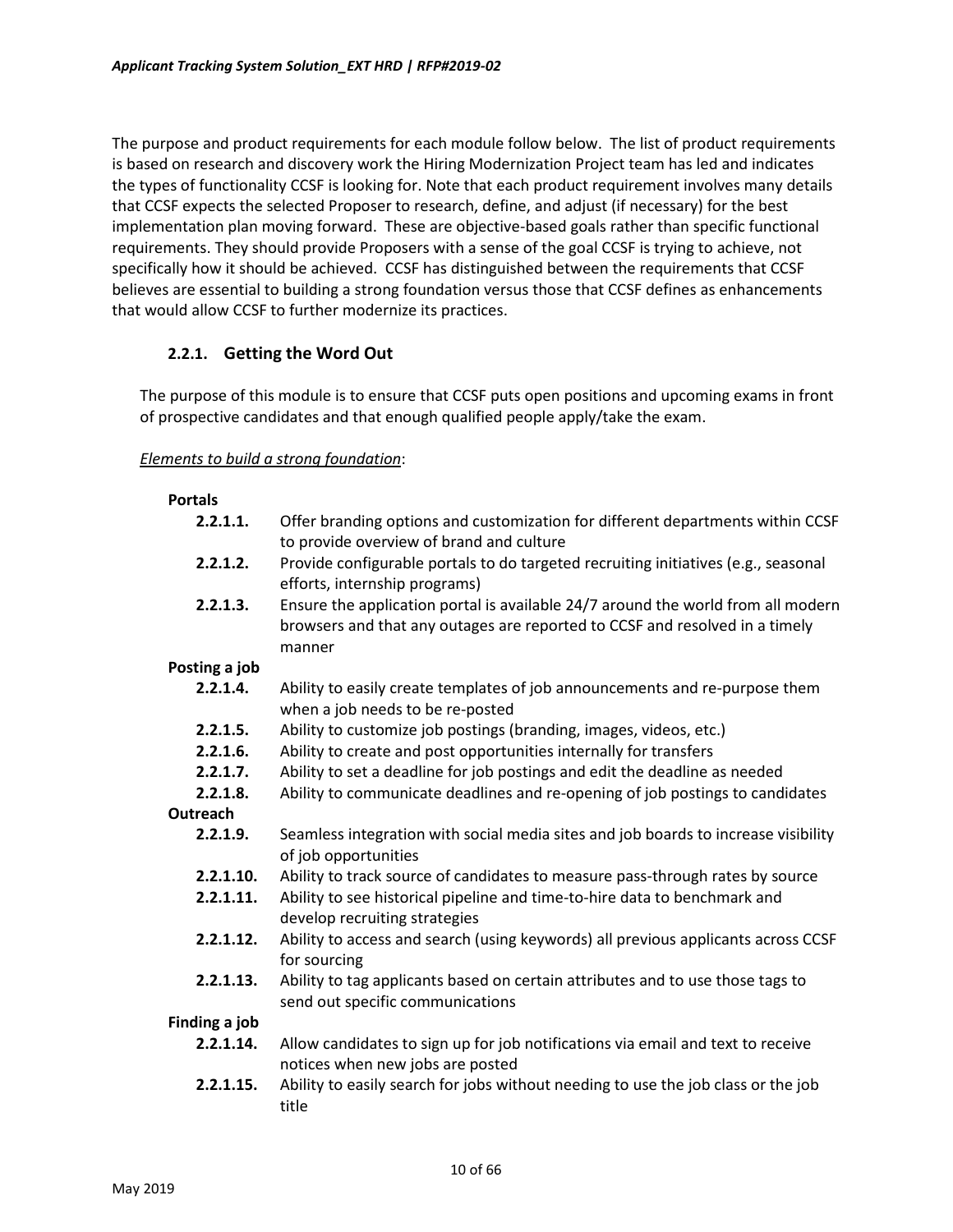### **Defining the application process/steps**

- **2.2.1.16.** Ability to set up various hiring processes for different jobs (pulling from templates whenever possible). This includes indicating which exam(s) will be taken and/or the hurdles outlined in Section 2.2.5. Determining Fit (typically interviews)
- **2.2.1.17.** Ability to customize the application for different jobs to ensure barrier of entry is as low as possible for candidates to apply

#### **Applying for a job**

- **2.2.1.18.** Ability for applications to be completed on a mobile device
- **2.2.1.19.** Ability to upload attachments with little to no size constraint
- **2.2.1.20.** Shall not require a candidate's social security number
- **2.2.1.21.** Ability to pre-fill sections of applications based on resumes or profiles (e.g., LinkedIn)
- **2.2.1.22.** Ability for selected candidate information to be inputted into the ATS by HR when an application is not required, such as when hiring elected officials
- **2.2.1.23.** Provide a way to flag applicants with multiple accounts or, in the case where candidates don't have accounts, flag multiple applications from the same applicant for the same recruitment (especially for ongoing recruitments)

#### *Enhancements to modernize practices*:

#### **Posting a job**

- **2.2.1.24.** Ability to create standard job posting sections (perks, EEO, exam plan, etc.) and repurpose them in job postings on an as-needed basis
- **2.2.1.25.** Ability to run a job posting through a text analyzer to detect unintended biases and overly complicated language

#### **Outreach**

- **2.2.1.26.** Based on a candidate's application, automatically display other job classifications the candidate might be eligible for
- **2.2.1.27.** Automatically track pipeline data and suggest additional strategies to increase the volume of applicants if candidate pool is low

### **Applying for a job**

**2.2.1.28.** Ability to notify candidates when job posting deadline is approaching

### **2.2.2. Assessing Skills**

The purpose of this module is to ensure that CCSF is objectively and effectively determining which candidates have the appropriate skills and qualifications for a given position through the evaluation of minimum qualifications and an examination process. Refer to Section 11.1. for more details on this unique government hiring process.

#### *Elements to build a strong foundation*:

#### **Assessing minimum qualifications**

**2.2.2.1.** Create pre-screen questions and automatically disqualify candidates based on their responses, especially for jobs where CCSF receives a very large number of applicants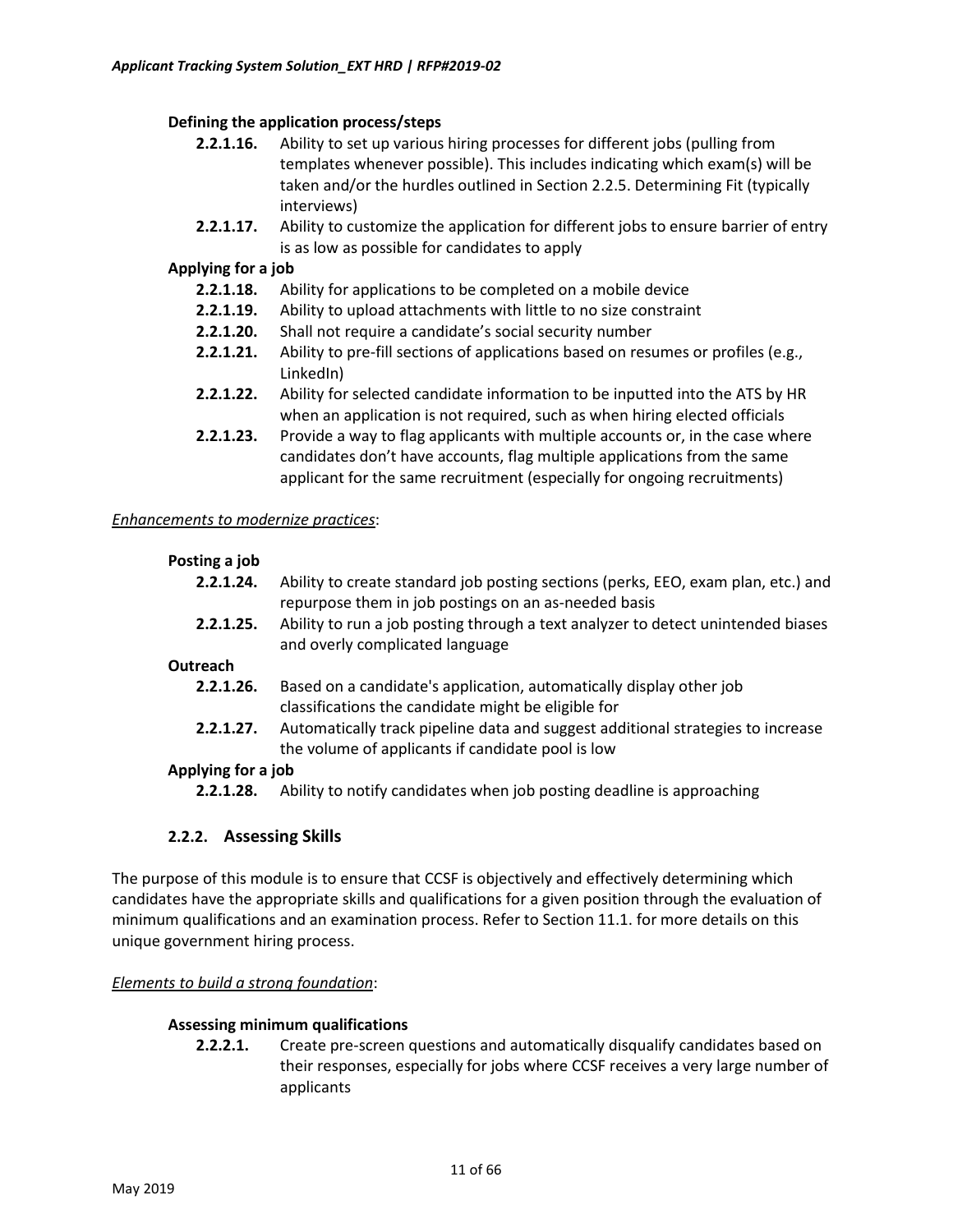- **2.2.2.2.** Ability to easily review and filter applications (e.g., keyword searches) to assess whether candidates meet minimum qualifications
- **2.2.2.3.** Automatically send rejection notices to candidates who do not meet minimum qualifications
- **2.2.2.4.** Ability to add internal notes for HR professionals to track the review of a candidate's qualifications

### **Creating and administering examinations**

- **2.2.2.5.** Ability to integrate with exam providers and pull in exam scores from those providers, assuming the exam providers have well-documented/well-structured Application Programming Interfaces (APIs)
- **2.2.2.6.** Ability to also create exams within the ATS or an exams module
- **2.2.2.7.** Ability to store answer keys
- **2.2.2.8.** Ability to assign raters
- **2.2.2.9.** Ability for raters to rate exams created within the ATS or an exams module

### **Scoring exams and standardizing results**

- **2.2.2.10.** Ability to scan and score in-person exam answer sheets and import the scores
- **2.2.2.11.** Ability to share anonymized exams with raters, and then be able to add the results back to the applicant's profile
- **2.2.2.12.** Ability to calculate exam scores and weight questions and answers differently
- **2.2.2.13.** Ability to store exam scores on a per-candidate per-exam basis
- **2.2.2.14.** Ability for candidates to use existing active exam scores when an exam is used for multiple recruitments (i.e., the candidates do not need to take the exam again)
- **2.2.2.15.** Ability to set time period limitations on how long an exam score can remain active and how long a candidate must wait before being able to re-test
- **2.2.2.16.** Ability to convert raw exam scores into standardized weighted scores
- **2.2.2.17.** Ability to see statistical data about each exam (e.g., average, standard deviation)
- **2.2.2.18.** Ability to conduct item analysis as part of the examination process
- **2.2.2.19.** Ability to see how scores break down across different cohorts (e.g., gender, ethnicity)

#### *Enhancements to modernize practices*:

### **Assessing minimum qualifications**

- **2.2.2.20.** Auto-score applications to demonstrate whether candidates meet or conditionally meet minimum qualifications
- **2.2.2.21.** Option to parse resumes to facilitate the application review process
- **2.2.2.22.** Ability to integrate with tools that verify minimum qualifications (e.g., education, experience, etc.)
- **2.2.2.23.** Ability to calculate the time worked by a candidate for each employment listed on their application, based on average number of hours worked per week (max 40 hours per week)

### **Creating and administering examinations**

**2.2.2.24.** Ability to integrate with CCSF's existing exam providers (FastTest, Montage and National Testing Network: Public Safety Careers) and to push/pull information to/from them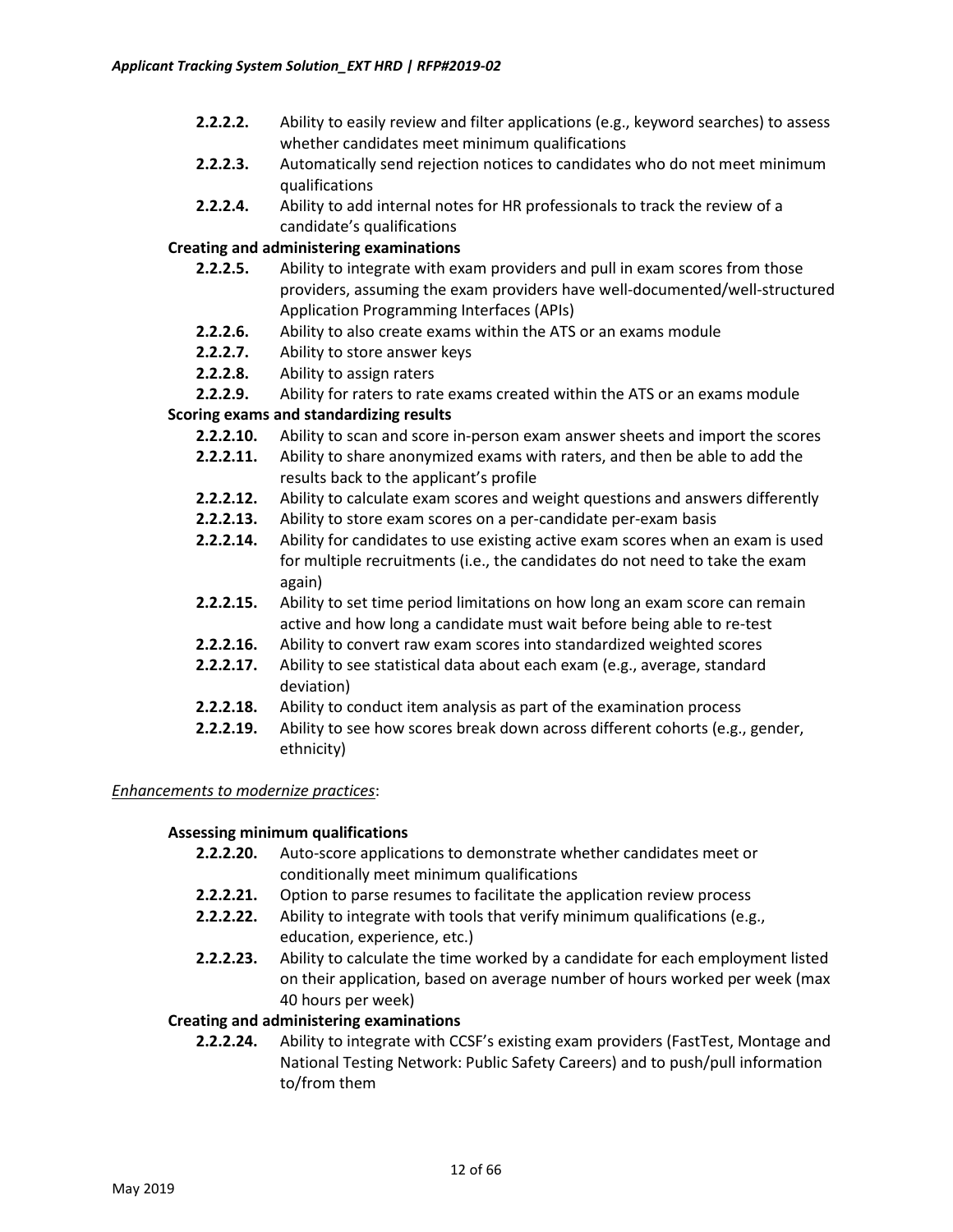**2.2.2.25.** Ability to create a searchable database of raters (CCSF employees and people outside of CCSF), including demographic information, and track number of exams rated and results

### **2.2.3. Creating a Ranked List of Eligible Candidates**

The purpose of this module is to ensure that CCSF is objectively and effectively ranking qualified candidates based on their examination scores and other relevant criteria. Refer to Section 11.2 for more details on this unique government hiring process.

#### *Elements to build a strong foundation*:

#### **Converting standardized examination results into an "eligible list score"**

- **2.2.3.1.** Ability to calculate standardized scores by converting raw examination scores into scores within a specified range (CCSF's current range is 700 to 1000 points)
- **2.2.3.2.** Ability to add points to standardized scores based on tenure, veteran status, etc.
- **2.2.3.3.** Ability to group/band scores (grouping scores into ranges and treating scores within a particular range as equivalent)
- **2.2.3.4.** Ability to assign a rank number to applicants based on eligible list score (if two applicants have the same score they are in the same rank)
- **2.2.3.5.** Ability to assign an expiration date to each candidate's eligible list score

### **Creating a ranked list ("eligible list")**

- **2.2.3.6.** Ability to create a report of eligible candidates for hire based on ranking
- **2.2.3.7.** Ability to create reports that summarize the eligible list without using names
- **2.2.3.8.** Ability to create ranked lists of candidates that are manually ranked by HR (as opposed to through an examination process) for special permanent civil service appointments
- **2.2.3.9.** Ability to assign an expiration date to the report of eligible candidates

### *Enhancements to modernize practices*:

### **Creating a ranked list ("eligible list")**

- **2.2.3.10.** Ability to flag candidates who meet minimum qualifications conditionally (e.g., candidates who were allowed to take the exam based on being in the final semester of college but who do not have the required degree yet)
- **2.2.3.11.** Ability to add attributes (tags) to candidates on the list
- **2.2.3.12.** Ability to allow candidates to re-apply if they are on a continuous eligible list and their eligible list score is about to expire

### **2.2.4. Matching Positions with Eligible Candidates**

For permanent civil service positions, the total number of hires needed (City-wide), and rules negotiated with unions determine how many qualified candidates can be shared with (or "referred" to) a hiring manager. Refer to Section 11.3 for more details on this unique government hiring process.

#### *Elements to build a strong foundation*: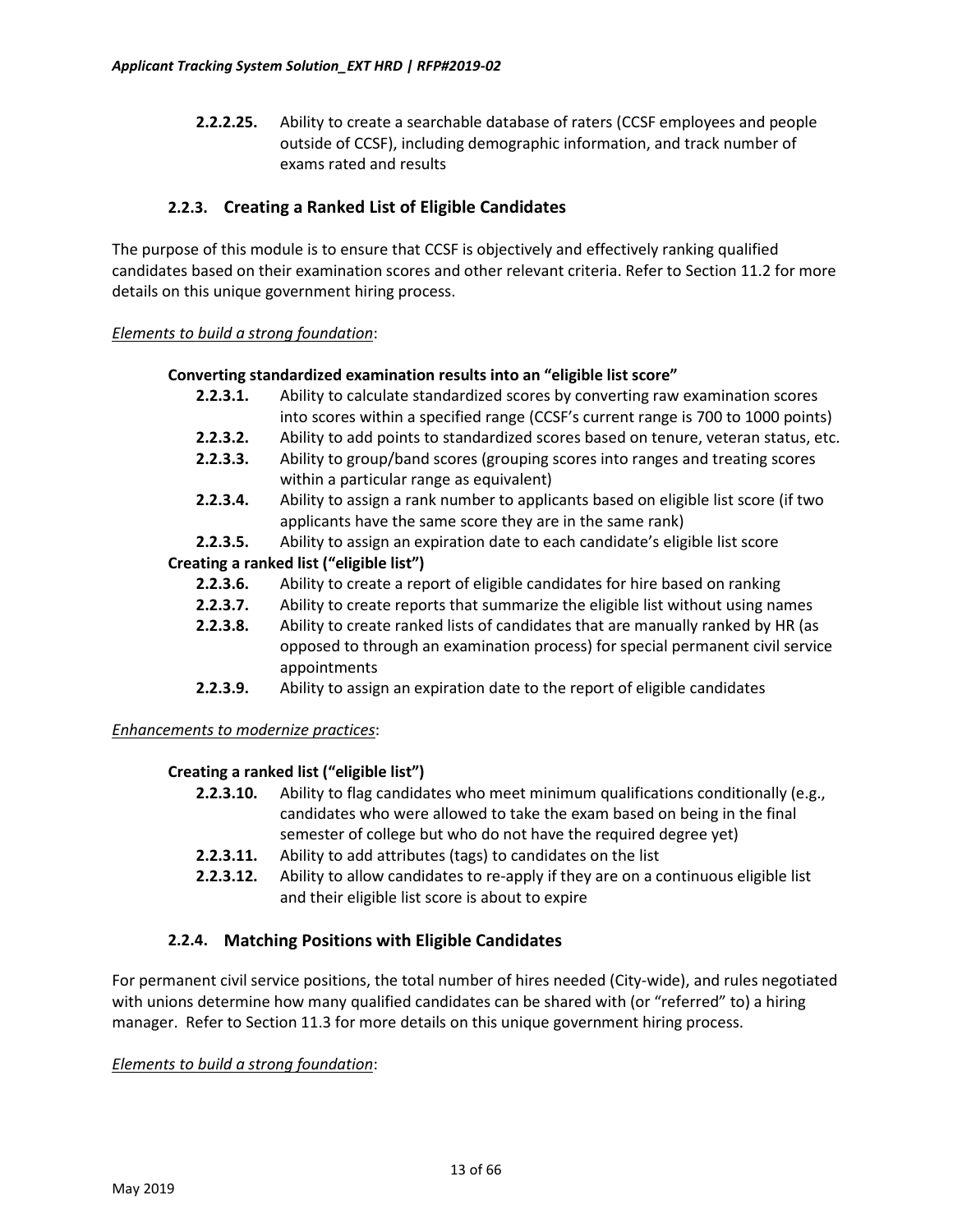**Defining and selecting the "certification rule" to determine which eligible candidates a hiring manager can consider**

- **2.2.4.1.** Ability to set the different options for the certification rule
- **2.2.4.2.** Ability to select a certification rule for each recruitment
- **2.2.4.3.** Ability to edit the certification rule for each recruitment (when needed)

#### **Certifying the eligible list**

- **2.2.4.4.** Ability to join approved positions that CCSF needs to fill to an eligible list
- **2.2.4.5.** Ability to join additional positions which were approved after the initial group of approved positions to the eligible list (e.g., for lists that last up to 2 years)

#### **Determining which candidates can be made available to hire (or "referred")**

**2.2.4.6.** Based on the certification rule associated with that recruitment, calculate how far down an eligible list a hiring manager can select from. The formula used is: [(number of positions + certification rule) - 1]

#### **Managing list of eligibles**

- **2.2.4.7.** Ability to add or remove positions from the initial group, when necessary (e.g., last minute approval or if the budget status of a position changes)
- **2.2.4.8.** Ability to group positions based on similar attributes (e.g., requiring fluency in Spanish)
- **2.2.4.9.** Ability to track status of eligible candidates (e.g., in real-time showing when a candidate is hired, so other departments don't move forward with interviewing them)
- **2.2.4.10.** Based on eligible candidates not responding or rejecting opportunities, recalculate which candidates are available for a hiring manager to select from

#### *Enhancements to modernize practices*:

#### **Certifying the eligible list**

**2.2.4.11.** Ability to pull in all approved positions and any updated position information in real-time from PeopleSoft and tie them to an eligible list

### **Determining which candidates can be made available to hire (or "referred")**

**2.2.4.12.** Ability to use tags defined in previous modules (Section 2.2.1. Getting the Word Out and Section 2.2.2. Assessing Skills) to determine who can/cannot be referred (e.g., if someone only conditionally met minimum qualifications)

### **2.2.5. Determining Fit**

The purpose of this module is for hiring managers to establish a process for determining and selecting the best eligible candidate for the position and their department/team through:

- A selection process (e.g., interviews, job-specific questionnaires, etc.)
- Capturing the results of any additional screening tied to the duties of the positions (e.g., background checks, medical examinations, etc.)

#### *Elements to build a strong foundation*:

#### **Reviewing and reaching out to candidates**

**2.2.5.1.** Ability to create and send additional questionnaires/forms to gather more information about candidates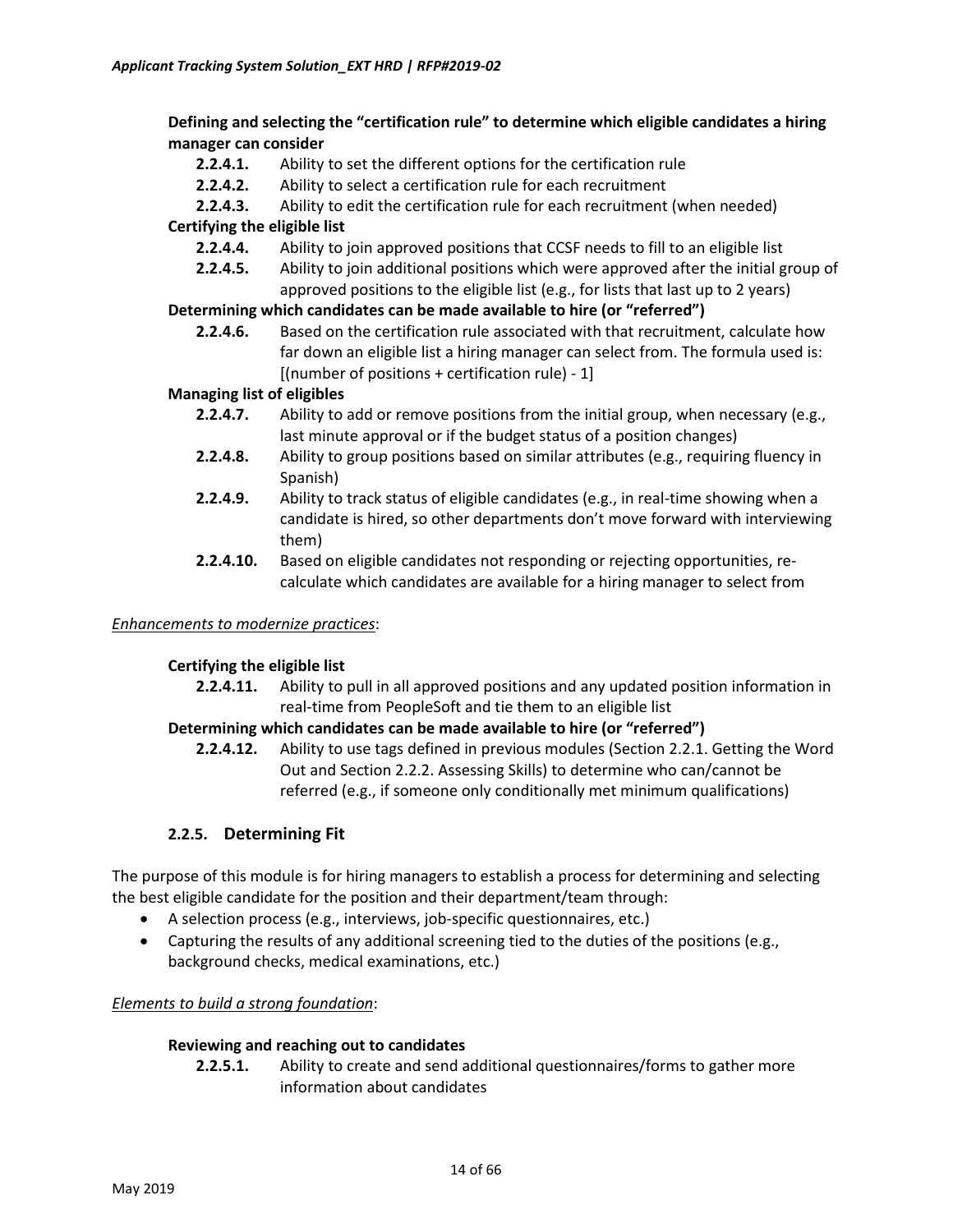- **2.2.5.2.** Ability to contact qualified candidates to ask if they are interested in a specific department's position(s)
- **2.2.5.3.** Ability to flag all qualified interested candidates and share those candidates' information with hiring managers
- **2.2.5.4.** Ability to "de-identify" parts of a candidate's application to mitigate implicit bias when reviewing applications--i.e., removing the candidate's name(s), school(s), address(es), and potentially other information that can reveal the demographic characteristics of the candidate

#### **Interviewing**

- **2.2.5.5.** Ability to invite candidates to interview
- **2.2.5.6.** Ability to capture feedback from all raters or interviewers on a per-candidate basis and in a consistent format
- **2.2.5.7.** Ability to create and digitally share interview summaries for all interviewers to highlight skills and abilities being tested and monitor interview questions/structure

#### **Hiring decision**

- **2.2.5.8.** Ability for raters/interviewers, HR, and the Civil Service Commission to reference all the different steps a candidate went through in the hiring process (with documentation of all scores, interview notes, and additional screens tied to the duties of the position)
- **2.2.5.9.** Ability to select a candidate to make an offer
- **2.2.5.10.** Ability to send out rejection and offer letters
- **2.2.5.11.** Have the entire hiring process, notes, and results well documented and in one place on a per-candidate basis and in a consistent format

#### *Enhancements to modernize practices*:

#### **Interviewing**

- **2.2.5.12.** Seamless calendar integration to assist with efficient and accurate scheduling of interviews and other meetings that might be required to complete the hiring process. CCSF currently uses Microsoft Office 365 for email and calendar.
- **2.2.5.13.** Ability for candidates to self-schedule interviews
- **2.2.5.14.** Ability to create interview packets with guidelines and rubrics that can be easily shared with interviewers or panel members to assist with structured interviewing
- **2.2.5.15.** Ability to compare raters' or interviewers' feedback to ensure consistency and mitigate bias across the entire organization

#### **Hiring decision**

**2.2.5.16.** Ability to alert a user when they are trying to mark someone as hired and that candidate is not within a reachable rank

### **2.2.6. Data**

Data is a critical piece of any applicant tracking system. The system should provide visibility into essential recruiting trends, answers to high-level recruiting questions, and insight into more nuanced parts of the hiring process.

#### *Elements to build a strong foundation*: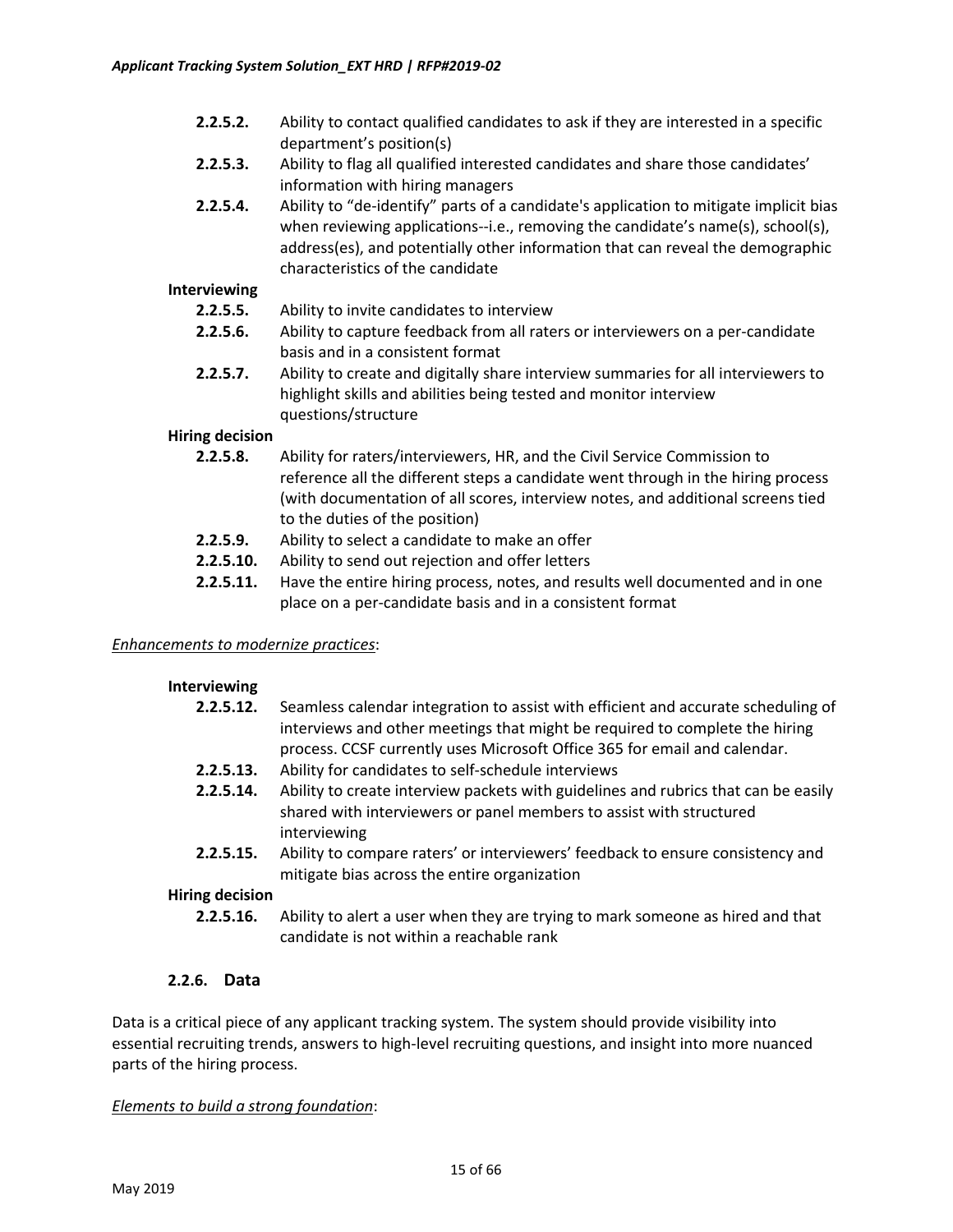#### **What data is captured**

**2.2.6.1.** Applicant tracking system must provide and capture real-time data for all activities, updates, notes, and meetings scheduled that are recorded through the system (all data entered into the system must be owned by CCSF)

### **How data is made available to users**

- **2.2.6.2.** Ability to provide users with a dashboard with high-level metrics pertaining to jobs, candidates, and recruitments (City-wide and departmental)
- **2.2.6.3.** All visualization of data needs to be user-friendly, actionable, and accessible to all individuals (especially non-technical individuals)
- **2.2.6.4.** Provide the ability to drill down to draw conclusions at a more granular level
- **2.2.6.5.** Ability to create, save, and share reports across different dimensions (e.g., Citywide vs. departmental)
- **2.2.6.6.** CCSF's data needs will be different for each department and will continue to evolve over the years, so data collected through the applicant tracking system should be recorded in real-time and:
	- **2.2.6.6.1.** Be downloadable and extractable in a non-proprietary format (i.e., XLS, SQL backup, CSV, etc.) without the aid of the vendor
	- **2.2.6.6.2.** Have clear data definitions to ensure everyone understands the data in the same manner

### **How data is made available to other systems**

**2.2.6.7.** Data should be easily accessible through an API to facilitate integration with other systems and manipulation if necessary (well-documented endpoints, webhooks, etc.)

#### **Analytics**

- **2.2.6.8.** Ability to see real-time pipeline data about current recruitments (i.e., how many candidates have made it to each stage) to assist HR professionals and hiring managers in determining the health of their pipeline
- **2.2.6.9.** Ability to see historical pipeline data about previous recruitments for analytical purposes
- **2.2.6.10.** Ability to see real-time pipeline data as well as historical pipeline data cut by gender/ethnicity
- **2.2.6.11.** Ability to define milestones related to time-to-hire and track that metric consistently

### *Enhancements to modernize practices*:

### **How data is made available to users**

**2.2.6.12.** Ability to set up automated reports shared with specific users at a specific time (e.g., every Monday morning at 9:00 a.m., every hiring manager should get an update on the status of their current recruitments)

#### **Analytics**

- **2.2.6.13.** Ability to tell HR professionals and hiring managers if the pipeline for an existing recruitment is sufficient/insufficient and, in the event it is insufficient, recommend where CCSF should be reaching out
- **2.2.6.14.** Automatically assist HR professionals and hiring managers in making smart recruiting decisions based on data (e.g., if an advertising campaign on a given social media site is yielding very few high-quality candidates, recommend to stop the campaign)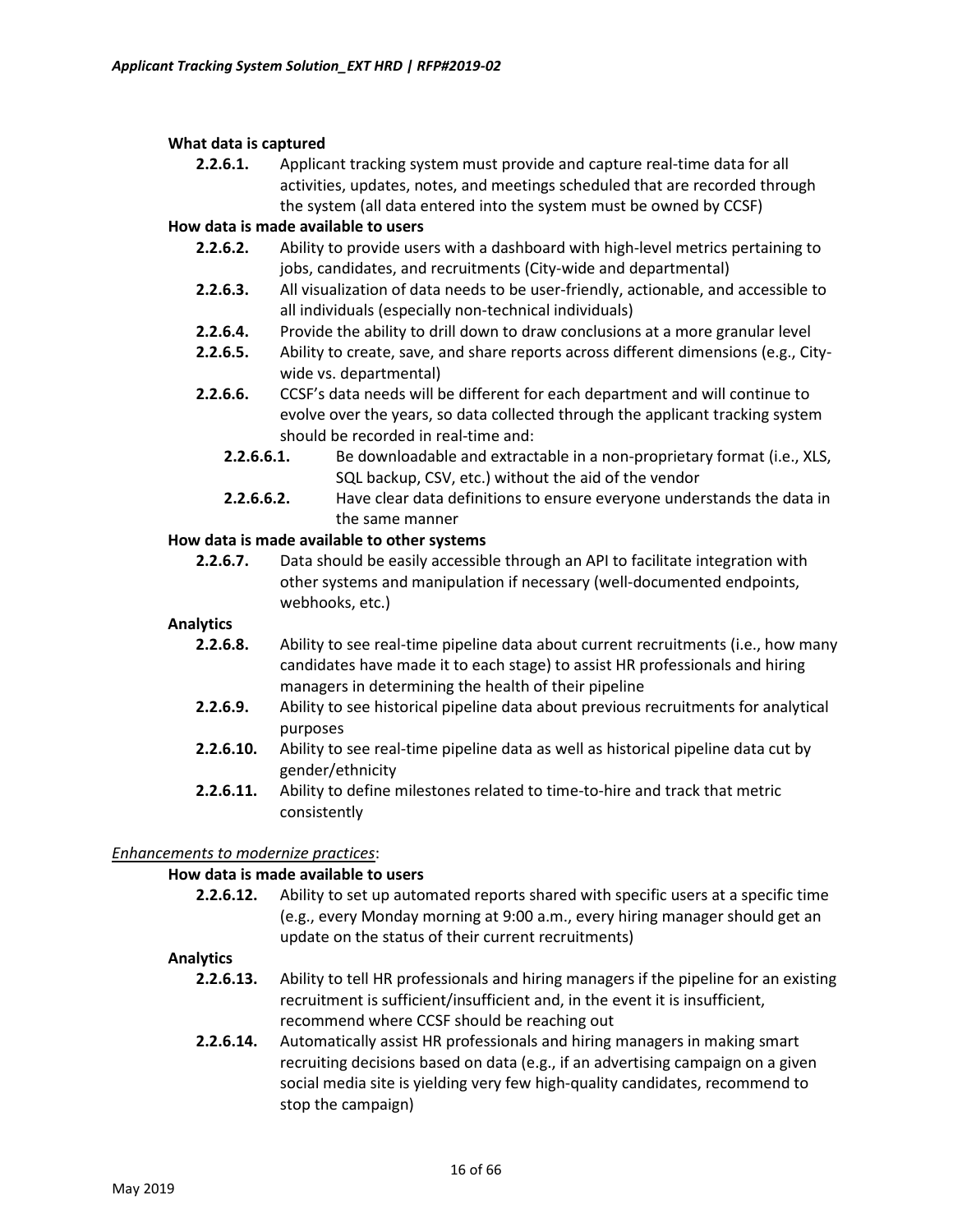- **2.2.6.15.** Provide analysis of current processes, bottlenecks, and insight into hiring best practices to consistently be iterating and improving time-to-hire
- **2.2.6.16.** Provide guidance and educate HR on what to look for in hiring data based on other jurisdictions/agencies and recruiting trends

### **2.2.7. Communication**

Communication plays a key role in ensuring all users are on the same page throughout the hiring process. Communication also has the potential to support candidates and ensure candidates are being offered the best possible user experience.

#### *Elements to build a strong foundation*:

# **Methods**

- **2.2.7.1.** Email integration to track all communication in one place and be able to easily access historical communication (CCSF uses Microsoft Office 365)
- **2.2.7.2.** Allow candidates to receive text notices such as, but not limited to, new job opportunities, interviews, and hiring status updates

### **Tracking**

- **2.2.7.3.** All communication and notes about a recruitment and a candidate is tracked in one place with a timestamp to allow for easy organization, access, reminders, and task management
- **2.2.7.4.** All decisions and results from all the stages of the hiring process are documented in one place for compliance and audit purposes
- **2.2.7.5.** Ability to send automatic reminders and provide task management tools for all entities involved in the hiring process to keep the work moving along in a timely manner

### **Automation**

- **2.2.7.6.** Ability to bulk message candidates and/or take bulk actions, especially for positions with a high number of applicants/hires
- **2.2.7.7.** Ability to create and save templates for notices (e.g., rejection and offer letters)
- **2.2.7.8.** Ability to automatically send notices at the time of action (e.g., submittal of application, confirmation of self-scheduling appointment)
- **2.2.7.9.** Schedule automated notices, updates and no-update updates for candidates

### **Personalization**

- **2.2.7.10.** Ability to personalize (e.g., automatically populate first name) all notices to offer the best candidate experience
- **2.2.7.11.** Offer ways for candidates to communicate with and reply to CCSF either via a portal, chat, or email
- **2.2.7.12.** Language used throughout the system should be defined and easy to understand
- **2.2.7.13.** Ability for candidates to see an overview of the entire hiring process and track where they are at in the process

### *Enhancements to modernize practices*:

### **Methods**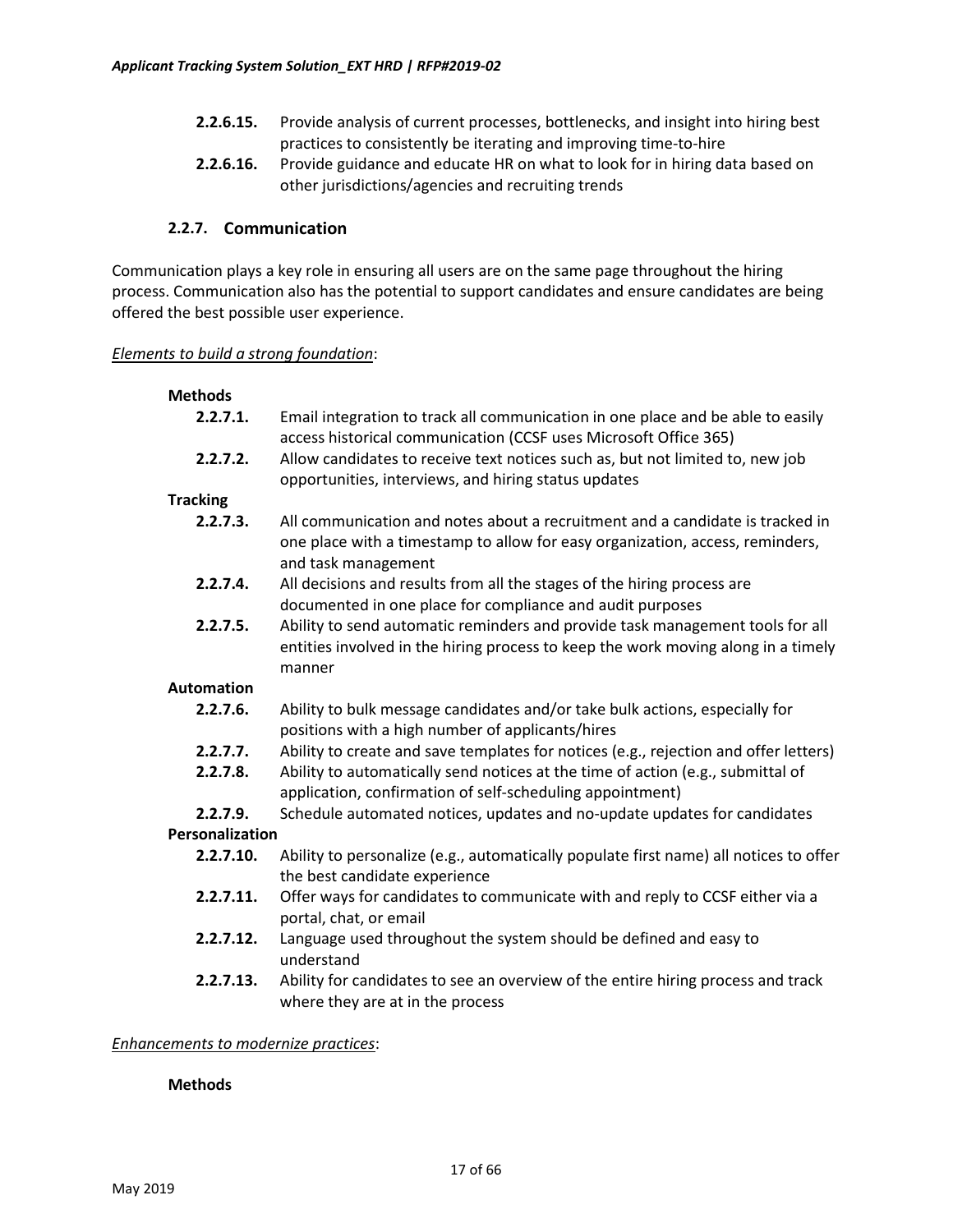- **2.2.7.14.** Proposer provides live-person support for candidates, HR professionals, and hiring managers and funnels questions to CCSF administrators if Proposer cannot resolve them
- **2.2.7.15.** Chat feature to offer the best candidate support and experience

### **2.2.8. User Experience**

In addition to the modules described in Sections 2.2.1 through 2.2.7, there will be elements in an applicant tracking system that will need to be explored and added in order to constantly offer the best possible user experience to candidates, hiring managers, and HR professionals. CCSF expects the selected Proposer to consistently value, complete, and prioritize research to ensure CCSF is meeting users' needs as they evolve.

#### *Elements to build a strong foundation*:

| Look and feel                 |                                                                                                                                                                                                           |
|-------------------------------|-----------------------------------------------------------------------------------------------------------------------------------------------------------------------------------------------------------|
| 2.2.8.1.                      | A system that has a modern visual design, uses intuitive colors and language,<br>and operates like a modern-day piece of software. Little or no training is<br>required to complete tasks                 |
| <b>Accessibility</b>          |                                                                                                                                                                                                           |
| 2.2.8.2.                      | Ensure the system is accessible to individuals with disabilities                                                                                                                                          |
| 2.2.8.3.                      | Functional for all users across multiple browsers including the latest version of<br>Chrome, Firefox, Safari, and Edge                                                                                    |
| 2.2.8.4.                      | All job pages and applications are mobile-friendly                                                                                                                                                        |
| <b>Access and permissions</b> |                                                                                                                                                                                                           |
| 2.2.8.5.                      | Ability for administrators to manage access and permissions for all users at the<br>department, recruitment, exam, and user level                                                                         |
|                               | HR having insight into all points of contact                                                                                                                                                              |
| 2.2.8.6.                      | Ability for HR professionals to see all the points of contact a candidate has had<br>to help provide the feeling of a more continuous relationship knowing that<br>there are many handoffs in the process |
|                               | <b>Facilitating hiring manager participation</b>                                                                                                                                                          |
| 2.2.8.7.                      | Hiring manager access to the applicant tracking system should be intuitive and<br>user-friendly, requiring little training to:                                                                            |
| 2.2.8.7.1.                    | Easily track all positions they are hiring for                                                                                                                                                            |
| 2.2.8.7.2.                    | Easily access and understand their hiring funnel                                                                                                                                                          |
| 2.2.8.7.3.                    | Input interview results                                                                                                                                                                                   |
| 2.2.8.7.4.                    | Easily communicate and collaborate with HR                                                                                                                                                                |
| 2.2.8.8.                      | Within the applicant tracking system, make it as easy as possible for hiring                                                                                                                              |
|                               | managers to take action and find answers to the questions they have to increase                                                                                                                           |

participation and collaboration with HR

### *Enhancements to modernize practices*:

### **Modularity**

**2.2.8.9.** Ability to plug into an Ecosystem of pre-built integrations to provide CCSF with an easy way to improve hiring processes and offer new features to Users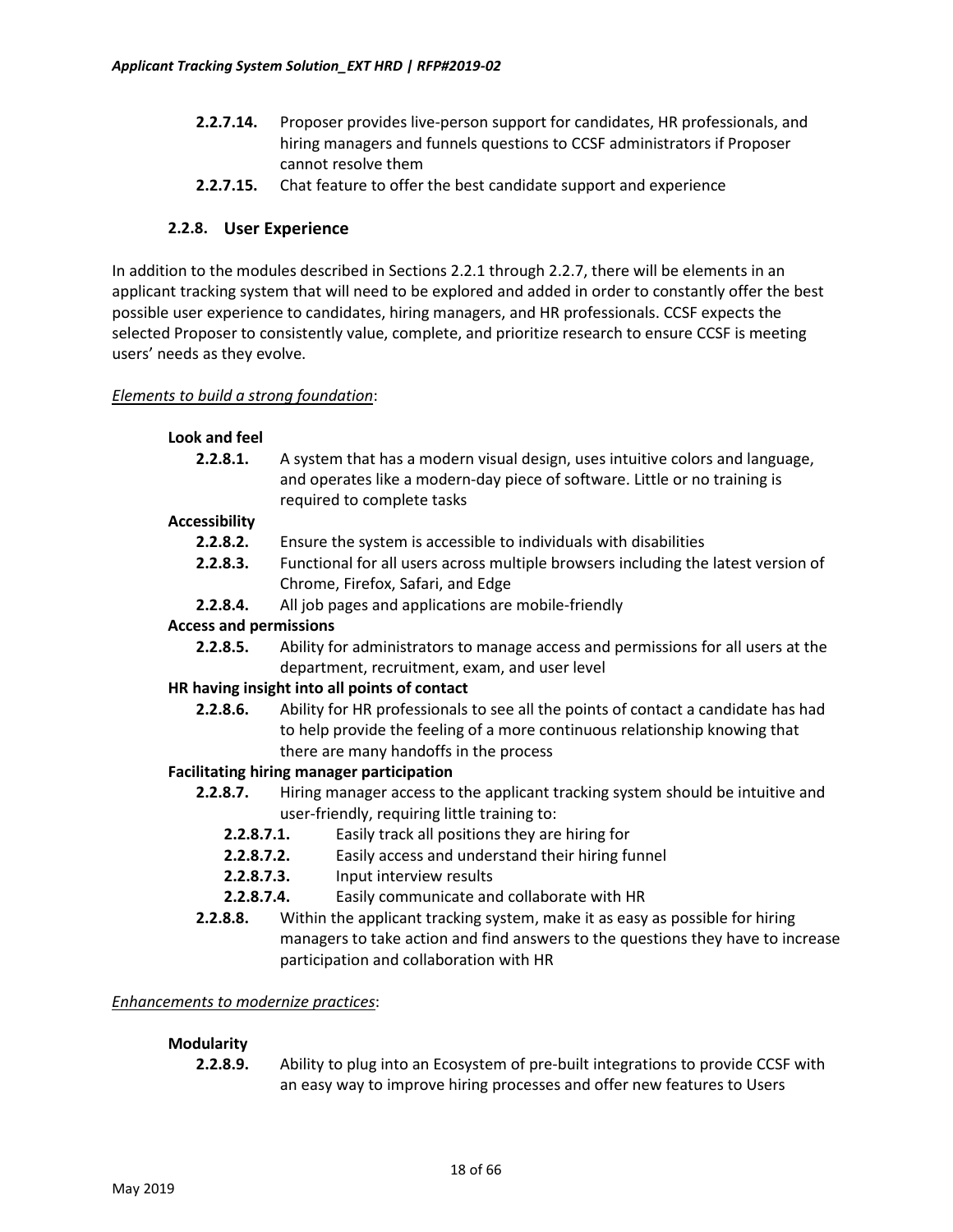At this time, CCSF is not looking for Proposals for the following modules (grayed out in the diagram at the beginning of RFP Section 2.2): Define Roles, Number of Hires Needed by Role, and Onboarding. PeopleSoft currently supports the basic functionality behind these modules. However, as noted in Section 2.4, it is critical that the ATS solution integrates with PeopleSoft HCM 9.2 (and future releases) to ensure that data such as job classification information, approved positions, and new hires flow between the different systems.

### **2.3. Implementation Design**

As mentioned previously, CCSF is looking to implement a modular and extensible solution that easily allows products to speak to one another. Therefore, any implemented solution (whether an individual module or a broader platform implementation) must present an Ecosystem-friendly approach with:

- **2.3.1.** Heavy use of standards-compliant exchange formats (such as JSON)
- **2.3.2.** The majority of core functionality is expected to have appropriate API endpoints to allow for automation and extension
- **2.3.3.** Event-based hooks or triggers that allow integrating
- **2.3.4.** Pre-built connectors or data-exchange formats for direct connection with other modules and services (without requiring custom coding)
- **2.3.5.** Responsive design assuming usage on different devices (desktop, mobile, tablet)
- **2.3.6.** Configurable capabilities that allow the application to be easily modified by nontechnical staff when laws or policies change
- **2.3.7.** Complies with the Americans with Disability Act, including but not limited to Section 508 of the Rehabilitation Act of 1973, as amended (29 U.S.C. Sec. 794d), and WCAG 2.0 and 2.1 guidelines as amended or updated from time to time. For a complete list of requirements, please see the relevant sections in the attached contract templates (Attachments B and C). The selected vendor may also be asked to complete a Voluntary Product Accessibility Template (VPAT) [<https://www.itic.org/policy/accessibility/vpat>]

### **2.4. PeopleSoft Integration**

CCSF utilizes Oracle PeopleSoft HCM 9.2 (on-prem) as a primary data-source, data-connection, and dataintegration point. Therefore, solutions must support data exchange with PeopleSoft PeopleTools. For detailed information about PeopleSoft PeopleTools Integration Tools, please review the following PeopleBook online

at [https://docs.oracle.com/cd/E91187\\_01/pt855pbr2/eng/pt/tgst/concept\\_UnderstandingIntegrationTo](https://docs.oracle.com/cd/E91187_01/pt855pbr2/eng/pt/tgst/concept_UnderstandingIntegrationTools-0767f4.html?pli=ul_d25e78_tgst) ols-[0767f4.html?pli=ul\\_d25e78\\_tgst](https://docs.oracle.com/cd/E91187_01/pt855pbr2/eng/pt/tgst/concept_UnderstandingIntegrationTools-0767f4.html?pli=ul_d25e78_tgst).

Proposers who are concerned about the on-prem nature of CCSF's system are encouraged to ask questions before the questions deadline. CCSF believes that some of the options proposed in terms of how to interface with PeopleSoft (i.e., through an API layer, through a third-party integration partner) could address such concerns when integrating with a cloud-based ATS solution.

The preferred connection methodology for all integration points moving forward is the PeopleTools Integration Broker. Specific planning and execution of the Integration Broker development (or an alternative equivalent approach) will be necessary.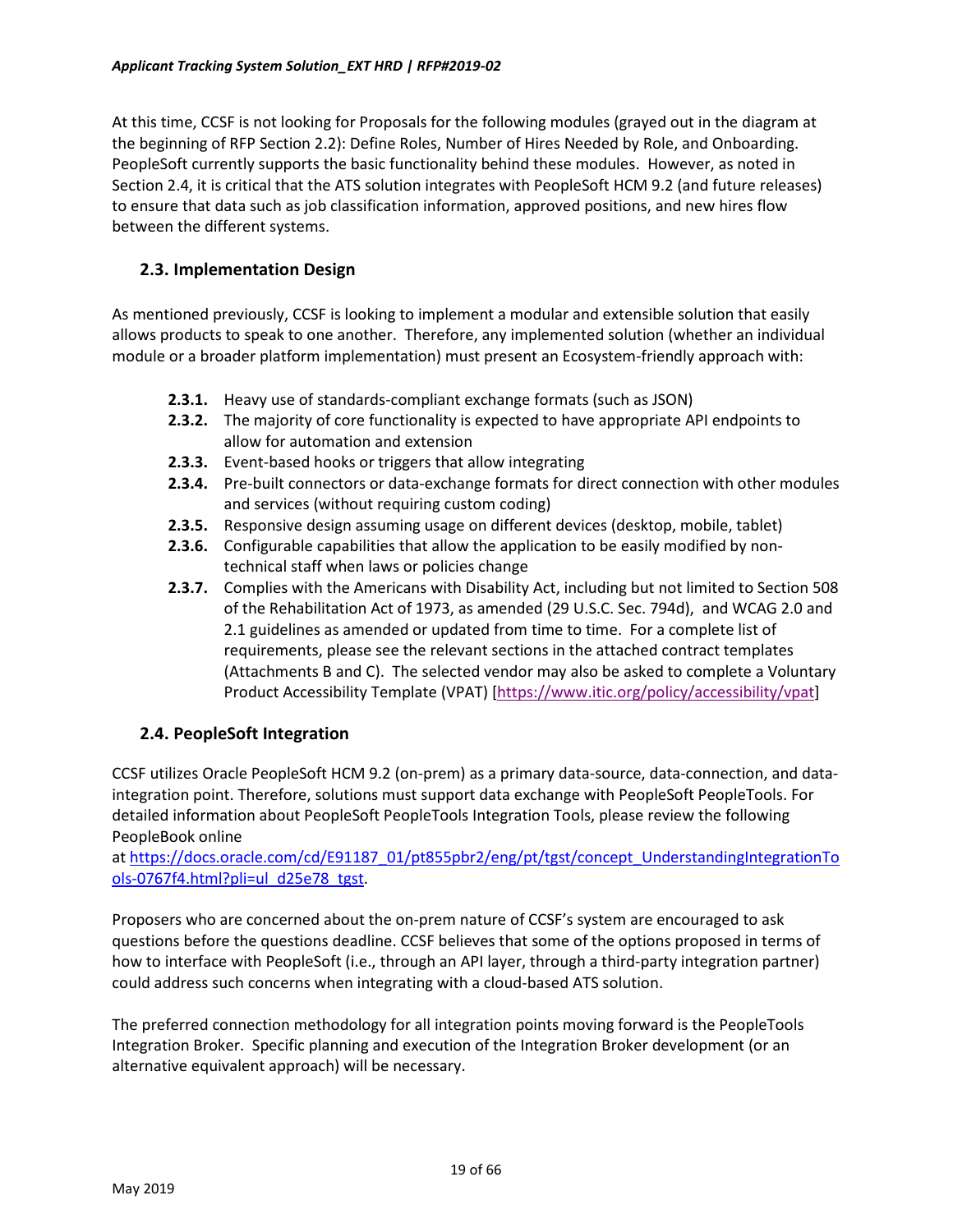Based on the responses provided to the RFI published in 2018, CCSF foresees a few different approaches to help ensure integration between the cloud-based ATS solution and the current human capital management system (PeopleSoft 9.2):

- **Building an API layer facilitating the integration**--this could be in the form a hub (the role of the hub architecture would be to provide a common exchange and data broker through which various vendors, projects, and products can pass relevant events and data)--the hub would expose those PeopleSoft data, objects, and services through a RESTful, GraphQL, or similar modern API-based service architecture
- **Working with a third-party integration partner**
- **Addressing the different integration needs on a one-off basis**

There are five pre-built integrations between the current ATS and PeopleSoft:

- Outbound (from PeopleSoft to ATS) -- Please note that the current outbound interfaces use Secure File Transfer Protocol (SFTP) (not PeopleSoft Integration Broker) to push data files to the ATS
	- o **Outbound Active Job and Salary info to ATS**: The purpose of this interface is to provide the ATS with job and salary information in support of creating, managing, and posting job recruitments. This is part of the Define Roles module. [See image at the beginning of Section 2.2]
	- o **Outbound Active Positions and Positions Status Changes to ATS:** The purpose of this interface is to provide the ATS with approved position information and updates to position status for hiring checklist purposes and referrals. This is part of the Number of Hires Needed by Role and Matching Positions with Eligible Candidates modules. [See image at the beginning of Section 2.2]
	- o **Outbound Create Recruit Request to ATS:** The purpose of this interface is to trigger a request to the ATS to create a new recruitment (planner). This is part of the Number of Hires Needed by Role module. [See image at the beginning of Section 2.2]
- Inbound (from ATS to PeopleSoft) -- Please note that the inbound interfaces use PeopleSoft Integration Broker/web services to pull data from the ATS
	- o **Inbound Active Eligible Lists from ATS**: The purpose of this interface is to import active eligible list attributes from the ATS into PeopleSoft as part of a position approval process. This is part of the Number of Hires Needed by Role and Creating a Ranked List of Eligible Candidates module. [See image at the beginning of Section 2.2]
	- o **Inbound Candidate Ready to Hire from ATS:** The purpose of this interface is to electronically transfer ready-to-hire applicants from the ATS to PeopleSoft. This is part of the Onboarding module. [See image at the beginning of Section 2.2]

At a minimum, CCSF will need to continue to integrate at these points in the process. However, CCSF recognizes that there could be many other processes that could be optimized with further integration (e.g., pulling in employee information including employee type, seniority date, and information allowing the system to calculate eligibility for promotional points).

### **2.5. Platform and Security Requirements**

Any procured service (Software as a Service, or "SaaS") or custom-implemented solution must meet a desired level of security, reliability, and performance. The data involved and transferred related to CCSF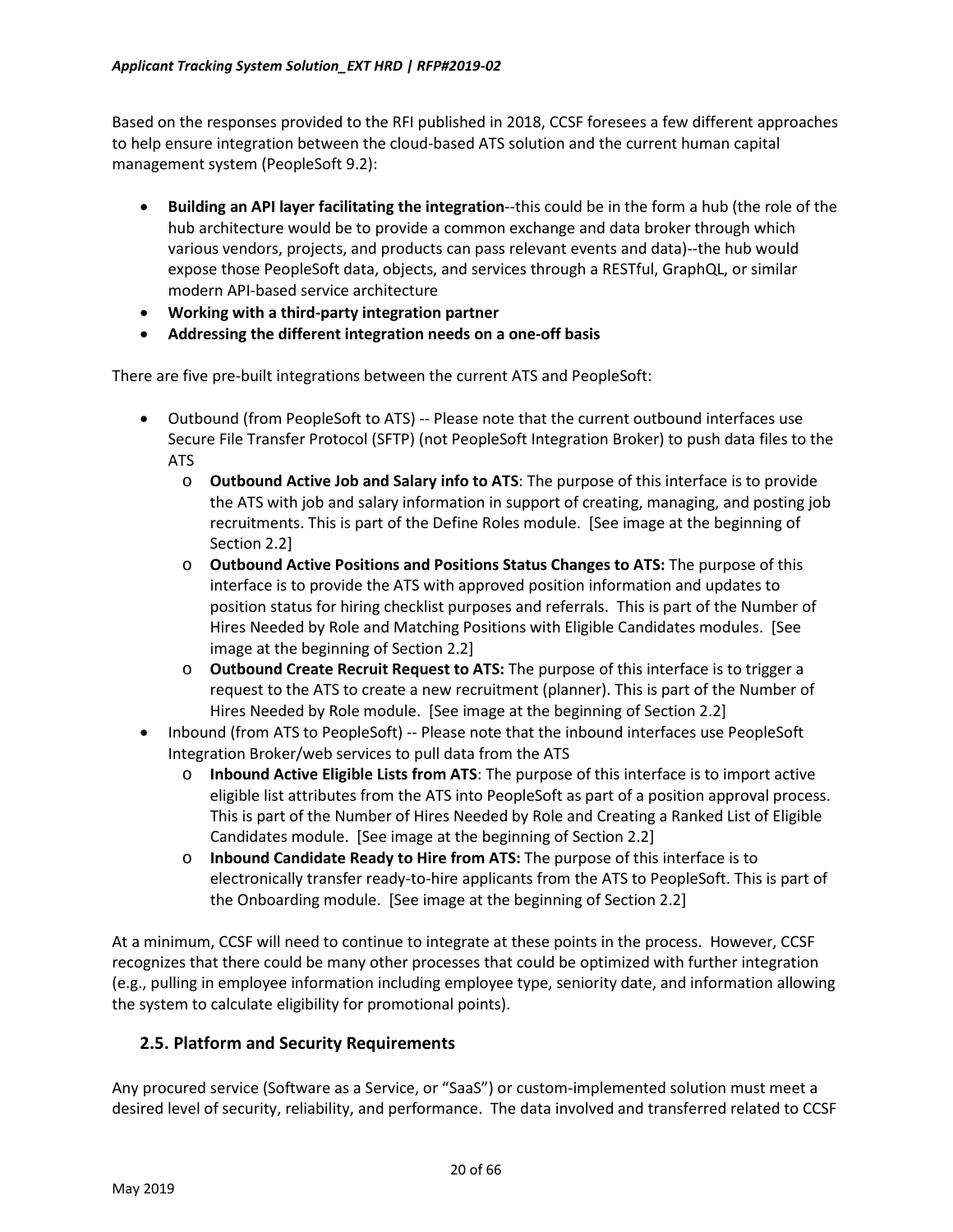hiring is sensitive and often legally protected. In addition to a minimum industry-standard level of data protection, preference is given to those solutions that present a comprehensive approach to keeping all data and flows secure and available.

The envisioned system and modules must secure applicant, employee, and all types of personally identifiable information data stored and accessed by the application(s). The system (including processes, interfaces, databases, and connections) must be secured against intrusion, injections, or other means intended to gain access to the application(s), data, or CCSF infrastructure.

- **2.5.1.** Key high-level focus areas include:
	- **2.5.1.1.** Well-designed and implemented security architecture that meets the relevant standards and best practices
	- **2.5.1.2.** Design of a highly-reliable and redundant system that can be expected to provide maximum uptime
	- **2.5.1.3.** Plan of data backups, recovery, and protection
	- **2.5.1.4.** Response plan for security, incident, and downtime response
	- **2.5.1.5.** Service-level agreement (SLA) for security, performance, and uptime
- **2.5.2.** Additional specific requirements important to CCSF:
	- **2.5.2.1. Proposer validation**: Undergo a security review at the choosing of CCSF, up to and including onsite audit and code review
	- **2.5.2.2. Identity and access management**: Support the protocols specified below to integrate with CCSF's Identity and Access Management (IAM) system:
		- **2.5.2.2.1.** SAML Federation
		- **2.5.2.2.2.** OpenIDconnect
		- **2.5.2.2.3.** OAuth 2.0
		- 2.5.2.2.4. Support social authentication like LinkedIn, Google, Facebook, etc.
	- **2.5.2.3. Third-party auditing agreements**: All agreements dealing with the handling of CCSF information by third parties must include a clause granting permission to CCSF for the periodic auditing of the controls used for this information handling activities and specifying the ways in which CCSF information will be protected.
	- **2.5.2.4. Software and data isolation**: Ensure, in multi-tenant offerings, that the structure or architecture of the provider isolates hosted data and operations from other tenants, so CCSF can accurately assess potential risks for its "independent" tenancy.
	- **2.5.2.5. Availability**: Ensure that during an intermediate or prolonged disruption or a serious disaster, critical operations can be immediately resumed, and that all operations will be reestablished within an agreed-upon time.
	- **2.5.2.6. Incident response**: A transparent response process in place and sufficient mechanisms to share information with CCSF during and after an incident that directly affects CCSF resources or data. Vendors must inform CCSF within a reasonable time after a breach has been discovered that directly impacts CCSF resources or data.
	- **2.5.2.7. Data sanitization**: Ensure CCSF data is sanitized appropriately, either at CCSF's request or when CCSF withdraws from the service.
	- **2.5.2.8. Privacy regulations:** The ATS solution must comply with privacy regulations, including but not limited to the General Data Protection Regulation (GDPR) and the California Information Practices Act/California Consumer Privacy Act (Civil Code § 1798 et seq.).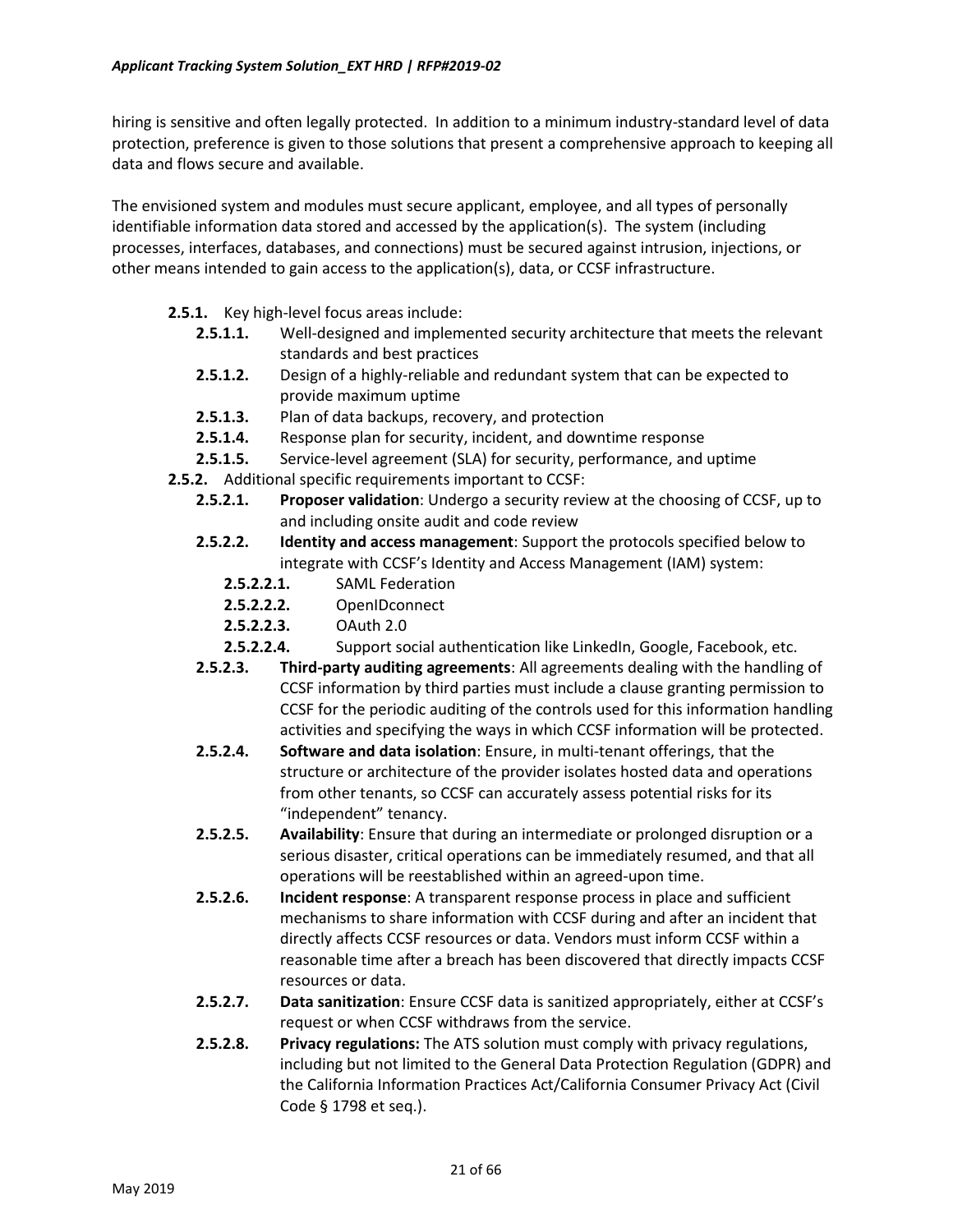### **2.5.3. Legacy Data Migration**

The Proposer will work with CCSF to identify, transform, and migrate legacy data. CCSF anticipates this process will involve significant planning efforts and will include many interrelated data models. Please note that while CCSF would ideally like to migrate as much legacy data as possible, the selected Proposer is expected to work with CCSF to identify the data that can be reasonably migrated.

### **2.6. Agile Best Practices and User-Centered Design Principles**

As discussed in Section 1.9, sprint meetings will take place every two to four weeks to go over items to be prioritized and to plan the upcoming sprint. Sprints end with a sprint review (demonstrate work done, and accept or reject that work) and a sprint retrospective (to review performance).

The Proposer will implement a working product feature or module at the end of each sprint. CCSF and the Proposer will use the results of these sprints to decide together the goals of subsequent sprints. CCSF anticipates that work will continue until all critical product features are released and successfully implemented.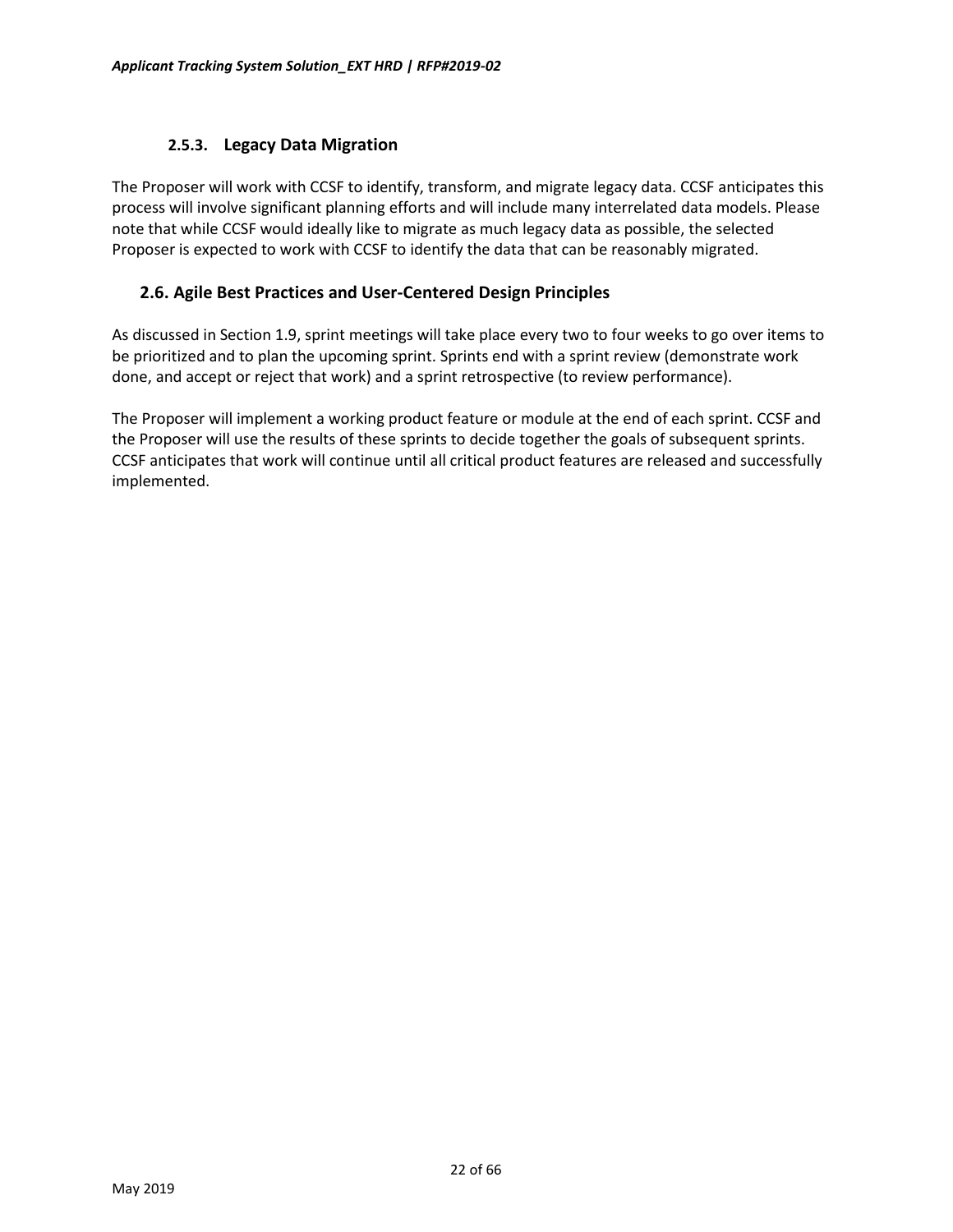# <span id="page-22-0"></span>**3. Pre-Proposal Conference**

CCSF will host a Pre-Proposal conference to provide an overview of the Project, submission requirements, and answer questions received before the Pre-Proposal Conference Question deadline, as well as live questions. Attendance is recommended. Use the following link to register - <https://sfhiring.typeform.com/to/Qu0AUG>

### **3.1. Pre-Proposal Conference Questions**

To ensure the Proposer's RFP questions are addressed at the Pre-Proposal Conference, CCSF recommends that potential Proposers email questions to the RFP Contact by the Pre-Proposal Conference Question deadline. CCSF will also answer live questions, time permitting.

### **3.2. Location and Time**

1:30 p.m. PT on Wednesday, June 5, 2019 Department of Human Resources 1 South Van Ness Ave, 4<sup>th</sup> Floor (x Market Street), San Francisco, CA 94103

This location is accessible by BART (Civic Center Station) and a number of MUNI routes.

### **3.3. Remote Attendance**

For Proposers who cannot attend the Conference in person, CCSF will provide a link to connect. Make sure to register, so that CCSF can provide this link.

### **3.4. Post-Conference Summary**

A summary of the information shared at the Pre-Proposal Conference will be posted on the City and County of San Francisco's Supplier Portal located online at [https://sfcitypartner.sfgov.org/pages/Events](https://sfcitypartner.sfgov.org/pages/Events-BS3/event-search.aspx)-BS3/event[-search.aspx.](https://sfcitypartner.sfgov.org/pages/Events-BS3/event-search.aspx)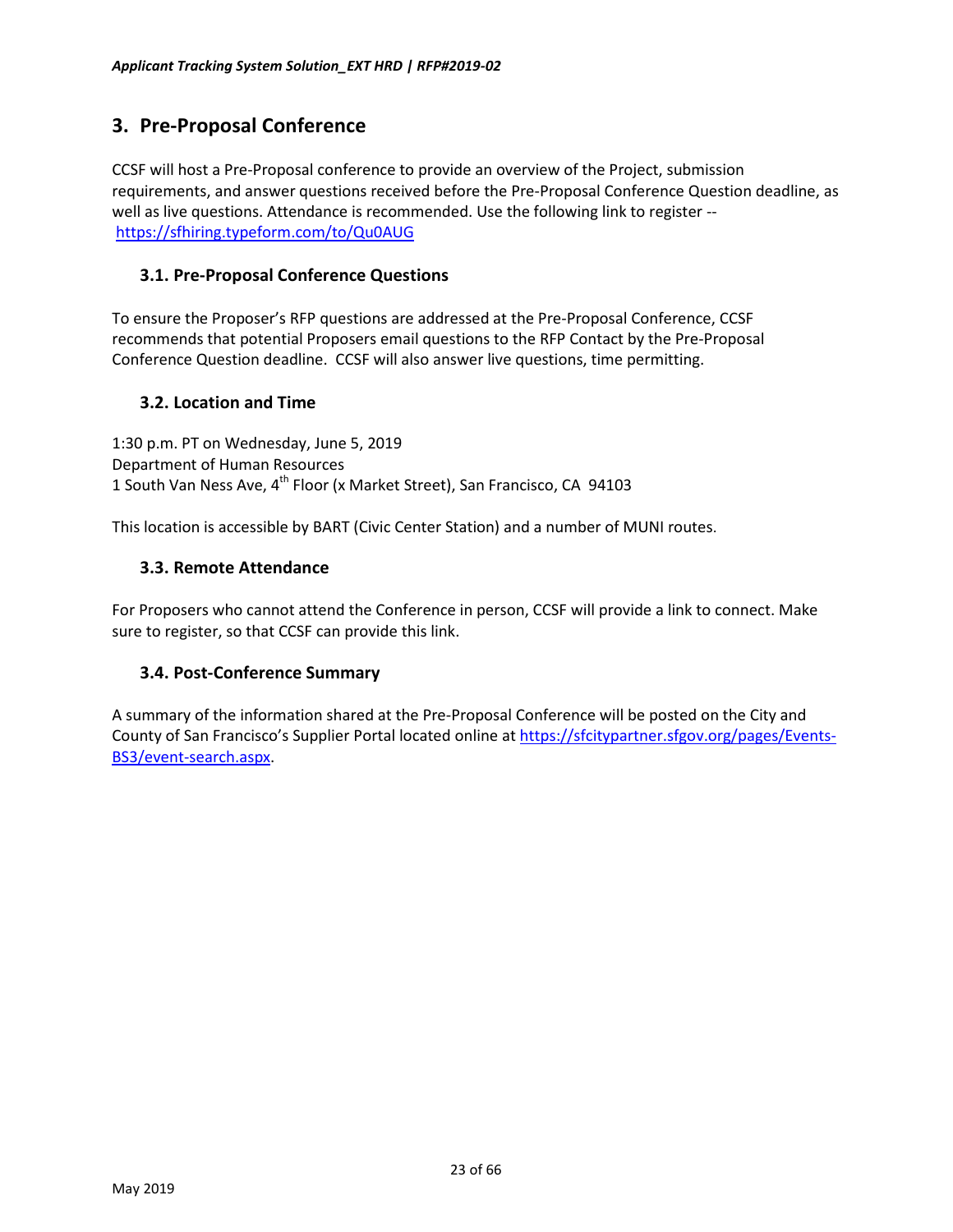# <span id="page-23-0"></span>**4. City-Proposer Communications**

*Proposers are specifically directed NOT to contact any employees or officials of CCSF other than those specifically designated in this RFP and its Attachments. Unauthorized contact may be cause for rejection of proposals at CCSF's sole and absolute discretion. The RFP Contact is Michael Hirai at [michael.hirai@sfgov.org](mailto:michael.hirai@sfgov.org)*

### **4.1. Deadline for RFP Questions**

Please email any questions to the RFP Contact. No oral questions will be accepted. Questions, in accordance with the below schedule, must be in writing and received before the **Deadline for RFP Questions.** No questions will be accepted after this time with the exception of those concerning City vendor compliance. All inquiries should include the number and title of the RFP. Substantive replies will be memorialized in written addenda to be made part of this RFP. This RFP will only be governed by information provided through written addenda.

### **4.2. Summary of Information Requested and Presented**

A summary of all addenda, questions, and answers pertaining to this RFP will be posted on CCSF's website at the following link listed under Sourcing Events, "EXT HRD | RFP#2019-02 APPLICANT TRACKING SYSTEM": [https://sfcitypartner.sfgov.org/pages/Events](https://sfcitypartner.sfgov.org/pages/Events-BS3/event-search.aspx)-BS3/event-search.aspx.

Updates to this website may occur daily. Proposers are encouraged to check this website for any updates.

### **4.3. City Communication Following Receipt of Proposals**

CCSF may contact the Proposers for clarification or correction of minor errors or deficiencies in their Proposals prior to deeming a Proposal as non-responsive. Clarifications are "limited exchanges" between CCSF and a Proposer for the purpose of clarifying certain aspects of the Proposals, and do not give a Proposer the opportunity to revise or modify its Proposal. Minor errors or deficiencies are defined as those that do not materially impact CCSF's evaluation of the Proposal; for example, failing to label the "original" Proposal as an "original." For information regarding CCSF's Evaluation Process, see RFP Section 6 - Evaluation Criteria.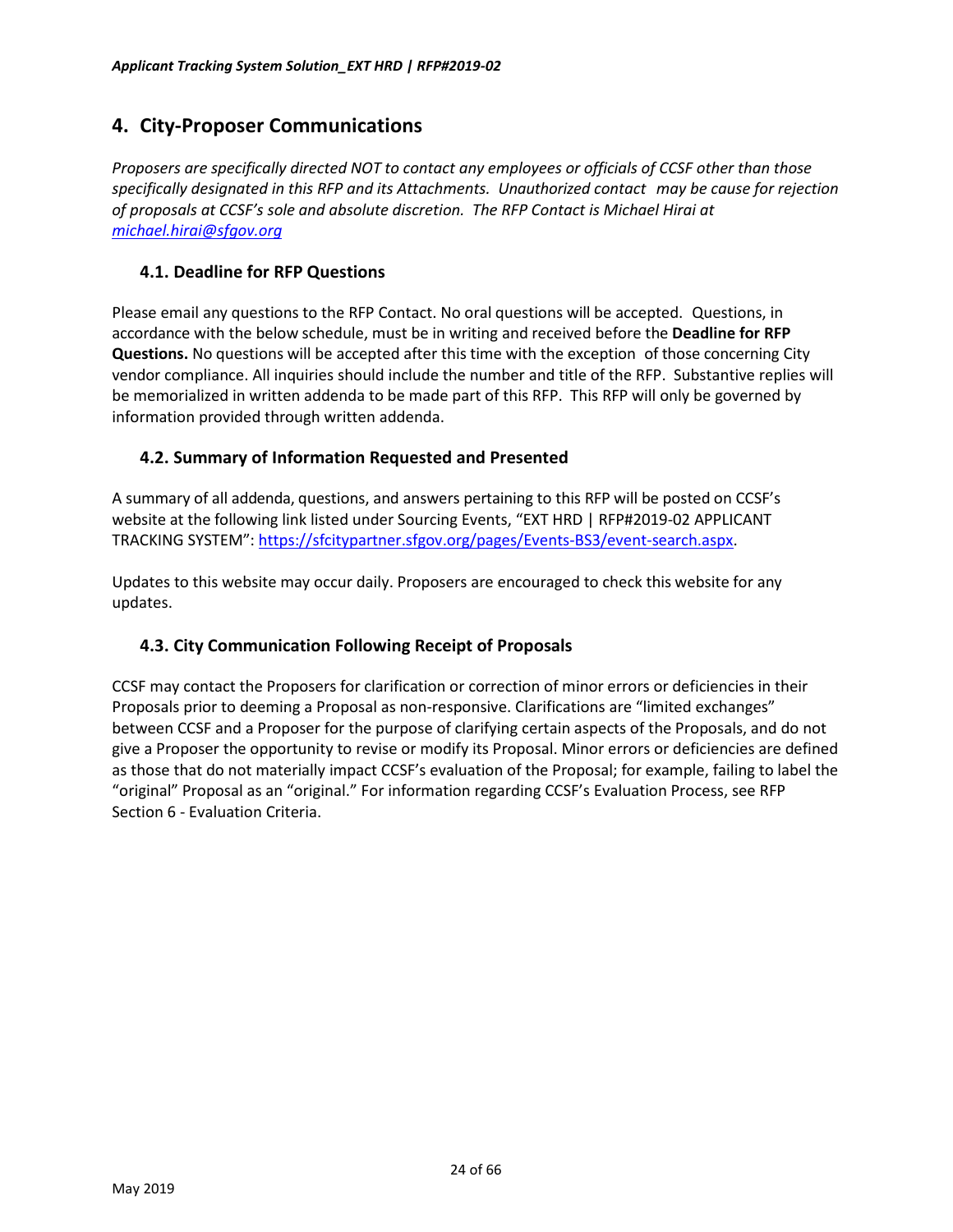# <span id="page-24-0"></span>**5. Proposal Submission Requirements**

### **5.1. Time and Place for Submission of Proposals**

Proposals (both emailed and mailed/hand-delivered) and all related materials must be received by **Deadline for RFP Proposals**. Proposals must be **both** emailed and mailed/hand-delivered to:

Email: Michael Hirai: [michael.hirai@sfgov.org](mailto:michael.hirai@sfgov.org)

Mail/Hand-delivery: Michael Hirai Department of Human Resources 1 South Van Ness Avenue,  $4<sup>th</sup>$  Floor San Francisco, CA 94103

CCSF requires mailed/hand-delivered materials to ensure the evaluation team can have a printed copy of all Proposals to facilitate the review process. The Proposal must be clearly marked **Applicant Tracking System Solution HRD-RFP#2019-02**.

Late submissions will not be considered, including those received late due to mail or delivery service failure. Please take notice, postmarks will not be considered in judging the timeliness of submissions.

### **5.2. Items to Include in the Proposal**

Proposals should be complete and provide a straightforward, concise description of the Proposer's capabilities to satisfy the requirements of the RFP. Marketing and sales-type information should be excluded. All parts, pages, figures, and tables should be numbered and clearly labeled. The following items must be included in the Proposal:

### **5.2.1. Mail/Hand-deliver:**

| 5.2.1.1. | One (1) original set copy of signed CMD forms described in Sections 8, |                                                                                                                                            |  |  |  |
|----------|------------------------------------------------------------------------|--------------------------------------------------------------------------------------------------------------------------------------------|--|--|--|
|          | 9, and 12 of the RFP:                                                  |                                                                                                                                            |  |  |  |
|          | 5.2.1.1.1.                                                             | Form 2A-CMD Contract Participation Form                                                                                                    |  |  |  |
|          | 5.2.1.1.2.                                                             | <b>Form 3-CMD Non-Discrimination Affidavit</b>                                                                                             |  |  |  |
|          | 5.2.1.1.3.                                                             | Form 4-CMD Joint Venture Form (if applicable)                                                                                              |  |  |  |
|          | 5.2.1.1.4.                                                             | Form 5-CMD Employment Form                                                                                                                 |  |  |  |
| 5.2.1.2. |                                                                        | One (1) original printed response (with original signatures) labeled as                                                                    |  |  |  |
|          |                                                                        | "Original." The pages should be bound by a method in which the sheets<br>may be easily separated (e.g., 3-hole binder, binder clip, etc.). |  |  |  |
|          | 5.2.1.2.1.                                                             | <b>RFP Template A-Submission Checklist</b>                                                                                                 |  |  |  |
|          | 5.2.1.2.2.                                                             | <b>RFP Template B-Acknowledgment and Forms</b>                                                                                             |  |  |  |
|          | 5.2.1.2.3.                                                             | <b>RFP Template C-Minimum Qualifications</b>                                                                                               |  |  |  |
|          | 5.2.1.2.4.                                                             | <b>RFP Template D-Summary</b>                                                                                                              |  |  |  |
|          | 5.2.1.2.5.                                                             | <b>RFP Template E1-Core Competencies</b>                                                                                                   |  |  |  |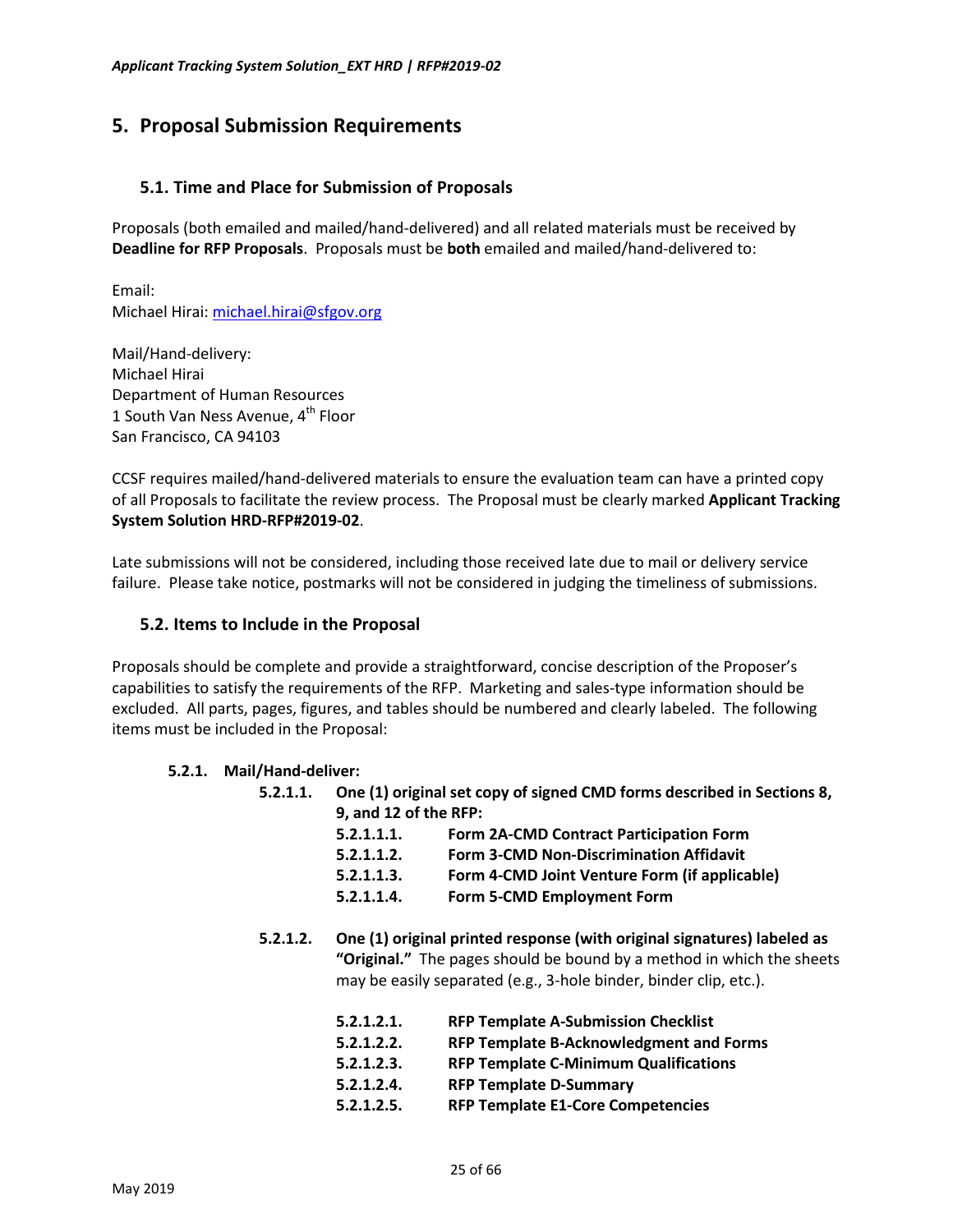| 5.2.1.2.6.  | <b>RFP Template E2-Core Competencies</b>              |
|-------------|-------------------------------------------------------|
| 5.2.1.2.7.  | <b>RFP Template F1-Culture Fit</b>                    |
| 5.2.1.2.8.  | <b>RFP Template F2-Culture Fit</b>                    |
| 5.2.1.2.9.  | <b>RFP Template G1-Integrations</b>                   |
| 5.2.1.2.10. | <b>RFP Template G2-Integrations</b>                   |
| 5.2.1.2.11. | <b>RFP Template G3-Integrations</b>                   |
| 5.2.1.2.12. | <b>RFP Template H1-Creativity and Problem Solving</b> |
| 5.2.1.2.13. | <b>RFP Template H2-Creativity and Problem Solving</b> |
| 5.2.1.2.14. | <b>RFP Template I-Technical Abilities</b>             |
| 5.2.1.2.15. | <b>RFP Template J-Cost Estimate</b>                   |
| 5.2.1.2.16. | <b>RFP Template K-Release and Waiver Agreement</b>    |
|             |                                                       |

**5.2.1.3. Seven (7) additional complete printed copies of RFP Template D-Summary through RFP Template J-Cost Estimate for the evaluation team.** The pages should be bound by a method in which the sheets may be easily separated (e.g. 3-hole binder, binder clip, etc.).

| 5.2.1.3.1.  | <b>RFP Template D-Summary</b>                         |
|-------------|-------------------------------------------------------|
| 5.2.1.3.2.  | <b>RFP Template E1-Core Competencies</b>              |
| 5.2.1.3.3.  | <b>RFP Template E2-Core Competencies</b>              |
| 5.2.1.3.4.  | <b>RFP Template F1-Culture Fit</b>                    |
| 5.2.1.3.5.  | <b>RFP Template F2-Culture Fit</b>                    |
| 5.2.1.3.6.  | <b>RFP Template G1-Integrations</b>                   |
| 5.2.1.3.7.  | <b>RFP Template G2-Integrations</b>                   |
| 5.2.1.3.8.  | <b>RFP Template G3-Integrations</b>                   |
| 5.2.1.3.9.  | RFP Template H1-Creativity and Problem Solving        |
| 5.2.1.3.10. | <b>RFP Template H2-Creativity and Problem Solving</b> |
| 5.2.1.3.11. | <b>RFP Template I-Technical Abilities</b>             |
| 5.2.1.3.12. | <b>RFP Template J-Cost Estimate</b>                   |

- **5.2.2. Email:**
	- **5.2.2.1. Email all RFP forms and templates in unprotected PDF or Excel format (with scanned or digital signatures).** Electronic files for each Form/Template must include all documents submitted for that Form/Template in one, separate, complete, electronic file. Each file must be titled with RFP number, Proposer's name, and Form/Template number/letter (e.g., HRD-RFP#2019-02 ABC Company Form 2A, HRD-RFP#2019-02 ABC Company Template A), in that specific order.

| 5.2.2.1.1. | Form 2A-CMD Contract Participation Form       |
|------------|-----------------------------------------------|
| 5.2.2.1.2. | Form 3-CMD Non-Discrimination Affidavit       |
| 5.2.2.1.3. | Form 4-CMD Joint Venture Form (if applicable) |
| 5.2.2.1.4. | Form 5-CMD Employment Form                    |
| 5.2.2.1.5. | <b>RFP Template A-Submission Checklist</b>    |
| 5.2.2.1.6. | RFP Template B-Acknowledgment and Forms       |
| 5.2.2.1.7. | <b>RFP Template C-Minimum Qualifications</b>  |
| 5.2.2.1.8. | <b>RFP Template D-Summary</b>                 |
| 5.2.2.1.9. | <b>RFP Template E1-Core Competencies</b>      |
|            |                                               |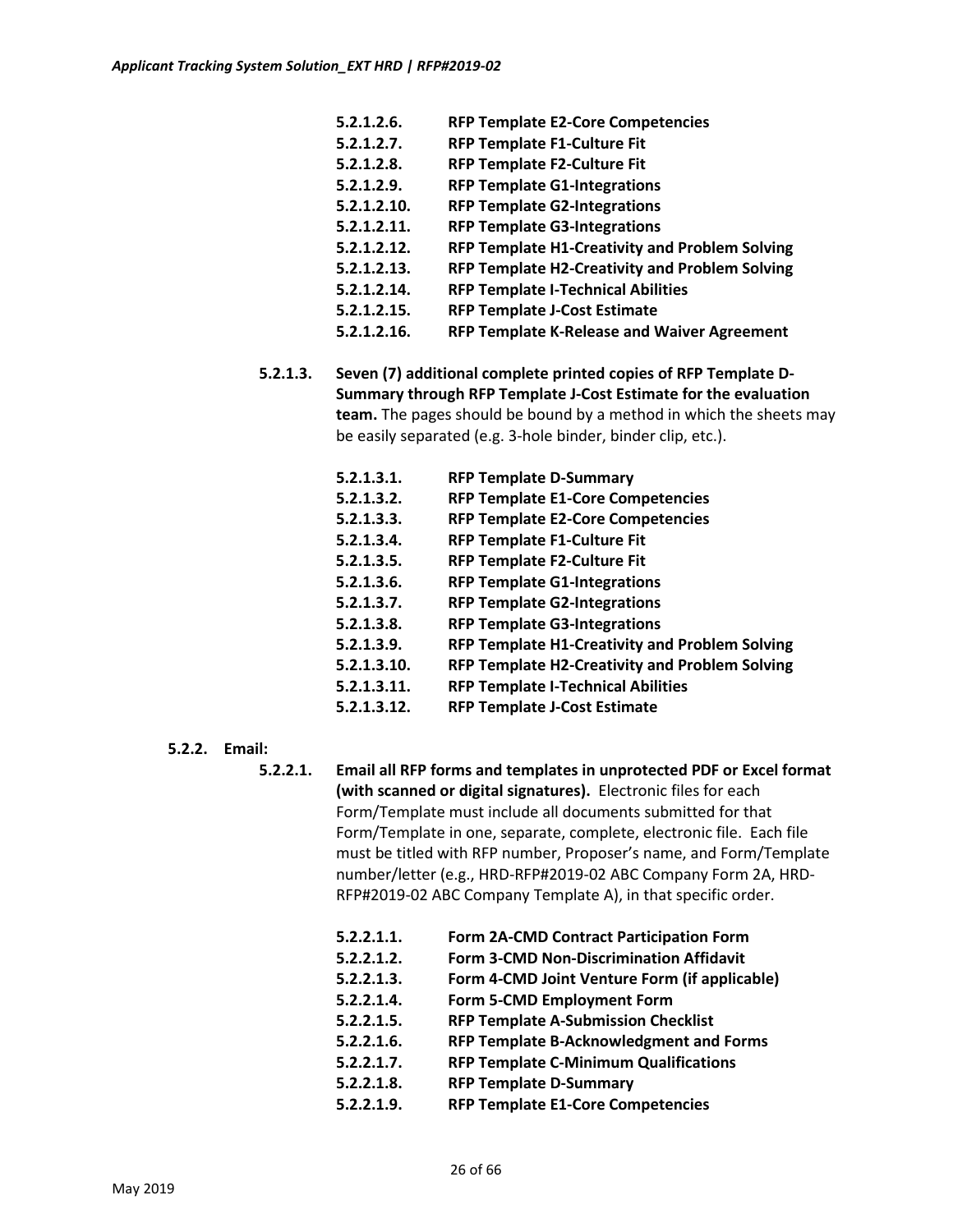| 5.2.2.1.10. | <b>RFP Template E2-Core Competencies</b>              |
|-------------|-------------------------------------------------------|
| 5.2.2.1.11. | <b>RFP Template F1-Culture Fit</b>                    |
| 5.2.2.1.12. | <b>RFP Template F2-Culture Fit</b>                    |
| 5.2.2.1.13. | <b>RFP Template G1-Integrations</b>                   |
| 5.2.2.1.14. | <b>RFP Template G2-Integrations</b>                   |
| 5.2.2.1.15. | <b>RFP Template G3-Integrations</b>                   |
| 5.2.2.1.16. | <b>RFP Template H1-Creativity and Problem Solving</b> |
| 5.2.2.1.17. | <b>RFP Template H2-Creativity and Problem Solving</b> |
| 5.2.2.1.18. | <b>RFP Template I-Technical Abilities</b>             |
| 5.2.2.1.19. | <b>RFP Template J-Cost Estimate</b>                   |
| 5.2.2.1.20. | <b>RFP Template K-Release and Waiver Agreement</b>    |

### **5.3. Content**

Proposers interested in responding to this RFP must submit the information required in Section 5.

Proposals received under this RFP that fail to address each of the requested items in sufficient and complete detail to substantiate that the Proposer can meet CCSF's minimum qualifications will be deemed non-responsive and will not be considered for evaluation. Note that proposals stating, "To be provided upon request" or "To be determined" or the like, or that do not otherwise provide the information requested (left blank) are not acceptable and shall be deemed non-responsive.

### **5.4. Redact Confidential or Proprietary Information**

All documents under this solicitation process are subject to public disclosure per section 67.24 of the San Francisco Administrative Code, "The San Francisco Sunshine Ordinance of 1999."

- **5.4.1.** Proposals to RFPs, contracts, and all other records of communications between CCSF and Proposers shall be open to inspection immediately after a contract has been awarded. Nothing in this Administrative Code provision requires the disclosure of a private person's or organization's net worth or other proprietary financial data submitted for qualification for a contract or other benefit *until and unless that person or organization is awarded the contract*.
- **5.4.2.** Proposers may redact any confidential or proprietary information, as appropriate, prior to submitting a response to this RFP.
- **5.4.3.** Proposers should clearly indicate net worth or other proprietary financial data that CCSF should redact should the RFP response be publicly disclosed, with the understanding that this information cannot be redacted or withheld should a contract be awarded to the Proposer.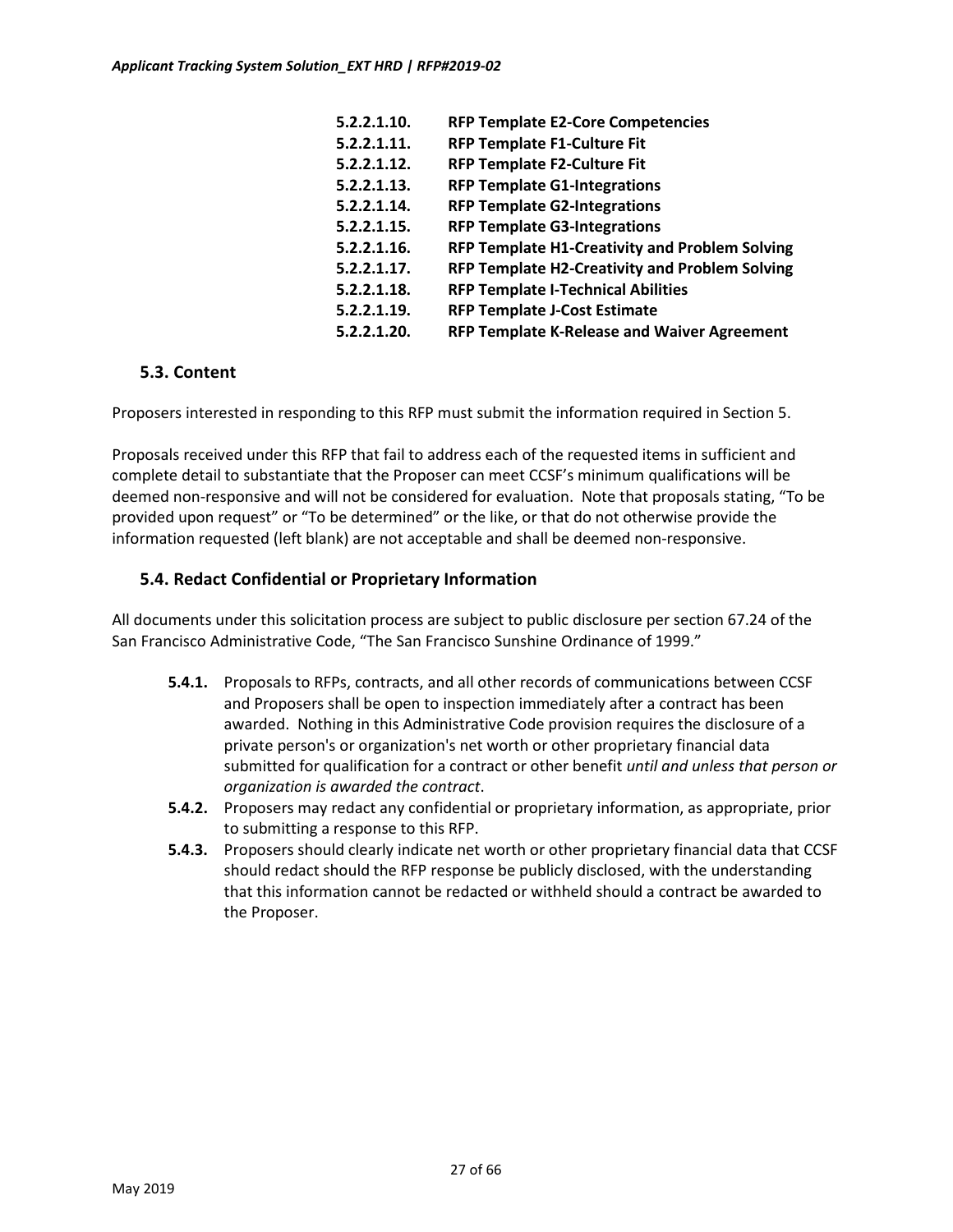# <span id="page-27-0"></span>**6. Evaluation Criteria**

This section describes the guidelines used for analyzing and evaluating the Proposals. It is CCSF's intent to select Proposers for contract negotiations that will provide the best overall service package to CCSF inclusive of fee considerations. Proposers selected for contract negotiations are not guaranteed a contract. This RFP does not in any way limit CCSF's right to solicit contracts for similar or identical services if, in CCSF's sole and absolute discretion, it determines Proposals are inadequate to satisfy its needs. There are two phases to the evaluation process. CCSF and CMD staff first perform an Initial Screening as described in Section 6.2. Responses that pass the Initial Screening process (6.2) including Minimum Qualifications (6.3) will proceed to the Evaluation of Firms (that met Minimum Qualifications) described in Section 6.3. As in all professional service contracts, CCSF reserves the right to accept other than the lowest price offer and reject all Proposals that are not responsive to this request.

### **6.1. Evaluation Team**

CCSF representatives will serve as the Evaluation Team responsible for evaluating Respondents. Specifically, the team will be responsible for the evaluation and rating of Proposals, and for interviews, if desired by the City. The Evaluation Team will be comprised of technology and HR experts.

### **6.2. Initial Screening**

CCSF will review each Proposal for initial determination on responsiveness and acceptability in an Initial Screening process. Elements reviewed during the Initial Screening include, without limitation: compliance with CMD submission requirements; compliance with Minimum Qualification requirements (Section 6.3), compliance with format requirements, Proposal completeness, and verifiable references.

Proposals are not scored during the Initial Screening process. Initial Screening is a pass/fail determination as to whether a response meets the threshold requirements described above. By the **Deadline for RFP Responses,** any response that does not demonstrate that Proposer meets requirements in Section 6.3 will not be eligible for consideration in the Evaluation of Firms (that met Minimum Qualifications) described below in Section 6.4. CCSF reserves the right to request clarification from the Proposer prior to rejecting a response for failure to meet the Initial Screening requirements. Clarifications are "limited exchanges" between CCSF and a Proposer for the purpose of clarifying certain aspects of the Proposal, and will not give a Proposer the opportunity to revise or modify its response.

### **6.3. Types of Proposers and Minimum Qualifications**

Any Proposal that does not demonstrate that the Proposer meets these minimum qualifications by the response deadline will be considered non-responsive and will not be evaluated or eligible for award of any subsequent contract(s). To be deemed eligible for Proposal evaluation, each Proposer is required to complete the requirements and submit the forms described in Templates A-K as part of its Proposal.

### **6.3.1. Types of Proposers**

### **6.3.1.1. Defining Prime Proposer and Lead JV Partner(s)**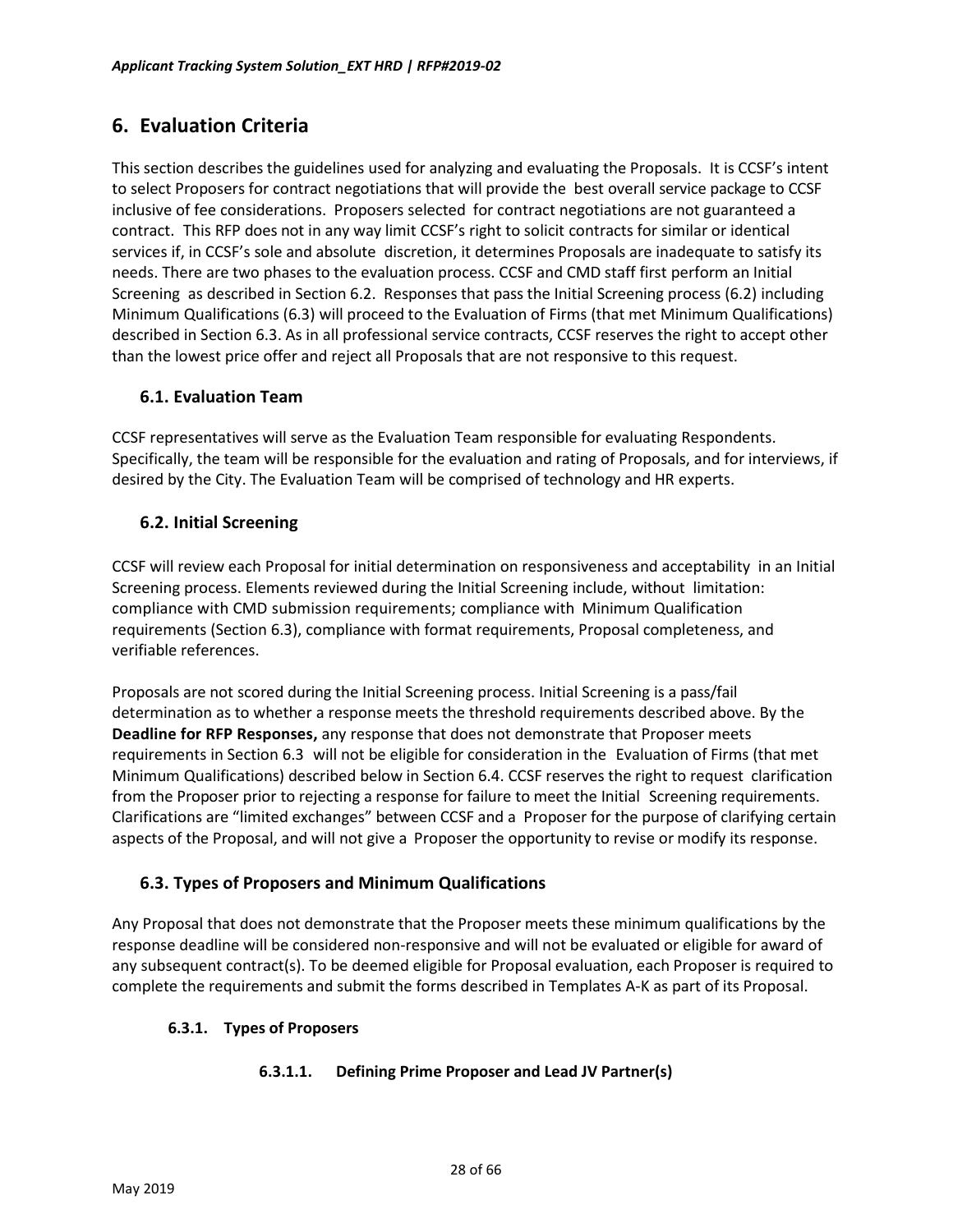Any Prime Proposer with subconsultants responding to this RFP must clearly identify the lead Proposer (referred to hereafter as Prime Proposer). A Proposer cannot be a Prime Proposer on more than one (1) Proposal. In addition, if a Prime Proposer intends to be listed as a subconsultant on another competing Proposal, this should be fully disclosed to the impacted parties.

Any Joint Venture (JV) responding to this RFP must clearly identify the lead Proposer (referred to hereafter as the Lead JV Partner). A Proposer cannot be a Lead JV Partner on more than one (1) Proposal. In addition, if a Lead JV Partner intends to be listed as a subconsultant on another competing Proposal, this should be fully disclosed to the impacted parties.

### **6.3.1.2. Anticipated Prime Proposer and Lead JV Partner(s)**

CCSF requires that the Prime Proposer or Lead JV Partner be the ATS provider. In order to provide a solution that meets CCSF's needs, CCSF expects the Prime Proposer to be extending their existing solution to meet the needs outlined in Section 2.2. Any custom work required (including any custom integrations) as well as implementation could be done by the Prime Proposer or a subconsultant or by the Lead JV Partner or JV Partner.

### **6.3.2. Minimum Qualifications**

For Sections 6.3.2.1. and 6.3.2.2., Proposers must provide a prior project reference demonstrating their ability to meet each minimum qualification listed. Proposers should include no more than three (3) total references. In other words, at least one of the projects referenced has to meet multiple minimum qualifications. For Section 6.3.2.3., in lieu of references, Proposers must acknowledge their ability to meet the minimum qualification listed.

- **6.3.2.1. The Prime Proposer or Lead JV Partner must possess the following qualifications:**
	- **6.3.2.1.1.** Experience providing and implementing a cloud-based ATS to an organization (other than the City and County of San Francisco) that processes at least 100,000 job applications per year or has at least 10,000 employees
	- **6.3.2.1.2.** Implemented a product that handles personally identifiable information
	- **6.3.2.1.3.** Implemented a product that meets Gov Sec 508 and WCAG 2.0 or 2.1 guidelines as periodically amended or updated
	- **6.3.2.1.4.** Implemented a product that integrates with PeopleSoft HCM
	- **6.3.2.1.5.** Implemented a product that uses an API to interface with other core HR systems as well as smaller integration points or subsystems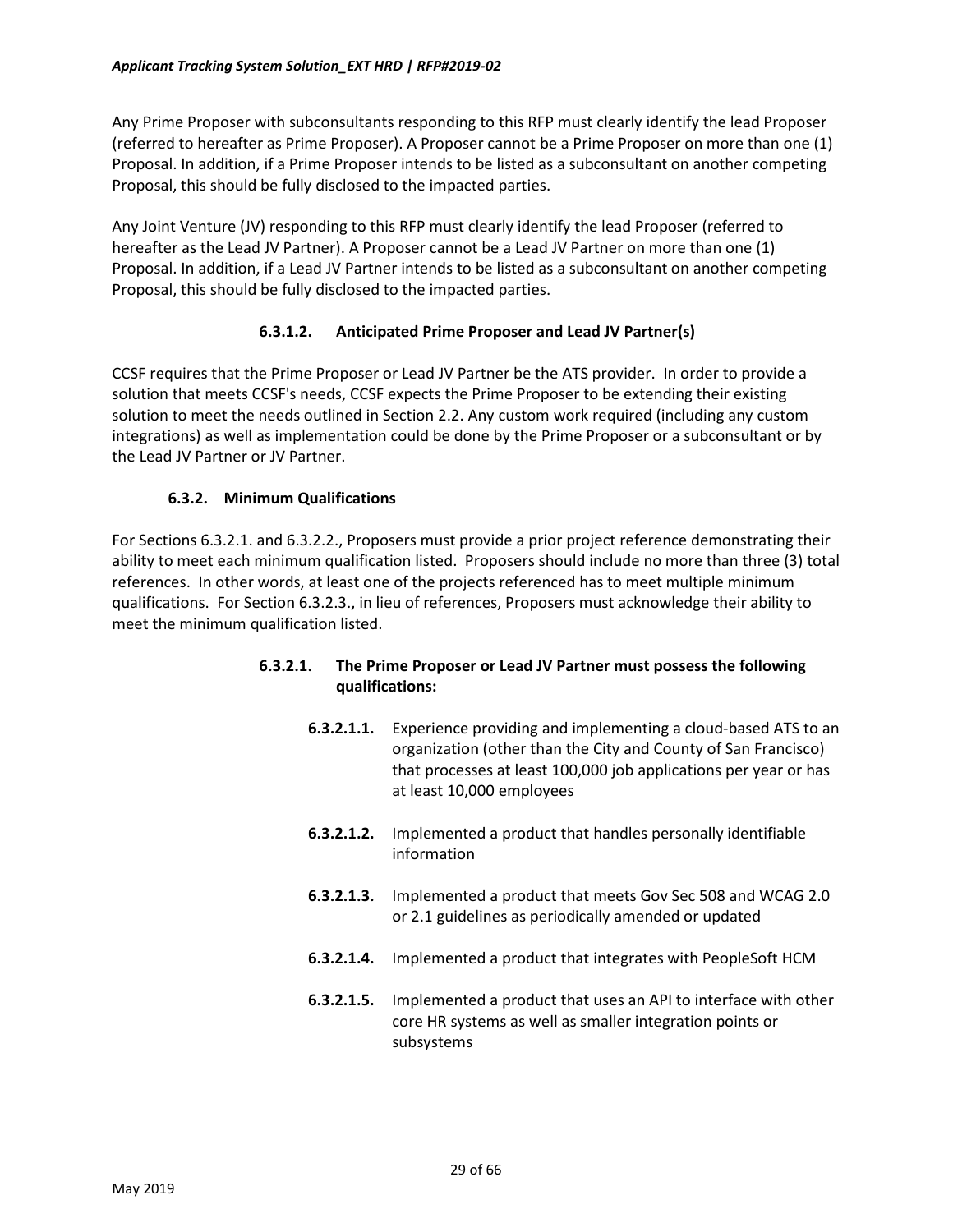### **6.3.2.2. The Proposed Project Manager must possess the following qualifications:**

**6.3.2.2.1.** Experience working with agile development processes and investing in feedback cycles to improve products and processes in an iterative way

### **6.3.2.3. Geographic limitations:**

**6.3.2.3.1.** CCSF data must be hosted on servers located within the continental United States

### **6.4. Proposal Evaluation Criteria**

Proposers that pass Section 6.3.2. Minimum Qualifications will be evaluated in accordance with the criteria below. This portion will consist of five components plus a summary and a cost estimate (Sections 6.4.1. through 6.4.7.), each measuring and assessing aspects that are key to the success of the Project, both short-term and long-term. As the evaluation team is made up of both technical and non-technical staff, CCSF recommends the use of visualizations, diagrams, mock-ups, and clickable prototypes where indicated.

### **6.4.1. Summary – 10%**

Proposer must complete Template D-*Summary.*

Proposers shall submit a summary of the Project approach and team structure. Proposers shall describe how the proposed solution will accomplish CCSF's goals. What expertise/skills does each vendor bring to the Project and, if there are multiple vendors, what role will each vendor play? Summary is limited to two pages (single-sided).

### **6.4.2. Core Competencies – 20%**

**6.4.2.1. Meeting Scope of Work requirements outlined in: RFP Section 2.2.1.** *Getting the Word Out,* **RFP Section 2.2.2.** *Assessing Skills***, RFP Section 2.2.5.** *Determining Fit,* **RFP Section 2.2.***6. Data,* **RFP Section 2.2.7.** *Communication***, and RFP Section 2.2.8.** *User Experience*

Proposer must complete Template E1-*Core Competencies Response Template*.

For each of the "Getting the Word Out," "Assessing Skills," "Determining Fit," "Data," "Communication," and "User Experience" modules, choose one of the options below to describe how the Proposer's product addresses each requirement:

- Natively
- Is offered through an existing Ecosystem of pre-built integrations with SaaS products
- Requires customization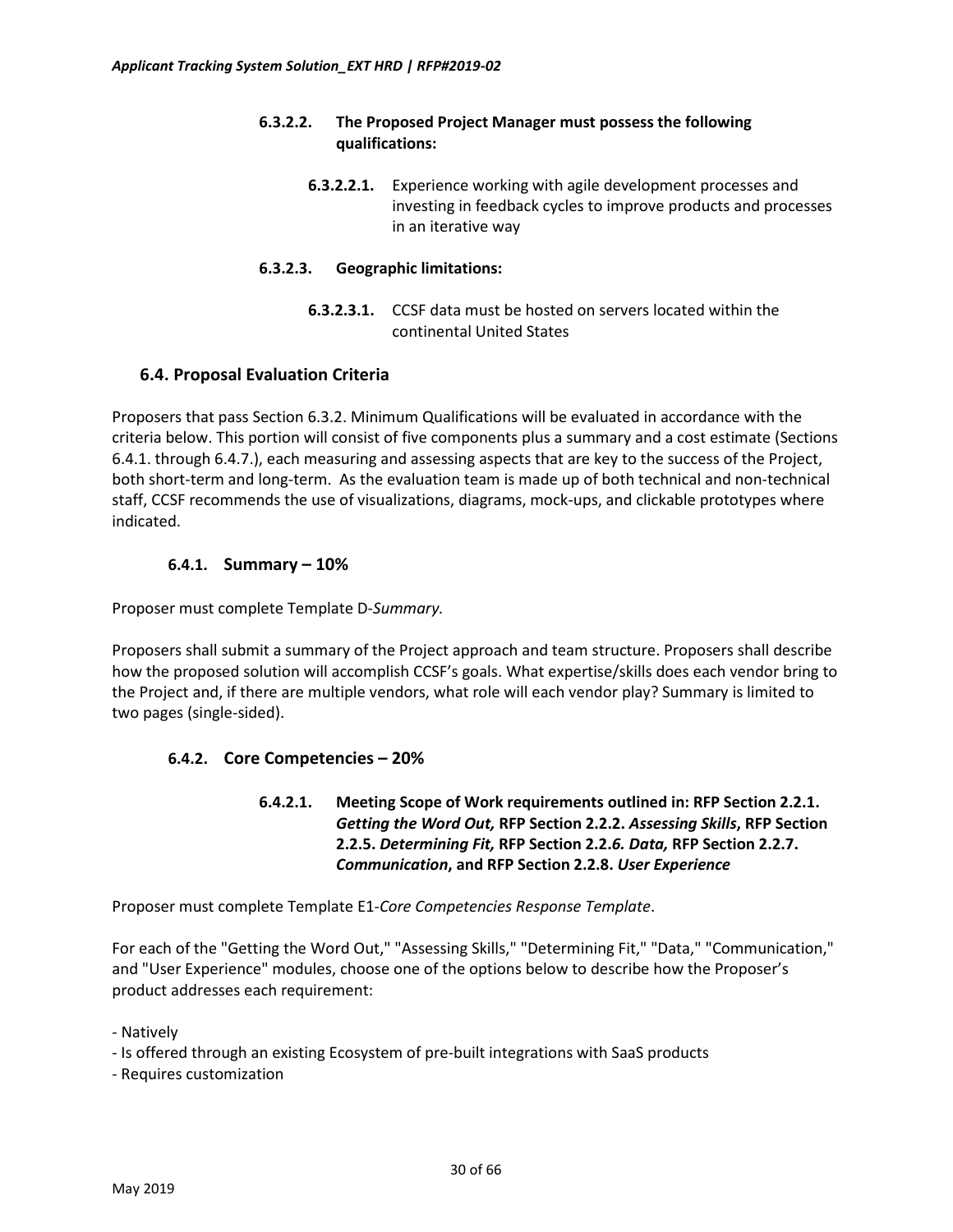- Is roadmapped for the future
- Not feasible

Proposers who offer features natively or through an existing Ecosystem of pre-built integrations will be given the most points.

As noted above, CCSF has distinguished between elements that are core to building a strong foundation versus those CCSF currently defines as enhancements that would help CCSF modernize its practices. Proposers will be given points if they can provide enhancements, though the enhancements will be weighted lower than the elements defined as being core to building a strong foundation.

#### **6.4.2.2. Showcasing functionality most valued by Users**

Proposer must complete Template E2-*Core Competencies Response Template*.

Describe one piece of functionality that is most valued by the Proposer's current users (candidate, hiring manager, or HR professional) for each of the following modules: RFP Section 2.2.1. *Getting the Word Out,* RFP Section 2.2.2. *Assessing Skills*, RFP Section 2.2.5. *Determining Fit,* RFP Section 2.2.*6. Data,* RFP Section 2.2.7. *Communication*, and RFP Section 2.2.8. *User Experience*. Describe the functionality and the value it adds. Feel free to include screenshots and/or data analyses that might help CCSF get to know your product. Please do not include sales materials. Answer is limited to twenty pages total (single-sided).

### **6.4.3. Culture Fit – 10%**

### **6.4.3.1. Articulating CCSF's needs outlined in RFP Sections 1.4. and 1.6.**

Proposer must complete Template F1-*Culture Fit Response Template*.

As outlined in Sections 1.4. and 1.6., there are many Pain Points experienced by different Users throughout the hiring process. Given all the work the Hiring Modernization Project team has completed, the Proposer shall synthesize and articulate the problem CCSF is looking to address, the solution CCSF is trying to procure, and how CCSF should determine what a subsequent RFP could focus on. Answer is limited to one page (single-sided).

### **6.4.3.2. Approach to project implementation**

Proposer must complete Template F2-*Culture Fit Response Template*.

Describe your approach implementing this large Project (given CCSF's size of 35,000 employees with 9,000 hires per year across 1,100 job classifications). Provide an implementation timeline. Provide an example of an implementation that could have gone better (e.g., what did the Proposer learn from it that would inform how the Proposer would implement a solution with CCSF?) Answer is limited to two pages (single-sided).

### **6.4.4. Integrations – 20%**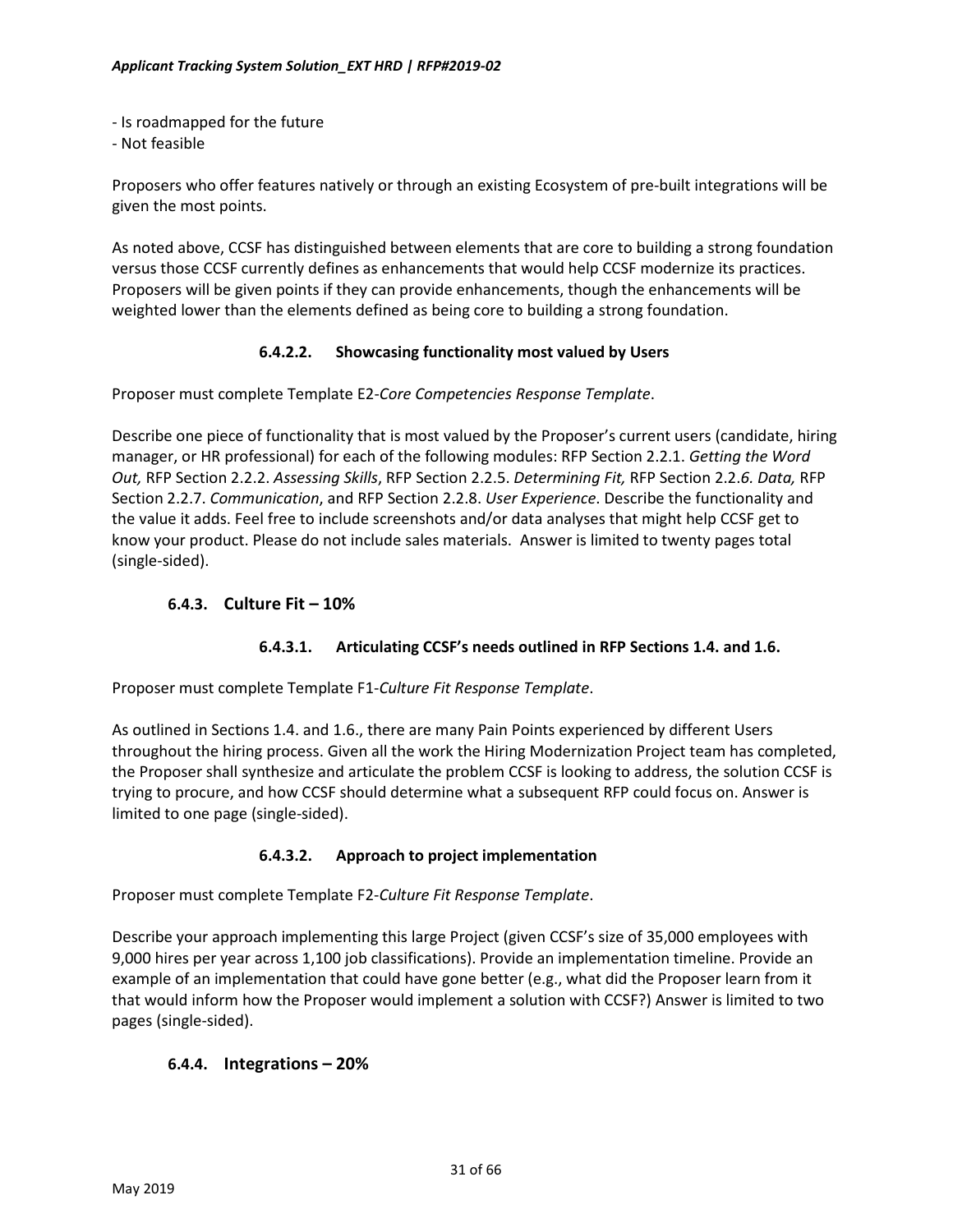It is CCSF's goal to move closer to a world where automation reduces manual errors and expedites processes. Central to this philosophy is the need for a coherent plan for integrating with other systems.

The first system to integrate with is CCSF's human capital management system, PeopleSoft 9.2. It is where the hiring process starts and ends (positions get approved in PeopleSoft and hired candidates become employees in PeopleSoft). In addition to those two key points in the process, additional information will need to flow between PeopleSoft 9.2 and the Proposer's system, so it will be essential to be able to interface with PeopleSoft for the hiring-related purposes outlined in the RFP (and more over time).

As part of CCSF's modular approach, CCSF plans to integrate with additional systems going forward. The implemented product will have integration points with PeopleSoft, and be extensible to appropriately add spokes that address other needs down the road such as handling assessments, auditing, and onboarding.

With this in mind, the questions below ask the Proposer to provide high-level architecture diagrams with accompanying explanation that demonstrate the Proposer's vision for their ATS solution as part of a much larger integrated system. The response must include explanations of data flows and architecture decisions.

### **6.4.4.1. Include and discuss the PeopleSoft integration solution**

Proposer must complete Template G1-*Integrations Response Template*.

Explain which integration method (outlined in RFP Section 2.4.) the Proposer intends on using and why. Describe how the architecture decisions balance trade-offs between extensibility, flexibility, and simplicity. Answer is limited to three pages (single-sided) including diagrams.

### **6.4.4.2. Discuss interfacing with additional modules**

Proposer must complete Template G2-*Integrations Response Template*.

Describe how the Proposer sees their approach scaling over time to account for additional "modules" or hiring tools CCSF might want to integrate with and for which data will need to be pushed to and/or pulled from PeopleSoft. Will a hub-and-spoke architecture be required? Should CCSF build a central app that handles all data flows or should one-off connections be built between systems that need to communicate? Describe how the various systems might connect over the next few years and make sure to highlight the respective roles of the Proposer's ATS and PeopleSoft. To help frame the Proposer's response, choose two of the three following modules—which CCSF will be working on next—and include them in your diagram. Answer is limited to nine pages (single-sided) including diagrams.

• **Assessments**: CCSF foresees using many different exam platforms to appropriately assess for the varied skillsets that are needed across the 1,100 different job classifications CCSF hires for. Something approximating an assessments API to ensure CCSF is bringing in data consistently and does not have to build one-off integrations for every new exam platform will be necessary.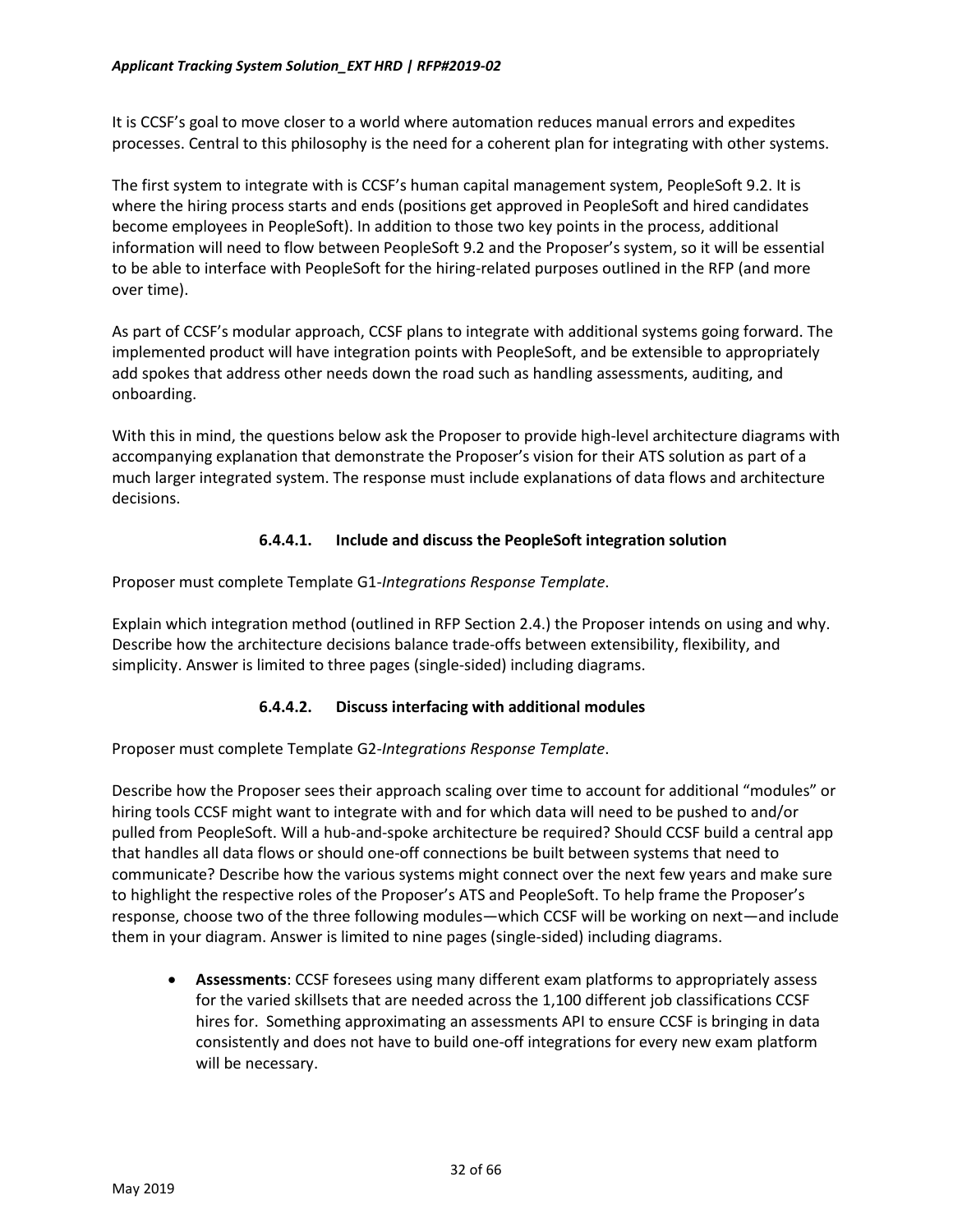- **Auditing**: As a public entity, CCSF has many auditing responsibilities. CCSF needs to be able to quickly and easily access when system actions were performed in the ATS and who performed them. How would the Proposer expose that data to CCSF systems?
- **Onboarding**: An employee's journey starts before their first day on the job. CCSF wants to enhance the experience of a candidate who has accepted an offer and help shepherd them through a process that will put them in the best position to thrive as an employee. This module would need to interface with PeopleSoft as well as the Proposer's ATS.

### **6.4.4.3. Include a diagram and discussion of any existing relationships the Proposer has with an Ecosystem of HR tools**

Proposer must complete Template G3-*Integrations Response Template*.

Describe the Ecosystem, how it was built, how users (organizations who have procured the ATS and developers/companies wanting to add tools to it) access it, and the Ecosystem's vision for the future. Answer is limited to two pages (single-sided).

### **6.4.5. Creativity and Problem Solving – 20%**

Government hiring process rules, especially for San Francisco, are complex. CCSF does not expect Proposers to meet all of those requirements "out-of-the-box." CCSF expects Proposers to demonstrate their ability to think creatively to extend their ATS to meet complex requirements over the coming years.

The creation of the eligible list (based on exam scores) as well as the certification and referral processes are unique parts of CCSF's hiring process and are prime examples of requirements CCSF eventually wants to meet using this extensible approach. Provide a high-level roadmap and accompanying discussion for how the Proposer's ATS could be part of a solution to address these requirements.

### **6.4.5.1. Extending the Proposer's ATS to address the "eligible list" feature set**

Proposer must complete Template H1-*Creativity and Problem Solving Response Template*.

### **The roadmap shall include extending the Proposer's ATS to address the "eligible list" feature set.**

After reviewing the deep dive on the exam scoring and eligible list creation in Sections 11.1. and 11.2., use the examination data and additional instructions attached to create an eligible list, which takes into account the Knowledge, Skills, and Abilities (KSAs) and weights of each component to determine each candidate's raw exam scores. Use Template H1 to fill in the values obtained for all score values. If any section does not apply to a specific candidate, enter "N/A." Describe the process for calculating the scores for each component. There is no page limit. Answers must be thorough, yet concise.

### **6.4.5.2. "Cert/referral" minimum viable product ("MVP") and phased implementation plan**

Proposer must complete Template H2-*Creativity and Problem Solving Response Template*.

Use the eligible list created in RFP Section 6.4.5.1. or create your own to answer the following: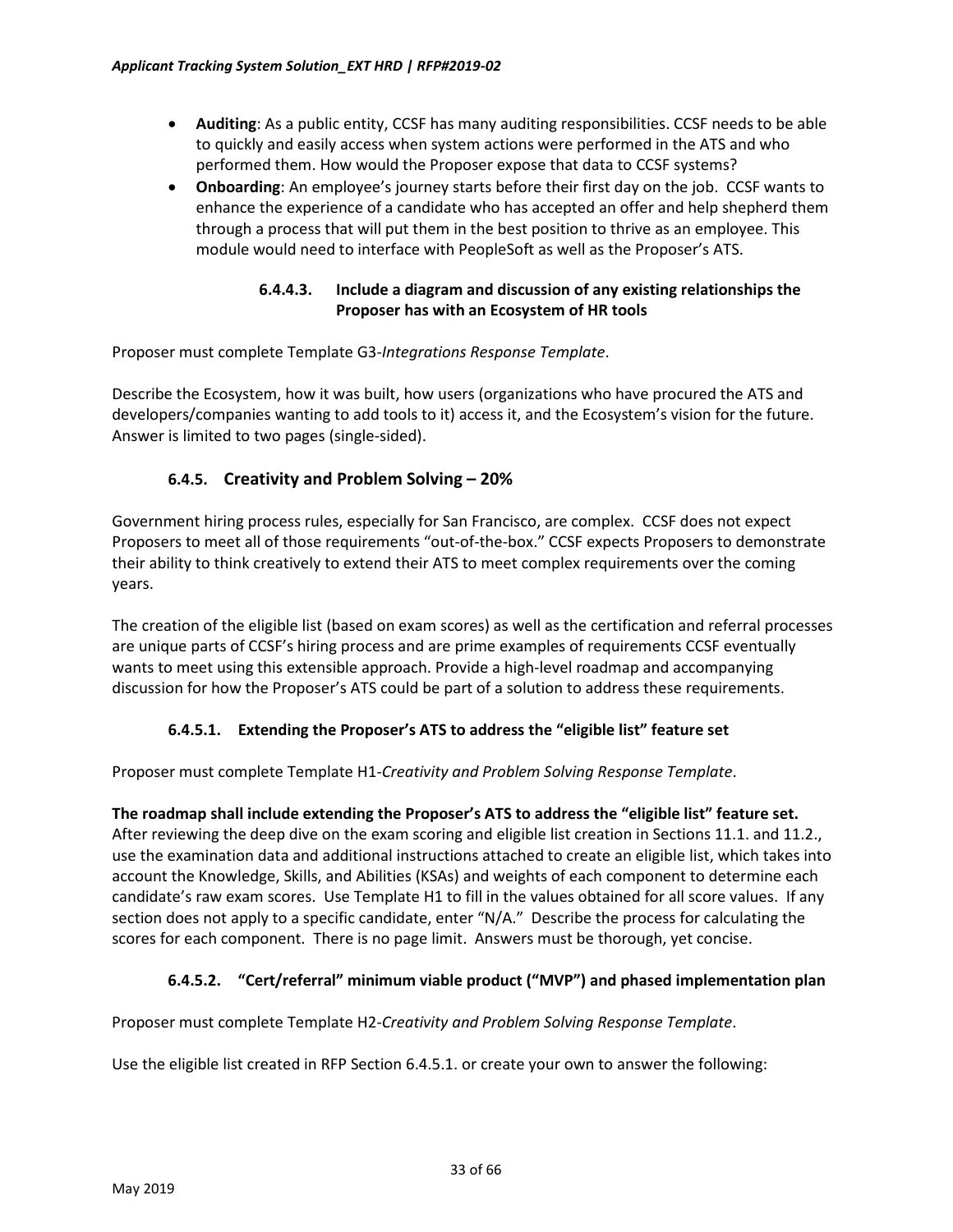**The roadmap shall include a "cert/referral" MVP.** After reviewing the deep dive on the certification and referral processes in Section 11.3., describe what a "cert/referral" minimum viable product would look like. Include screenshots, service diagrams, or a link to a demo. Include any relevant milestones to build this MVP.

**The roadmap shall also include a phased implementation plan**. How would the Proposer help CCSF move towards automating the certification and referral processes? Where would the Proposer start? How would the Proposer build the process out over time? How would the Proposer address the dynamic nature of these processes? There is no page limit. Answers must be thorough, yet concise.

### **6.4.6. Technical Abilities – 15%**

Proposer must complete Template I-*Technical Abilities Response Template*.

This RFP and the subsequent awarded Proposer are key building blocks for helping CCSF build out a larger HR infrastructure that is more modern, data-driven, and intuitive. In order for CCSF to deliver on this vision, Proposers must be able to execute RFP Section 6.4.5. Creativity and Problem Solving with a high level of technical expertise.

Proposers shall write a mock technical brief to the Proposer's engineering team explaining the work that needs to get done to complete the "cert/referral" MVP (as outlined in RFP Section 6.4.5. Creativity and Problem Solving). Answer is limited to fifteen pages total (single-sided).

- **6.4.6.1. Include "The how."** Explain how the work shall be carried out. What is the technical implementation plan? Provide specific API endpoints and documentation of them. Will webhooks be used to push data? If so, provide the specific hooks, data formats, and their documentation. Will an Extract, Transform and Load (ETL) tool be used? If so, which one and at what step in the process? Briefly describe language, frameworks, and other tools you would direct the engineering team to use as part of the solution.
- **6.4.6.2. Include "The who."** How would the Proposer resource this Project (skills, team members, head-counts, etc.)? Would the Proposer work with outside collaborators? Describe the team's relevant experience and plan to engage with CCSF to ensure Project success.
- **6.4.6.3. Include "The when."** Include a rough timeline for the development of the MVP. Will the Proposer work iteratively? How will the Proposer deliver features and engage CCSF to test functionality? How will the Proposer incorporate initial user feedback? How long will the total effort take?

### **6.4.7. Cost Estimate – 5%**

Proposer must complete Template J-*Cost Workbook*.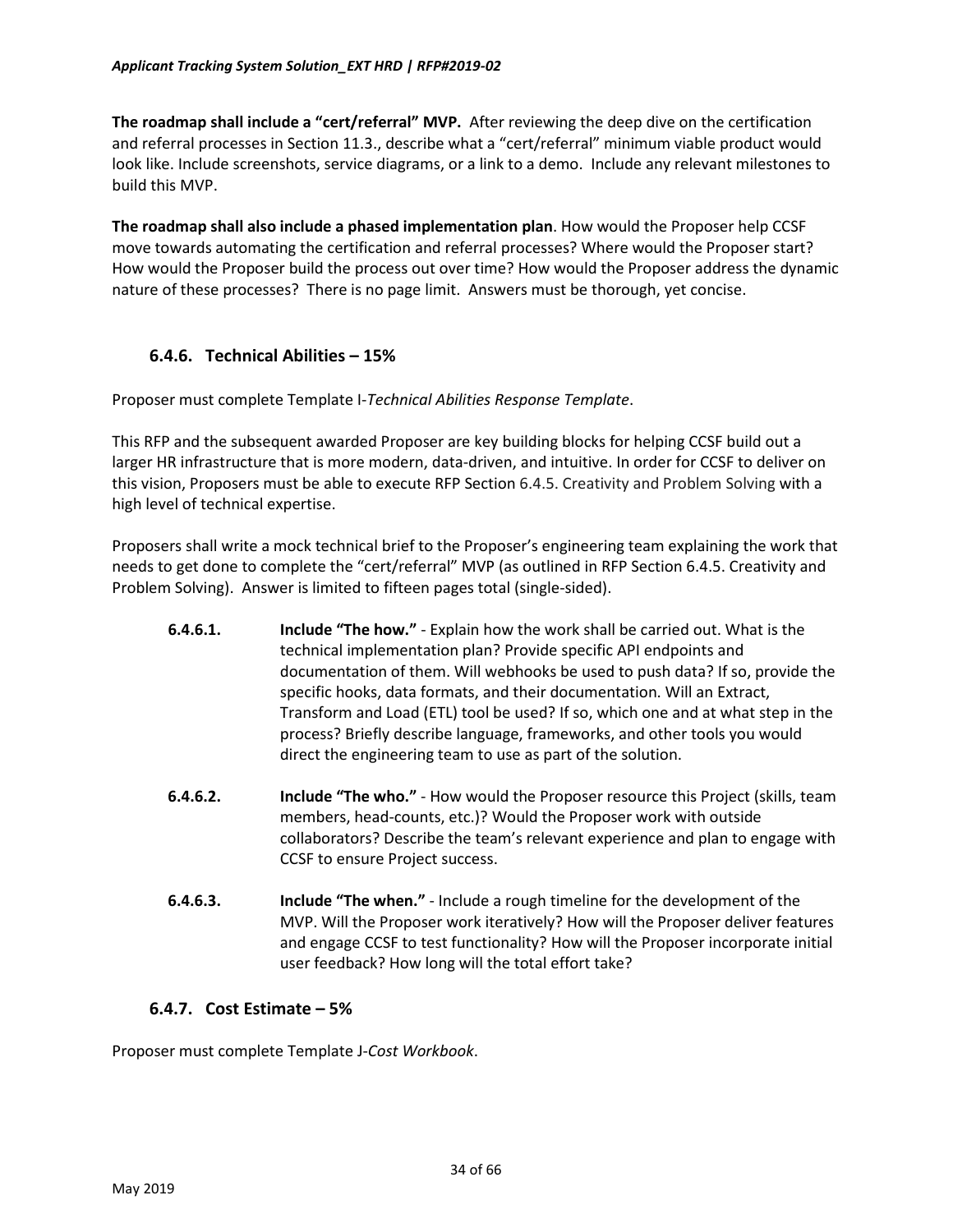It is the responsibility of the Proposer to ensure spreadsheet calculations are correct. Please note CCSF reserves the right to reduce scope should the highest ranking/winning Proposal exceed CCSF's budget.

### **6.5. Selection Process**

Following evaluation of the written Proposals, CCSF may elect to invite up to the five (5) highest scoring Proposers to interview with the Evaluation Team. CCSF has sole and absolute discretion over whether interviews will be conducted or whether ranking and selection will be based solely on the evaluation of written Proposals.

### **6.5.1. Selection Interviews**

If interviews are pursued, interviews will consist of standard questions and be worth 100 points. Interviews are projected to take place the week of August 12, 2019.

Each Proposer should ensure that its Key Personnel and lead staff of proposed subcontractors to be assigned to the Project attend interviews. Key Personnel must include the proposed Account Manager or the proposed point of contact responsible for managing Project resources, budget, timeline, key deliverables, and completion. The Proposer's named project manager must be present and lead the Proposer's presentation and responses. Resumes of each team member who will be working with CCSF will be required. CCSF reserves the right to only allow Prime Proposers to attend the interviews in the event that the same subcontractor is listed on more than one Proposal.

Points awarded for interviews will be evaluated separately from the points awarded for evaluation of written Proposals. If CCSF elects to conduct interviews, average interview scores (rounded to zero decimal points) will be the sole determinant for ranking the interviewed Proposers. The Proposer with the highest interview score, therefore, will be issued an "Intent to Award Contract" notification.

In the event of a tie or an average panel score total differential of 1 point or less, CCSF will utilize a tiebreaker method. The method that shall be used as a "tie-breaker" in the event of a two-way (or more) tie of the responsive/responsible Proposers will be to place the names of the Proposers in a container. The first name drawn will be the proposed awardee. The remaining Proposer(s) name(s) will be drawn sequentially and noted in case negotiations with the first Proposer fail and CCSF opts to move to negotiate with the next Proposer. All affected Proposers will be invited to attend the drawing of the names.

### **6.5.2. Reference Checks**

Reference checks, including, but not limited to, prior clients as indicated in RFP Response Template C-Minimum Qualifications, may be used to determine the applicability of Proposer's experience to the services CCSF is requesting and the quality of services and staffing provided to prior clients, as well as adherence to schedules/budgets and Proposer's problem-solving, project management, and communication abilities, as well as performance on deliverables and outcomes, and effectiveness in meeting or exceeding project objectives. If reference checks deem that information included in a Prior Project Description or elsewhere in the response is untruthful, then CCSF will reject the response.

### **6.5.2.1.** Release and Waiver Agreement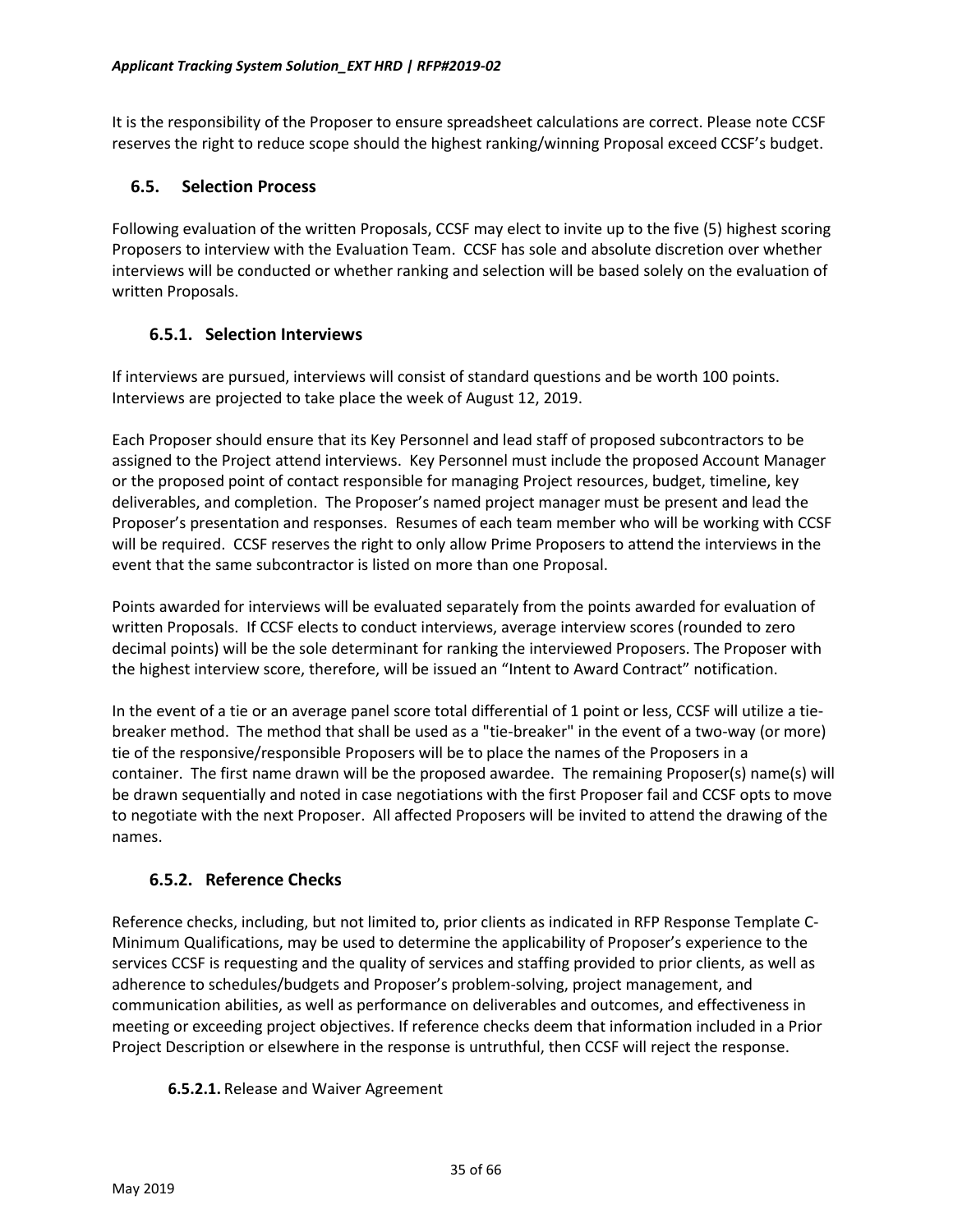To effectuate the candid completion of the reference check above, Proposer is required to sign the RFP Response Template K-Release and Waiver Agreement.

### **6.5.3. Other Terms and Conditions**

The selection of any Proposer for contract negotiations shall not imply acceptance by CCSF of all terms of the response, which may be subject to further negotiation and approvals before CCSF may be legally bound thereby.

CCSF will select the most qualified and responsive Proposer with whom CCSF staff will commence contract negotiations. If a satisfactory contract cannot be negotiated in a reasonable time with the selected Proposer, then CCSF, in its sole discretion, may terminate negotiations and begin contract negotiations with the next highest scoring Proposer it deems qualified. CCSF, in its sole discretion, has the right to approve or disapprove any staff person assigned to its projects before and throughout the contract term. CCSF reserves the right at any time to approve, disapprove, or modify proposed project plans, timelines, and deliverables, provided that all modifications are within the scope of services sought by this RFP.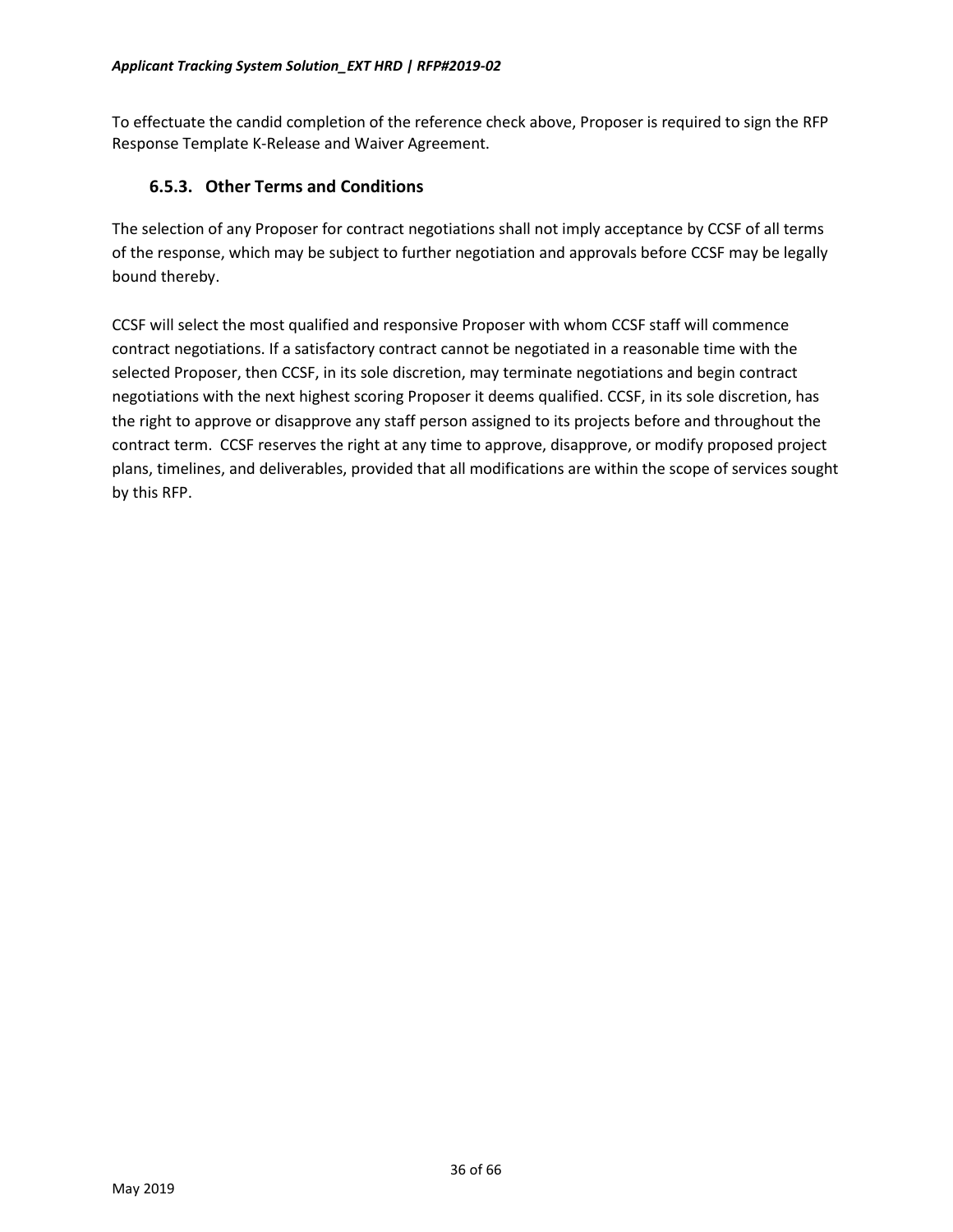# <span id="page-36-0"></span>**7. Protest Procedures**

### **7.1. Protest of RFP Terms**

Failure of a Proposer to comply with the protest procedures set forth in this section will render a protest inadequate and non-responsive, and will result in rejection of the protest.

Should a prospective Proposer object on any ground to any provision or legal requirement set forth in the RFP (including all Appendices and all Addenda), including but not limited to protests based on allegations that: (i) the RFP is unlawful in whole or in part, (ii) one or more of the requirements of the RFP is onerous, unfair, or unclear; (iii) the structure of the RFP does not provide a correct or optimal process for the solicitation of the Services; (iv) the RFP contains one or more ambiguity, conflict, discrepancy or other error; or (v) the RFP unnecessarily precludes alternative solutions to the Services or project at issue, the prospective Proposer must provide timely written notice of protest as set forth below.

By 5:00 p.m. PST on the third  $(3^{rd})$  working day of the issuance of the RFP, any Proposer may submit a written notice of protest via email to the RFP Contact as directed by Section 7.1. Protests or notices of protests delivered orally (e.g., by telephone) will not be considered.

The protest shall state the basis for the protest, refer to the specific requirement or portion of the RFP at issue, and shall describe the modification to the RFP sought by the prospective Proposer. The protest shall also include the name, address, telephone number, and email address of the person representing the prospective Proposer.

If required, CCSF may extend the response submittal deadline to allow sufficient time to review and investigate the protest, and issue Addenda to incorporate any necessary changes to the RFP.

### **7.2. Protest of Non-Responsiveness Determination**

By 5:00 p.m. PT on the fifth (5th) working day of CCSF's issuance of a notice of non-responsiveness, any Proposer that has submitted a response and believes that CCSF has incorrectly determined that its response is non-responsive, may submit a written notice of protest by email (fax is not acceptable) as directed in Section 7.4. Such notice of protest must be received by CCSF on or before 5 p.m. PT of the fifth (5th) working day following CCSF's issuance of the notice of non-responsiveness.

The notice of protest must include a written statement specifying in detail each and every reason asserted for the protest. The protest must be signed by an individual authorized to represent the Proposer, and must cite the law, rule, local ordinance, procedure or RFP provision on which the protest is based. In addition, the protestor must specify facts and evidence sufficient for CCSF to determine the validity of the protest.

### **7.3. Protest of Notice of Intent to Award**

Within five (5) working days of CCSF's issuance of a notice of intent to award a contract under this RFP, any Proposer that has submitted a responsive proposal and believes that CCSF has incorrectly selected another Proposer for award may submit a written notice of protest by mail or email (fax is not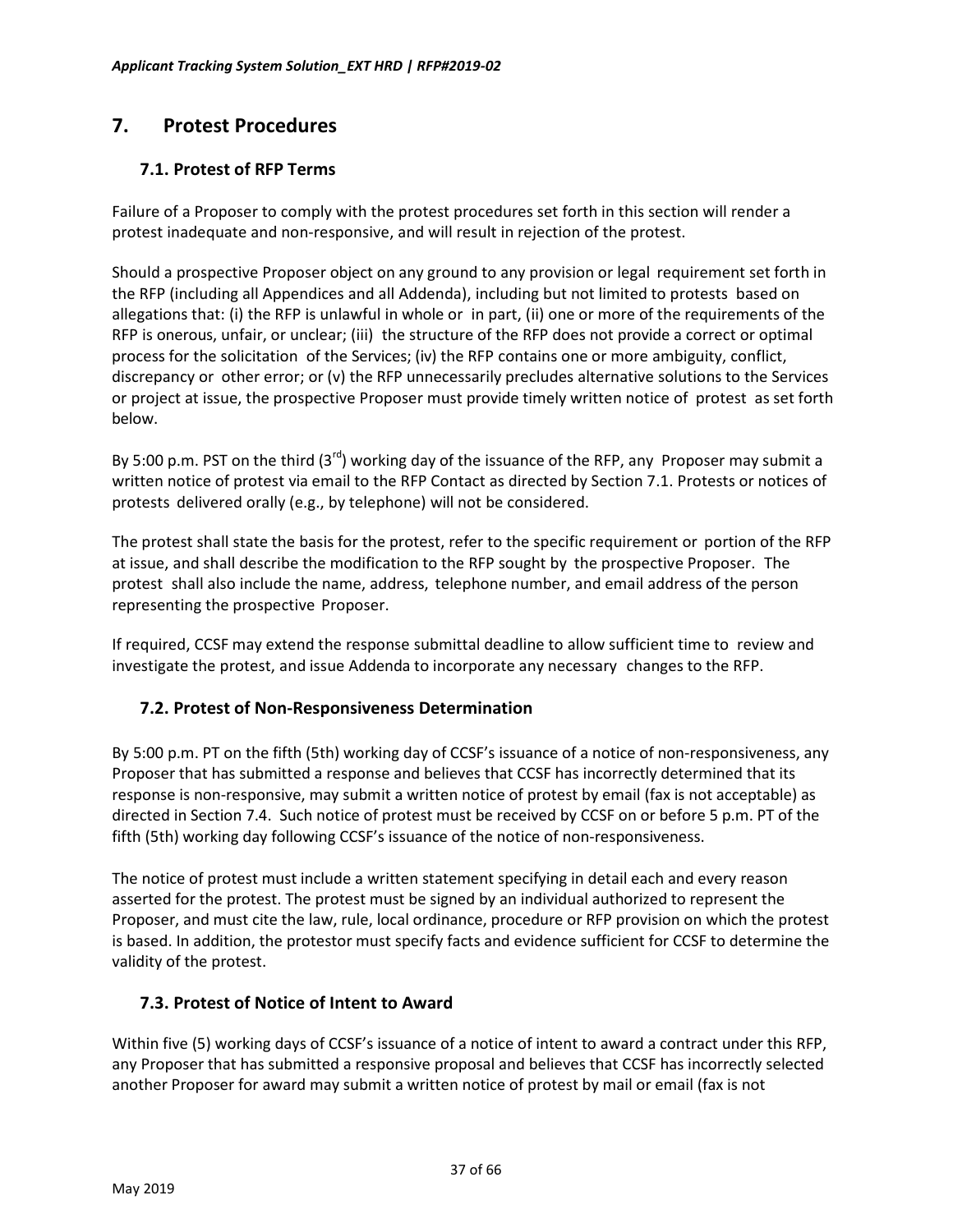acceptable). Such notice of protest must be received by CCSF on or before the fifth (5th) working day after CCSF's issuance of the notice of intent to award a contract.

The notice of protest must include a written statement specifying in detail each and every one of the grounds asserted for the protest. The protest must be signed by an individual authorized to represent the Proposer, and must cite the law, rule, local ordinance, procedure or RFP provision on which the protest is based. In addition, the protestor must specify facts and evidence sufficient for CCSF to determine the validity of the protest.

### **7.4. Delivery of Protests**

All protests must be received by the specified dates and time deadlines specified in Section 7. Protests or notice of protests made orally (e.g., by telephone) or by fax will not be considered. Protests must be delivered via email to the RFP Contact.

### **7.5. Protest Review**

The Department of Human Resources will confirm receipt of notice of protest by Proposer which must be submitted in accordance to Section 7.1, 7.2, 7.3, and 7.4.

If a Proposer submits a complete and timely protest, the Department of Human Resources will review notice of protest soon after receipt of the protest to determine validity of notice, including, but not limited to: (1) receipt by due date; (2) inclusion of a written statement specifying in detail each and every one of the grounds asserted for the protest; (3) signed by an individual authorized to represent the Proposer; (4) citation of the law, rule, local ordinance, procedure or RFP provision on which the protest is based; and (5) specification of facts and evidence sufficient for CCSF to determine the validity of the protest.

A Proposer may not rely on a protest submitted by another Proposer, but must timely pursue its own protest.

CCSF, at its discretion, may make a determination regarding a protest without requesting further documents or information from the Proposer who submitted the protest. Accordingly, the initial protest must include all grounds of protest and all supporting documentation or evidence reasonably available to the prospective Proposer at the time the protest is submitted. If the Proposer later raises new grounds or evidence that were not included in the initial protest, but which could have been raised at that time, then CCSF may not consider such new grounds or new evidence.

If the notice of protest is determined to be valid, the Department of Human Resources shall review facts and evidence to determine the outcome of the protest, citing any applicable laws, rules, ordinances, procedures, and/or provisions. The review shall be an informal process conducted by the Department of Human Resources or its designee and will be based upon the information submitted by the Proposer in its protest letter. The Department of Human Resources may seek input from the City Attorney's Office, Office of Contract Administration, Contract Monitoring Division, and/or other City departments as needed or appropriate. The Department of Human Resources will notify the Proposer in writing of its decision at the conclusion of the review. The Human Resources Director or her designee shall make the final determination regarding the outcome of the protest. The decision of the Department of Human Resources is final.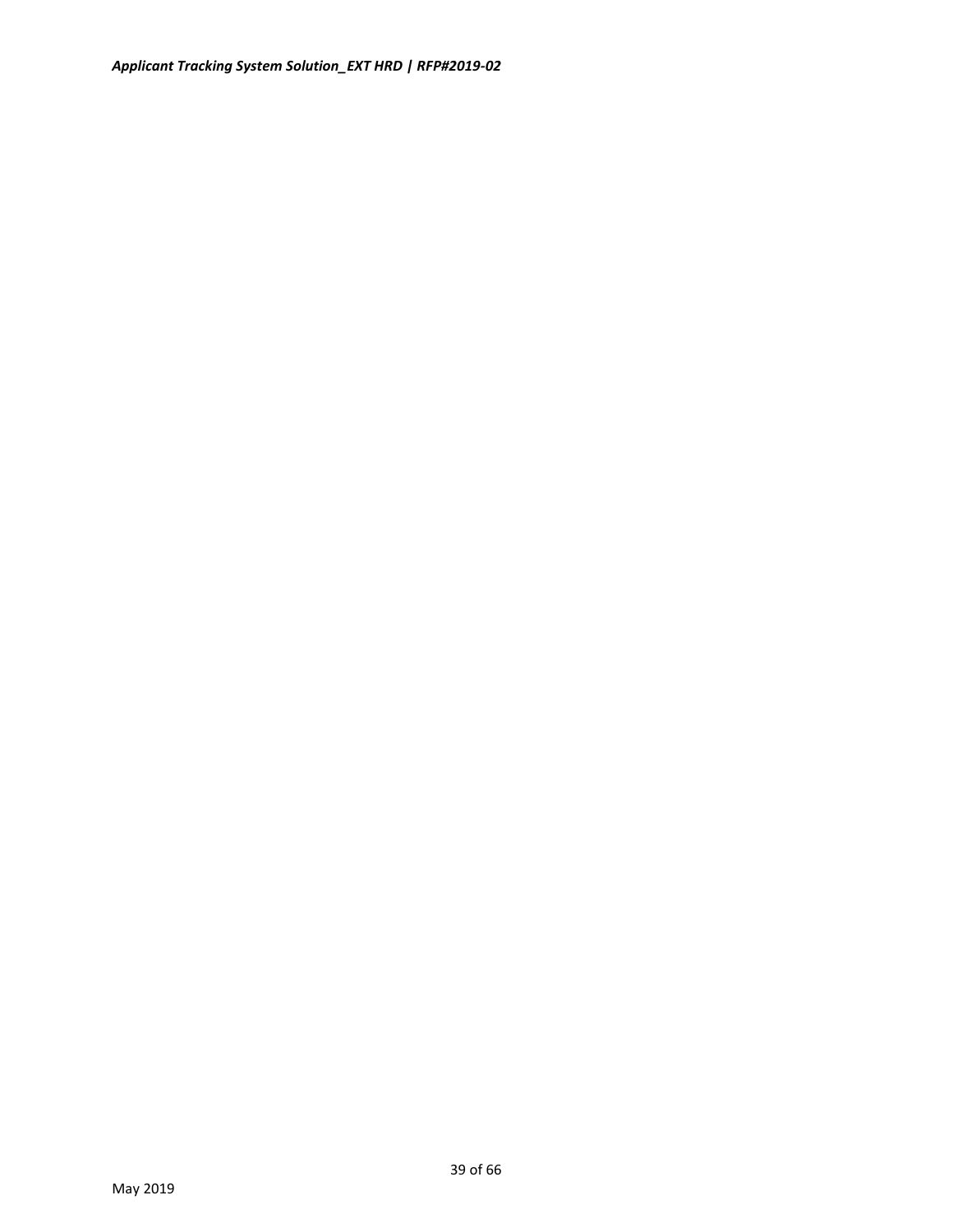# <span id="page-39-0"></span>**8. Awarded Vendor Compliance**

In order to sign a contract with CCSF, the awarded Prime Proposer or Joint Venture Team must fulfill the City's administrative requirements for doing business with the City and become a compliant vendor. Fulfillment is defined as completion, submission, and approval by applicable City agencies of the forms and requirements referenced in RFP Template B-Acknowledgment and Forms. CCSF recommends that non-compliant Proposers get started on this process as soon as possible, though it is not a requirement for Proposal submission.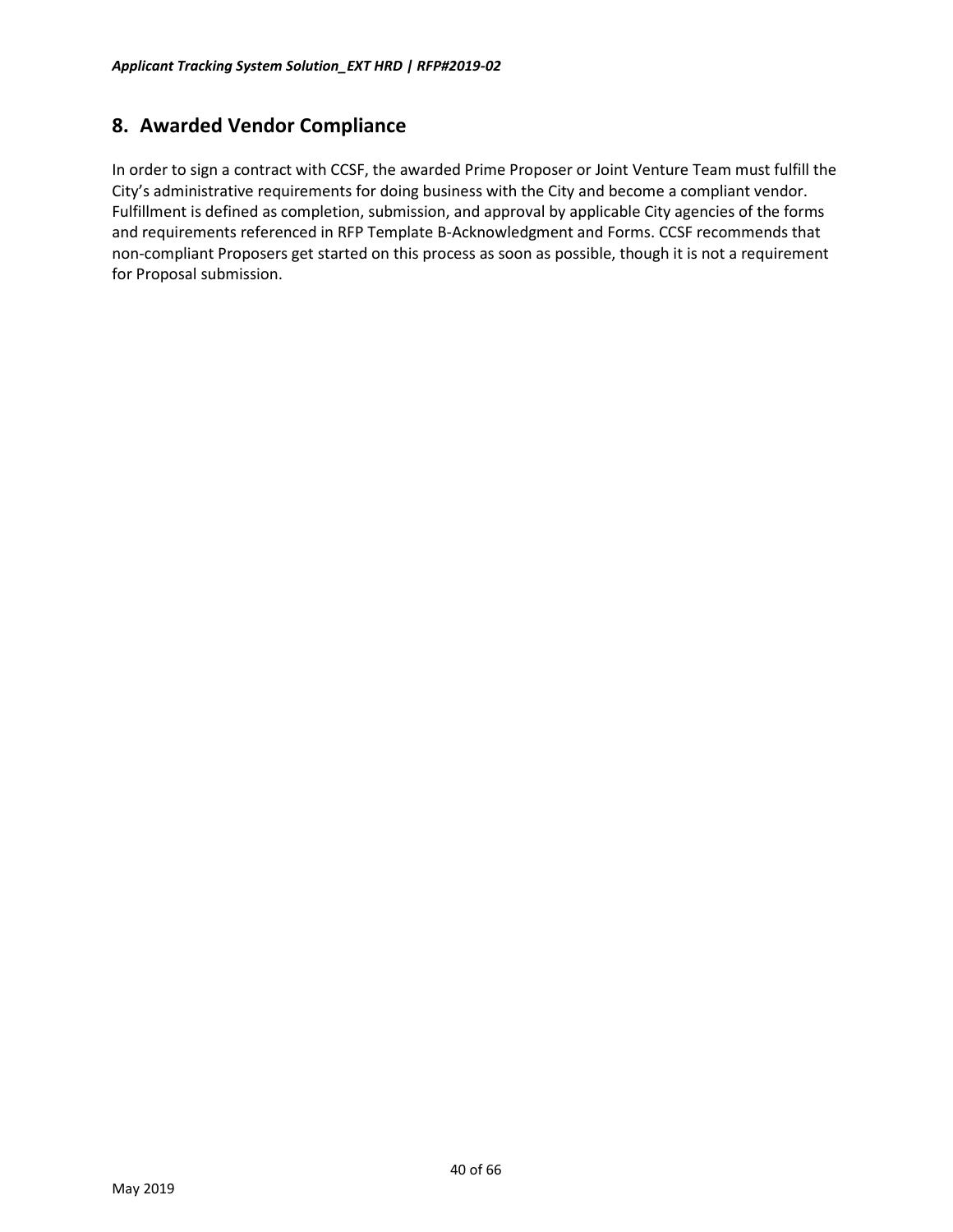# <span id="page-40-0"></span>**9. RFP Terms and Conditions**

By submitting a Proposal, the Proposer, on behalf of itself and its Partners/Subcontractors acknowledges and agrees that:

- **9.1.** PROPOSER AUTHORIZATION: The signatories are authorized by the Proposer to make representations for the Proposer and to obligate the Proposer to perform the commitments contained in its Proposal.
- **9.2.** PROPOSER SELECTION: Based on Proposals received to this Request for Proposals ("RFP"), it is the intent of the Department of Human Resources to select the highest scoring and most responsive Proposer for contract negotiations. This RFP does not in any way limit the City's right to solicit contracts for similar or identical services if, in the City's sole and absolute discretion, it determines Proposals received are inadequate to satisfy its needs.
- **9.3.** CONTRACT NEGOTIATIONS: The City will select the highest scoring Proposer with whom the Department of Human Resources staff will commence contract negotiations. If a satisfactory contract cannot be negotiated in a reasonable time or for a reasonable price with the selected Proposer, then the Department of Human Resources, in its sole discretion, may terminate negotiations and begin contract negotiations with next highest scoring Proposer. The selection of any Proposer for contract negotiations shall not imply acceptance by the City of all terms of the Proposal, which may be subject to further negotiation and approvals before the City may be legally bound thereby.
- **9.4.** NO GUARANTEE OF WORK OR COMPENSATION: There is no guarantee of a minimal amount of work or compensation for any of the Proposers selected for contract negotiations.
- **9.5.** COMPLIANCE WITH LAWS AND REGULATIONS: Proposer must comply with all applicable State, Federal, and local laws. In the event any governmental restrictions may be imposed which would necessitate alteration of the material, quality, workmanship or performance of the items offered on this Proposal prior to their delivery, it shall be the responsibility of the successful Proposer to notify the City at once, indicating in their letter the specific regulation which required such alterations. The City reserves the right to accept any such alterations, including any price adjustments occasioned thereby, or to cancel the contract.
- **9.6.** STAFFING: The key individuals listed and identified in the Proposal will be performing the work and will not be substituted with other personnel or reassigned to another project by the Proposer/Contractor without the City's prior approval or request. The City, in its sole discretion, shall have the right to review and approve all staff assigned to provide services throughout the duration of the contracts negotiated under this RFP. Such approval by the City will not be unreasonably withheld. If selected for interviews, the Proposer's key individuals, including partner/subcontractor representatives, will be required to meet with the City prior to selection for contract negotiations.
- **9.7.** LEAD ROLE: The selected Proposer will be expected to take the lead role in project management and staff/subcontractor coordination. Proposals should factor this assumption into pricing.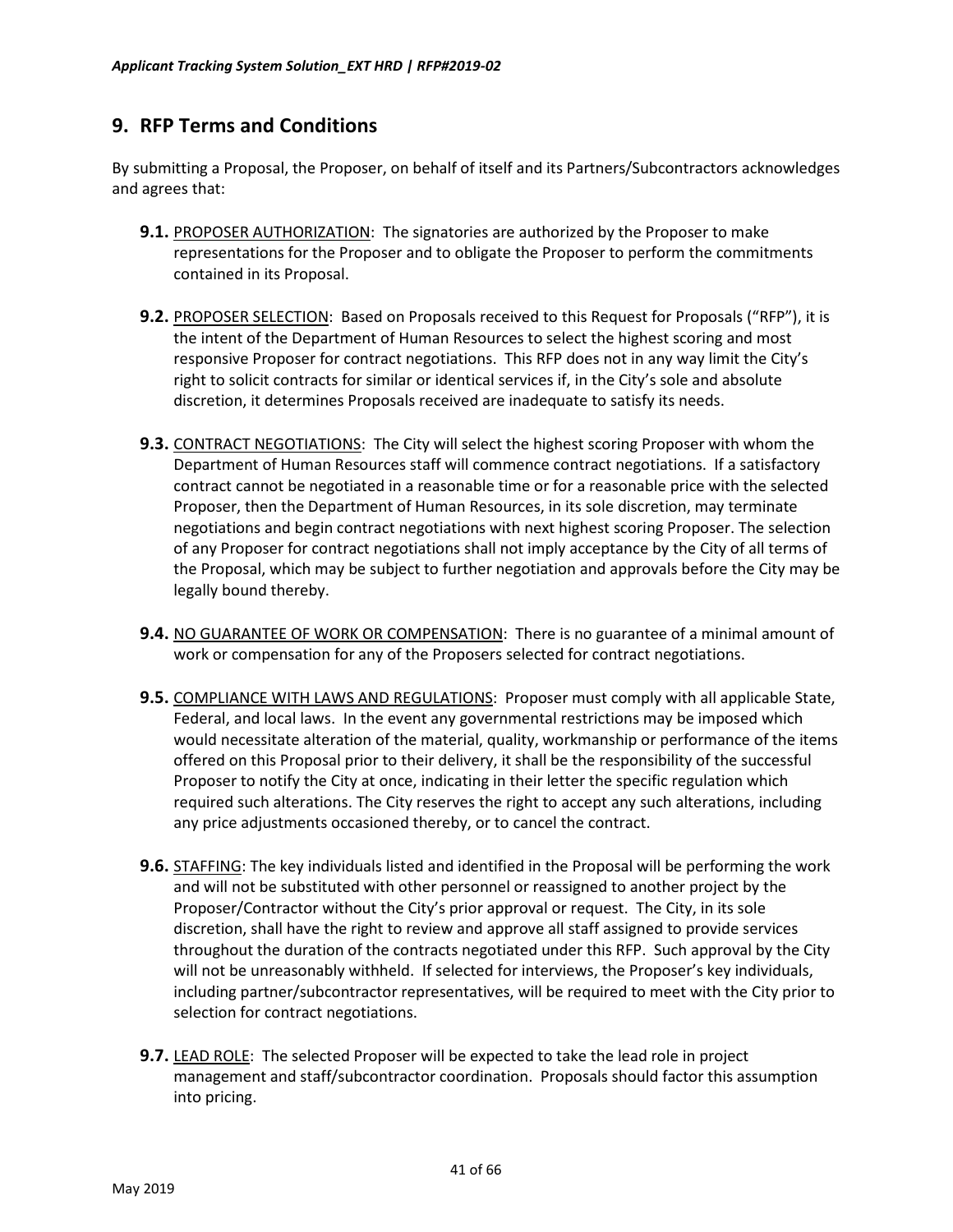**9.8.** S.F. Administrative Code Chapter 14B LOCAL BUSINESS ENTERPRISE ("LBE") SUBCONTRACTING REQUIREMENT: see Section 12.

There is no LBE subcontracting requirement for the total value of goods and services provided under this RFP and resulting contracts. LBEs are strongly encouraged to submit proposals and will be eligible for rating bonus. See Section 12 for more information.

- **9.9.** CITY'S APPROVAL RIGHTS OVER SUBCONTRACTORS AND SUBCONTRACTOR PAYMENTS: The City has approval rights over the use of all subcontractors. Proposers must identify all subcontractors in their Proposal and these subcontractors must conform to all City policies regarding subcontractors. Furthermore, each Proposer understands, acknowledges, and agrees that if it subcontracts with a third party for services, the Proposer accepts responsibility for full and prompt payment to the third party. Any dispute between the Proposer and the third party, including any payment dispute, will be promptly remedied by the Proposer. Failure to promptly remedy or to make prompt payment to a third party (subcontractor) may result in the City's withholding of payment to the Proposer.
- **9.10.** CITY RESOURCES: The City will arrange for Contractor's access to equipment and data as deemed appropriate by the City.
- **9.11.** ADMINISTRATIVE REQUIREMENTS: see RFP Response Template B. In order to sign a contract with CCSF, Proposer must fulfill the City's administrative requirements for doing business with the City. Fulfillment is defined as completion, submission and approval by applicable City agencies of the forms and requirements referenced in RFP Template B.
- **9.12.** THE CITY'S TERMS AND CONDITIONS: see RFP Attachments B and C. Proposer is willing and able to meet all of the City's terms and conditions as stated in the City's standard professional services agreement template and/or the Software as a Service agreement template (collectively "Agreement") (see RFP Attachments B and C). Proposers wishing to negotiate modification of other terms and conditions must attach a copy of the City's Agreement referring to the specific portion of the Agreement to be changed, and show proposed changes (deleted sections with a strikethrough and added sections in boldface type). The City's selection of any Proposer who proposes changes to the City's Agreement terms shall not be deemed as acceptance of the Proposer's proposed changes.
- **9.13.** TERM OF COST AND WORK EFFORT ESTIMATE: Submission of a Proposal signifies that the proposed services and prices are valid for the full term of the contract awarded under this RFP, including all options to extend, and that the quoted prices are genuine and not the result of collusion or any other anti-competitive activity.

The City may award contract(s), based on Proposals received without discussion. A Proposer's initial cost and work effort estimate should, therefore, be based on the most favorable terms available. The City reserves the right to accept other than the lowest price offer and reject all Proposals that are not responsive to this RFP.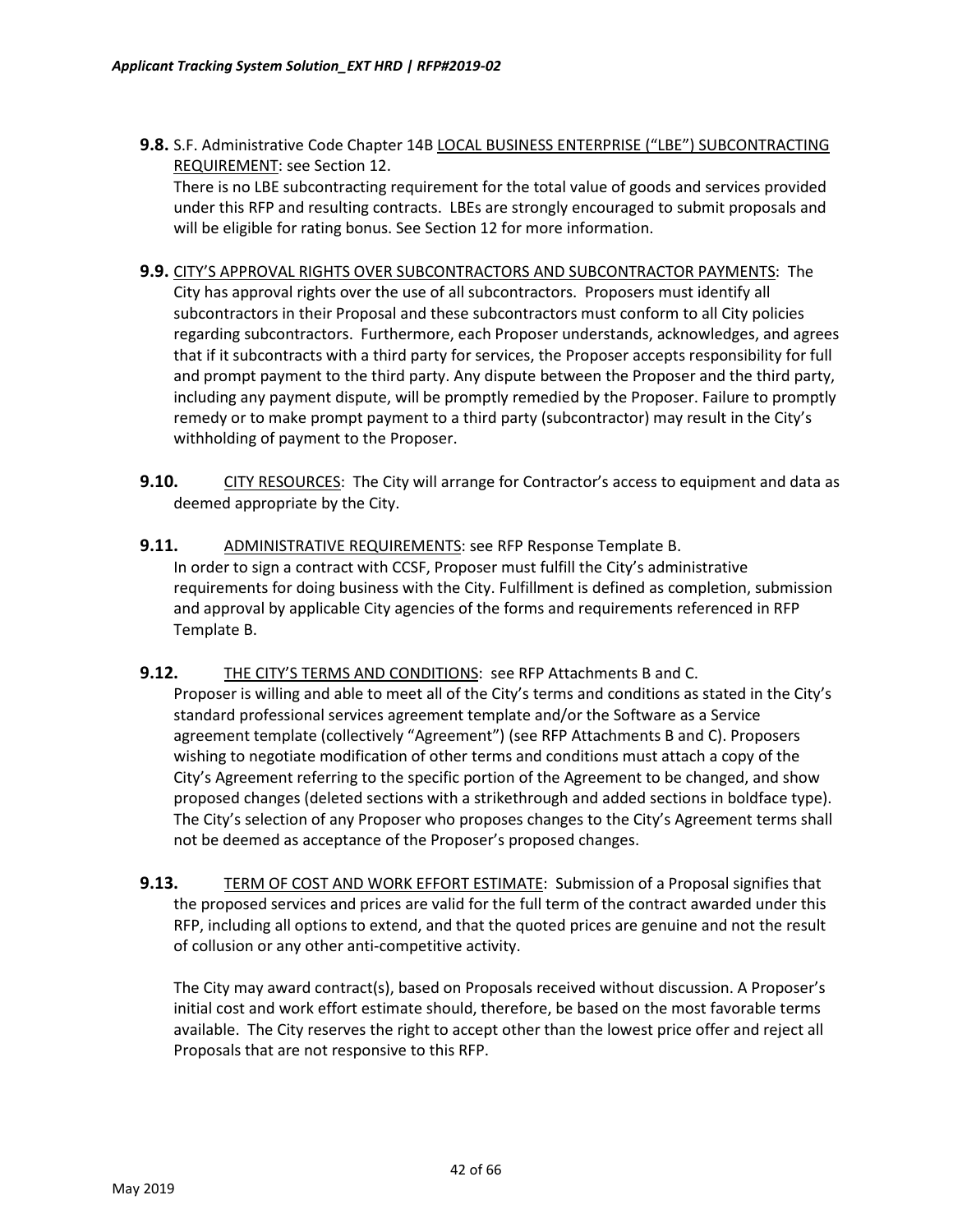- **9.14.** RELEASE OF LIABILITY: The Proposer hereby releases all individuals, entities and firms from all claims and losses that may arise from said individuals, entities or firms providing information, comments, or conclusions to inquiries that the City and County of San Francisco may make regarding the qualifications of any individual or firm seeking to be selected as a contractor or subcontractor in connection with this RFP. This release is freely given and will be applicable whether or not the proposals by said individuals, entities or firms are accurate or not, or made willfully or negligently.
- **9.15.** FINANCIAL RESPONSIBILITY FOR PROPOSAL COSTS: The City accepts no financial responsibility for any costs incurred by a firm in responding to this RFP. Proposals (and related materials), once submitted, become the property of the City and may be used by the City in any way deemed appropriate, and will be returned only at the City's option and at the expense of the Proposer submitting the Proposal. One copy of a submitted proposal will be retained for official files and become public record.

**Any material that a Proposer considers as confidential but does not meet the disclosure exemption requirements of applicable public disclosure laws, including but not limited to the San Francisco Sunshine Ordinance and the California Public Records Act, should not be included in the Proposer's Proposal, as it may be made available to the public.**

- **9.16.** CONTRACT TIMELINE: Actual contract periods may vary, depending upon service and project needs. Any Proposer selected for a contract must be available to commence work no later than the estimated start date stated in the RFP. It will be the responsibility of any Proposer selected for contract negotiations to disclose, before negotiations commence, any limitations that may impact its ability to complete work in accordance with anticipated deliverables and timelines.
- **9.17.** OBJECTIONS TO RFP TERMS OR RFP ADDENDA: Should a Proposer object on any ground to any provision or legal requirement set forth in this RFP, the Proposer must, not more than three (3) business days after the RFP is issued, provide written notice to the Department of Human Resources setting forth with specificity the grounds for the objection. The City may modify the RFP document through RFP addenda. If any Proposer wishes to object on any ground to any provision set forth in an addendum, it must notify the City no later than three (3) business days following the posting of the addendum. The failure of a Proposer to object in the manner set forth in this paragraph shall constitute a complete and irrevocable waiver of any such objection.
- **9.18.** EXCEPTIONS TO THIS RFP: All information requested in this RFP must be supplied. Proposers may clearly identify any exceptions to the RFP in this section and must provide a written explanation to include the scope of the exceptions, the ramifications of the exceptions for the City, and the description of the advantages or disadvantages to the City as a result of exceptions. The City, in its sole discretion, may reject any exceptions or specifications within the Proposal. Proposers may also provide supplemental information, if necessary, to assist the City in analyzing Proposals.
- **9.19.** ERRORS AND OMISSIONS IN RFP: Proposers are responsible for reviewing all portions of this RFP. Proposers are to promptly notify the Department of Human Resources in writing, if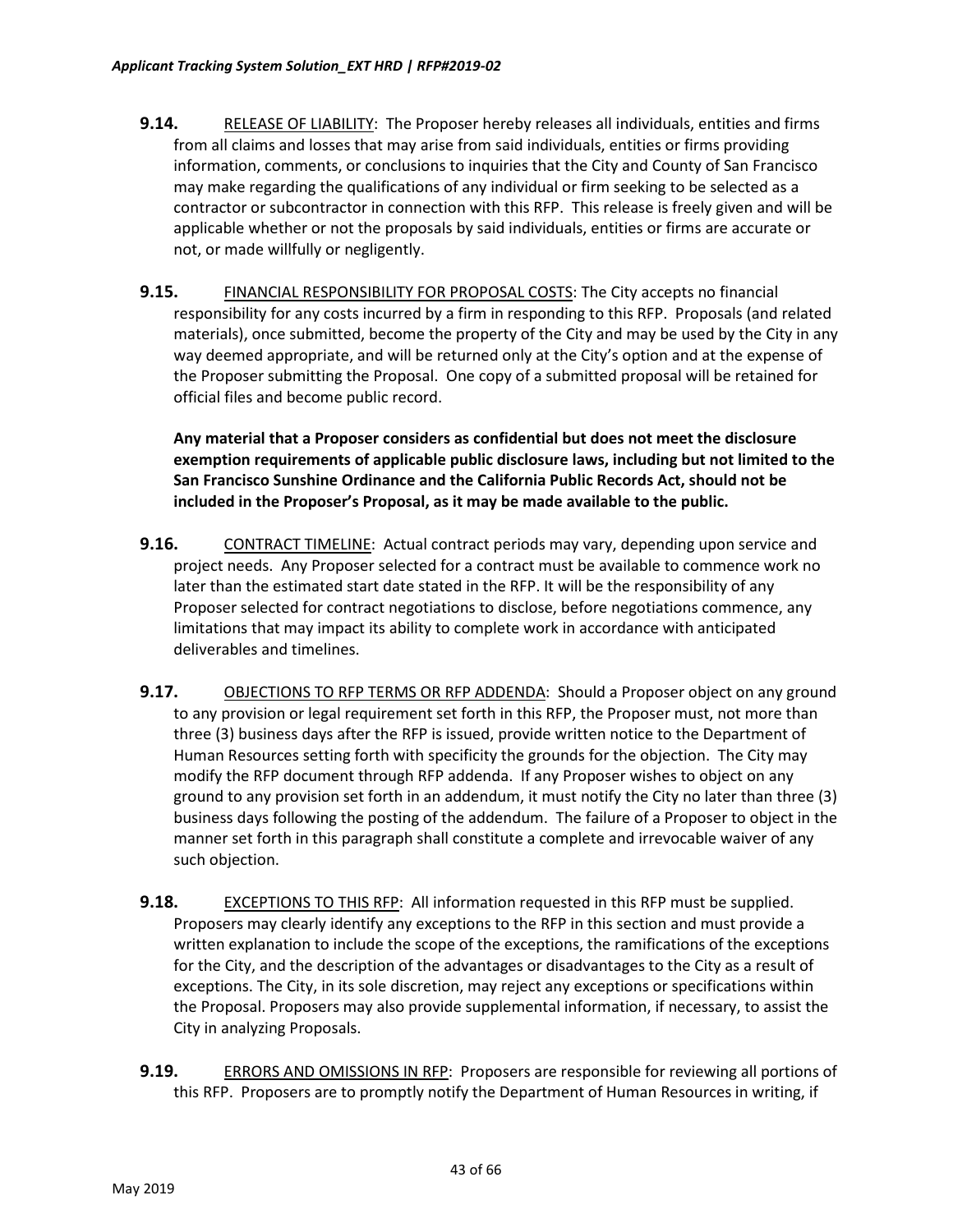the Proposer discovers any ambiguity, discrepancy, omission or other error in the RFP. Any such notification should be directed to the Department of Human Resources promptly after discovery, but in no event later than three (3) business days following the RFP issuance or RFP addendum. Modifications and clarifications will be made by addenda as provided below.

- **9.20.** INQUIRIES AND COMMUNICATIONS REGARDING RFP: Inquiries regarding the RFP and all communications including notifications related to, exceptions or objections to, or of an intent to request written modification or clarification of, the RFP must be directed by email (mail and fax are not acceptable) to the RFP Contact.
- **9.21.** CHANGE NOTICES: The Department of Human Resources may modify the RFP, prior to the Proposal due date, by issuing written addenda. The Department of Human Resources will make reasonable efforts to post notification of modifications in a timely manner. Notwithstanding this provision, the Proposer shall be responsible for ensuring that its Proposal reflects any and all addenda issued by the Department of Human Resources prior to the Proposal due date regardless of when the Proposal is submitted. Therefore, the City recommends that the Proposer call the Department of Human Resources or check the Department of Human Resources website before submitting its Proposal to determine if the Proposer is aware of all addenda.
- **9.22.** REVISION OF PROPOSAL: Proposer may revise a Proposal on the Proposer's own initiative at any time before the deadline for Proposals. The Proposer must submit the revised Proposal in the same manner as the original. A revised Proposal must be received on or before the Proposal due date. In no case will a statement of intent to submit a revised Proposal, or commencement of a revision process, extend the Proposal due date for any Proposer. At any time during the Proposal evaluation process, the Department of Human Resources may require a Proposer to provide oral or written clarification of its Proposal. The City reserves the right to reward the contract to the highest proposal without further clarification of Proposals received.
- **9.23.** CONFLICTS OF INTEREST: The successful Proposer will be required to agree to comply fully with and be bound by the applicable provisions of state and local laws related to conflicts of interest, including Section 15.103 of the City's Charter, Article III, Chapter 2 of City's Campaign and Governmental Conduct Code, and Section 87100 et seq. and Section 1090 et seq. of the Government Code of the State of California. The successful Proposer will be required to acknowledge that it is familiar with these laws; certify that it does not know of any facts that constitute a violation of said provisions; and agree to immediately notify the City if it becomes aware of any such fact during the term of the Agreement.

Individuals who will perform work for the City on behalf of the successful Proposer might be deemed contractors under state and local conflict of interest laws. If so, such individuals will be required to submit a Statement of Economic Interests, California Fair Political Practices Commission Form 700, to the City within ten (10) calendar days of the City notifying the successful Proposer that the City has selected the Proposer.

PROPOSERS ARE STRONGLY ADVISED TO CONSULT WITH THEIR LEGAL COUNSEL REGARDING THEIR ELIGIBILITY TO SUBMIT A PROPOSAL FOR THIS RFP OR SUBSEQUENT RFQS/RFPS.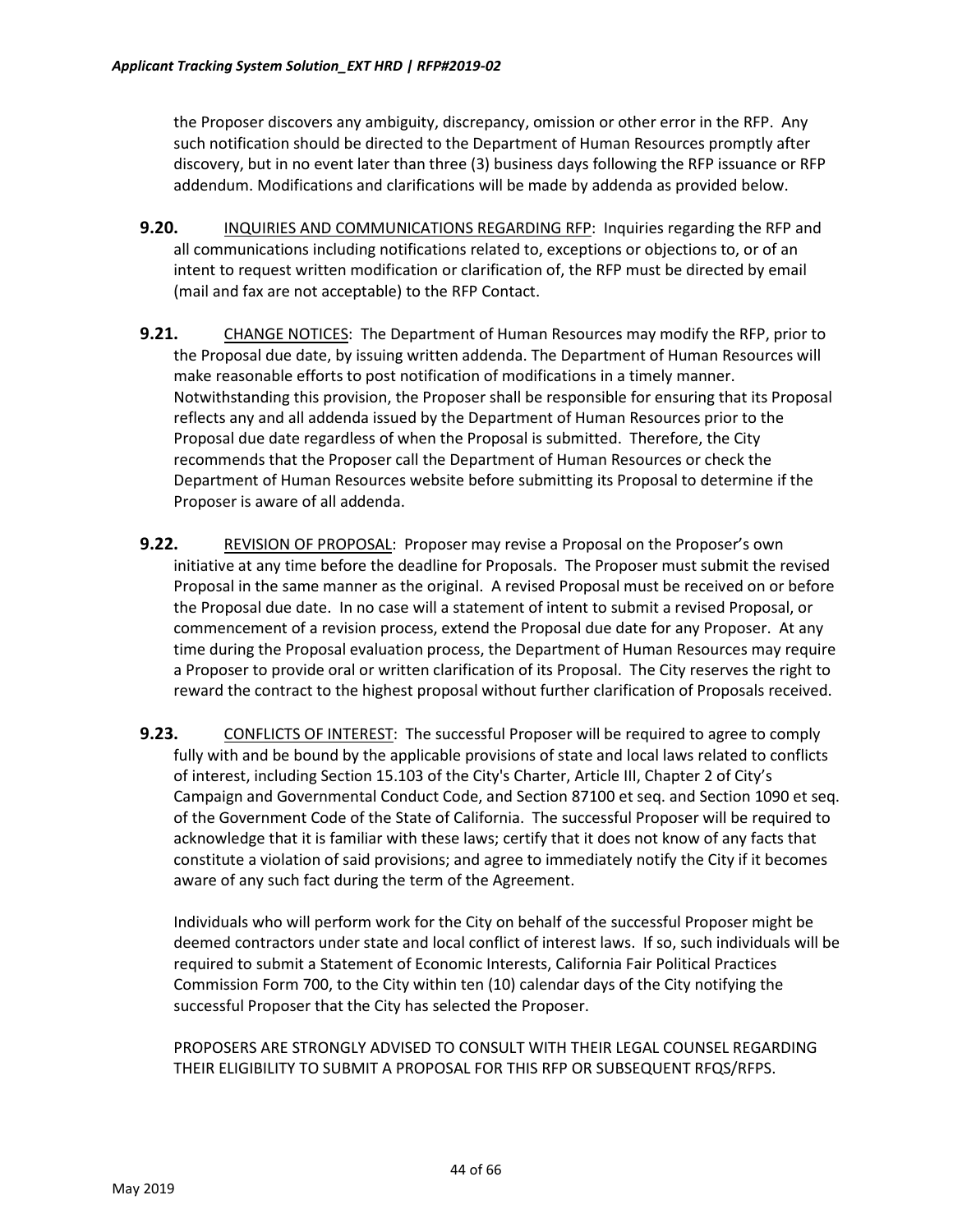**9.24.** PROPOSER'S OBLIGATIONS UNDER THE CAMPAIGN REFORM ORDINANCE: Proposers must comply with Section 1.126 of the S.F. Campaign and Governmental Conduct Code, which states:

No person who contracts with, or is seeking a contract with, any department of the City for the rendition of personal services, for the furnishing of any material, supplies or equipment, for the sale or lease of any land or building, for a grant, loan or loan guarantee, or for a development agreement, whenever such transaction would require approval by a City elective officer, or the board on which that City elective officer serves, shall make any contribution to such an officer, or candidates for such an office, or committee controlled by such officer or candidate any time from the submission of a proposal for the contract until the later of either the termination of negotiations for such contract or twelve months after the date the City approves the contract.

If a Proposer is negotiating for a contract that must be approved by an elected local officer or the board on which that officer serves, at any time from the submission of a proposal for the contract until the later of either the termination of negotiations for such contract or twelve months after the date the City approves the contract, the Proposer is prohibited from making contributions to:

- the officer's re-election campaign;
- a candidate for that officer's office;
- a committee controlled by the officer or candidate.

The negotiation period begins with the first point of contact, either by telephone, in person, or in writing, when a contractor approaches any City officer or employee about a particular contract, or a City officer or employee initiates communication with a potential contractor about a contract. The negotiation period ends when a contract is awarded or not awarded to the contractor. Examples of initial contacts include: (i) a vendor contacts a city officer or employee to promote himself or herself as a candidate for a contract; and (ii) a City officer or employee contacts a contractor to propose that the contractor apply for a contract. Inquiries for information about a particular contract, requests for documents relating to a Request for Proposals, and requests to be placed on a mailing list do not constitute negotiations.

Violation of Section 1.126 may result in the following criminal, civil, or administrative penalties:

- **a) Criminal**. Any person who knowingly or willfully violates section 1.126 is subject to a fine of up to \$5,000 for each violation or a jail term of not more than six months, or both.
- **b) Civil**. Any person who intentionally or negligently violates section 1.126 may be held liable in a civil action brought by the City Attorney for an amount up to \$5,000 for each violation.
- **c) Administrative**. Any person who violates section 1.126 may be held liable in an administrative proceeding before the Ethics Commission held pursuant to the Charter for any penalties authorized therein.

For further information, Proposers should contact the San Francisco Ethics Commission at (415) 252-3100.

**9.25.** SUNSHINE ORDINANCE: In accordance with San Francisco Administrative Code §67.24(e), contracts, contractors' bids, proposals to solicitations and all other records of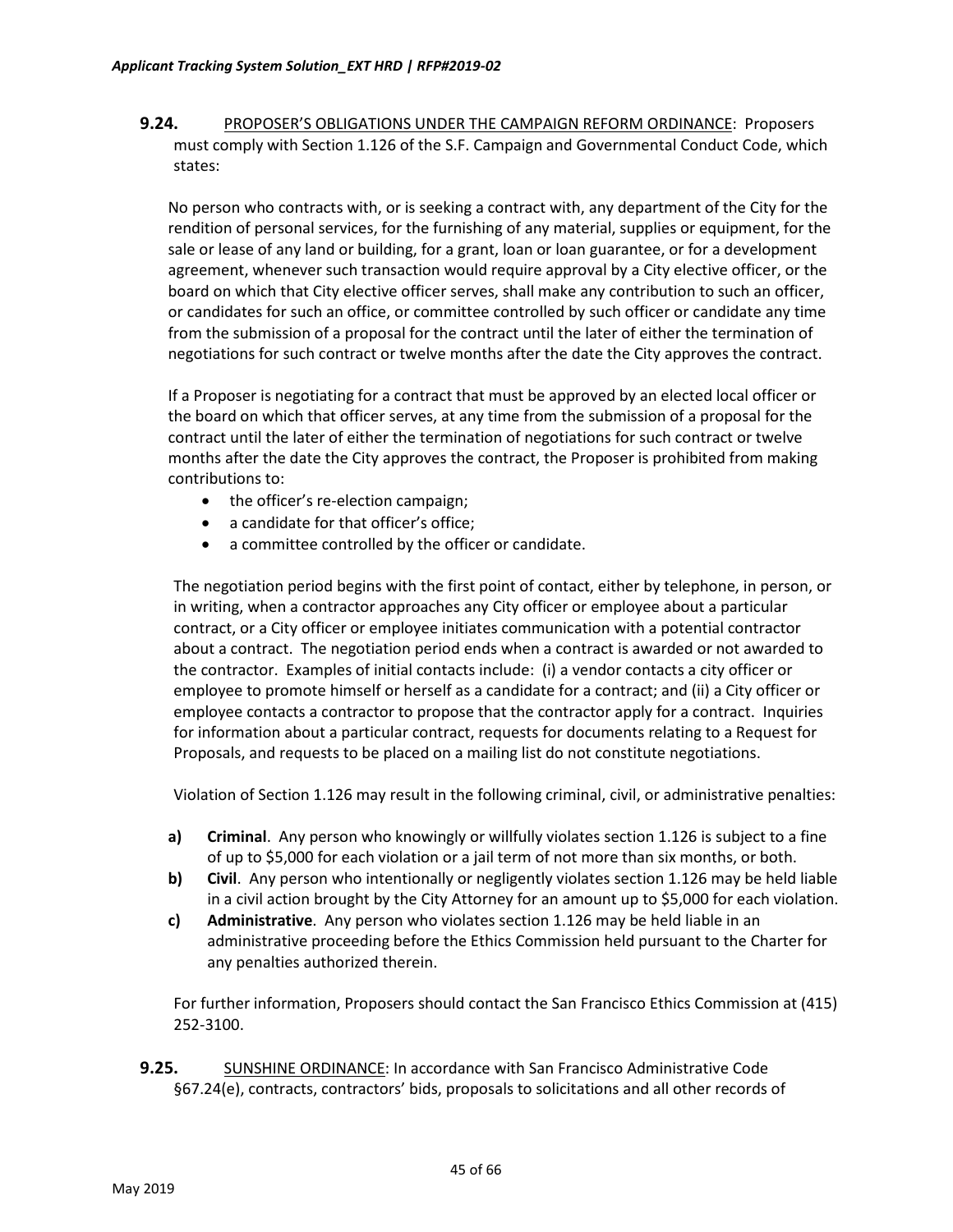communications between City and persons or firms seeking contracts, shall be open to inspection immediately after a contract has been awarded. Nothing in this provision requires the disclosure of a private person or organization's net worth or other proprietary financial data submitted for qualification for a contract or other benefit until and unless that person or organization is awarded the contract or benefit. Information provided which is covered by this paragraph will be made available to the public upon request. Proposer understands that any writing presented under this RFP may be subject to public disclosure.

- **9.26.** PUBLIC ACCESS TO MEETINGS AND RECORDS: If a Proposer is a non-profit entity that receives a cumulative total per year of at least \$250,000 in City funds or City-administered funds and is a non-profit organization as defined in Chapter 12L of the S.F. Administrative Code, the Proposer must comply with Chapter 12L. The Proposer must include in its Proposal (1) a statement describing its efforts to comply with the Chapter 12L provisions regarding public access to Proposer's meetings and records, and (2) a summary of all complaints concerning the Proposer's compliance with Chapter 12L that were filed with the City in the last two years and deemed by the City to be substantiated. The summary shall also describe the disposition of each complaint. If no such complaints were filed, the Proposers shall include a statement to that effect. Failure to comply with the reporting requirements of Chapter 12L or material misrepresentation in Proposer's Chapter 12L submission shall be grounds for rejection of the Proposal and/or termination of any subsequent Agreement reached on the basis of the Proposal.
- **9.27.** RESERVATIONS OF RIGHTS BY THE CITY: The issuance of this RFP does not constitute an agreement by the City that any contract will actually be entered into by the City. The City expressly reserves the right at any time to:
	- **a)** Waive or correct any defect or informality in any Proposer, proposal, or proposal procedure;
	- **b)** Reject any or all Proposals;
	- **c)** Reissue a Request for Proposals;
	- **d)** Prior to submission deadline for Proposals, modify all or any portion of the selection procedures, including deadlines for accepting Proposals, the specifications or requirements for any materials, equipment, or services to be provided under this RFP, or the requirements for contents or format of the Proposals;
	- **e)** Procure any materials, equipment, or services specified in this RFP by any other means; or
	- **f)** Determine that no contract will be pursued.
- **9.28.** NO WAIVER: No waiver by the City of any provision of this RFP shall be implied from any failure by the City to recognize or take action on account of any failure by a Proposer to observe any provision of this RFP. Failure by the Department to object to an error, omission, or deviation in the Proposal in no way will modify the RFP or excuse the Proposer from full compliance with the specifications of the RFP or any contract awarded pursuant to the RFP.
- **9.29.** CERTIFICATION: Each Proposer hereby certifies that it has carefully examined this RFP and documents attached hereto for terms, conditions, specifications, covenants, requirements, services, etc.; and the Proposer certifies that it understands the services requested, that the Proposer has knowledge and expertise to provide the proposed services submitted for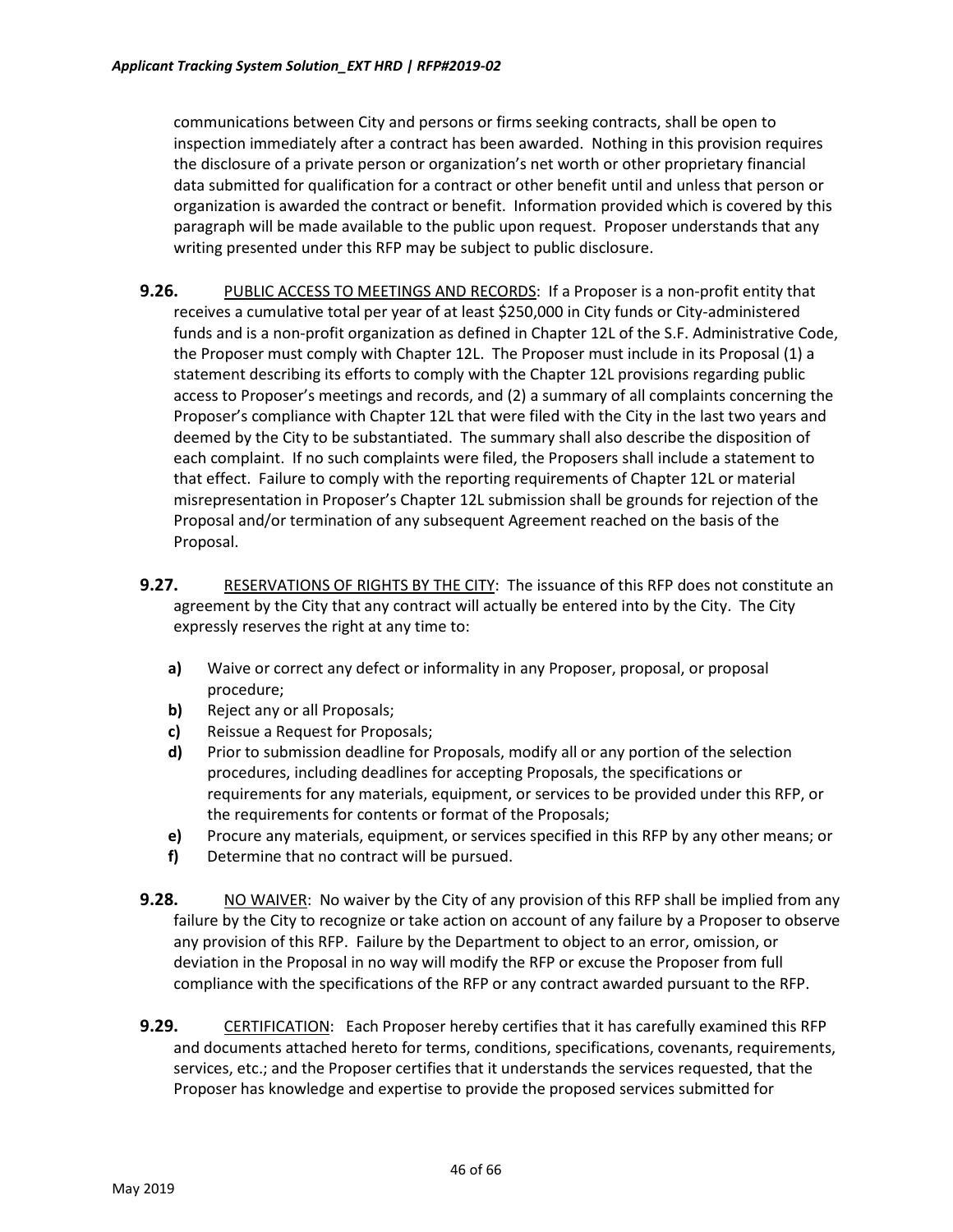consideration, and that its Proposal is based upon the terms, conditions, specifications, services, and requirements of this RFP and attachments. By its signature on Response Template B, the Proposer certifies that its Proposal is made without prior understanding, agreement, or connection with any corporation, firm or person submitting a Proposal for the same materials, supplies, or equipment, and is in all respects fair and without collusion or fraud, so that all Proposals for the purchase will result from free, open, and competitive proposing among all vendors, in compliance with the City's laws.

**9.30.** ACCEPTANCE: Submission of a Proposal indicates a Proposer's acceptance of the terms and conditions contained in this RFP unless clearly and specifically noted otherwise in the Proposal. The City may discontinue its selection, contract negotiations, or contract award processes with any Proposer if it is determined that the Proposer has not accepted the RFP terms and conditions contained herein.

### **9.31.** CONTRACT REQUIREMENTS:

### **9.31.1 Standard Contract Provisions**

The successful proposer will be required to enter into a contract substantially in the form of the Agreement for Professional Services. Failure to timely execute the contract, or to furnish any and all insurance certificates and policy endorsement, surety bonds or other materials required in the contract, shall be deemed an abandonment of a contract offer. The City, in its sole discretion, may select another firm and may proceed against the original selectee for damages.

Proposers are urged to pay special attention to the requirements of Administrative Code Chapters 12B and 12C, Nondiscrimination in Contracts and Benefits, (§10.5 in the Agreement); the Minimum Compensation Ordinance (§10.7 in the Agreement); the Health Care Accountability Ordinance (§10.8 in the Agreement); the First Source Hiring Program (§10.9 in the Agreement); and applicable conflict of interest laws (§10.2 in the Agreement), as set forth in paragraphs 9.31.2, 9.31.3, 9.31.4, 9.31.5, and 9.31.6 below.

### **9.31.2 Nondiscrimination in Contracts and Benefits**

The successful proposer will be required to agree to comply fully with and be bound by the provisions of Chapters 12B and 12C of the San Francisco Administrative Code. Generally, Chapter 12B prohibits the City and County of San Francisco from entering into contracts or leases with any entity that discriminates in the provision of benefits between employees with domestic partners and employees with spouses, and/or between the domestic partners and spouses of employees. The Chapter 12C requires nondiscrimination in contracts in public accommodation. Additional information on Chapters 12B and 12C is available on the CMD's website at [www.sfgov.org/CMD](http://www.sfgov.org/CMD).

### **9.31.3 Minimum Compensation Ordinance (MCO)**

The successful proposer will be required to agree to comply fully with and be bound by the provisions of the Minimum Compensation Ordinance (MCO), as set forth in S.F. Administrative Code Chapter 12P. Generally, this Ordinance requires contractors to provide employees covered by the Ordinance who do work funded under the contract with hourly gross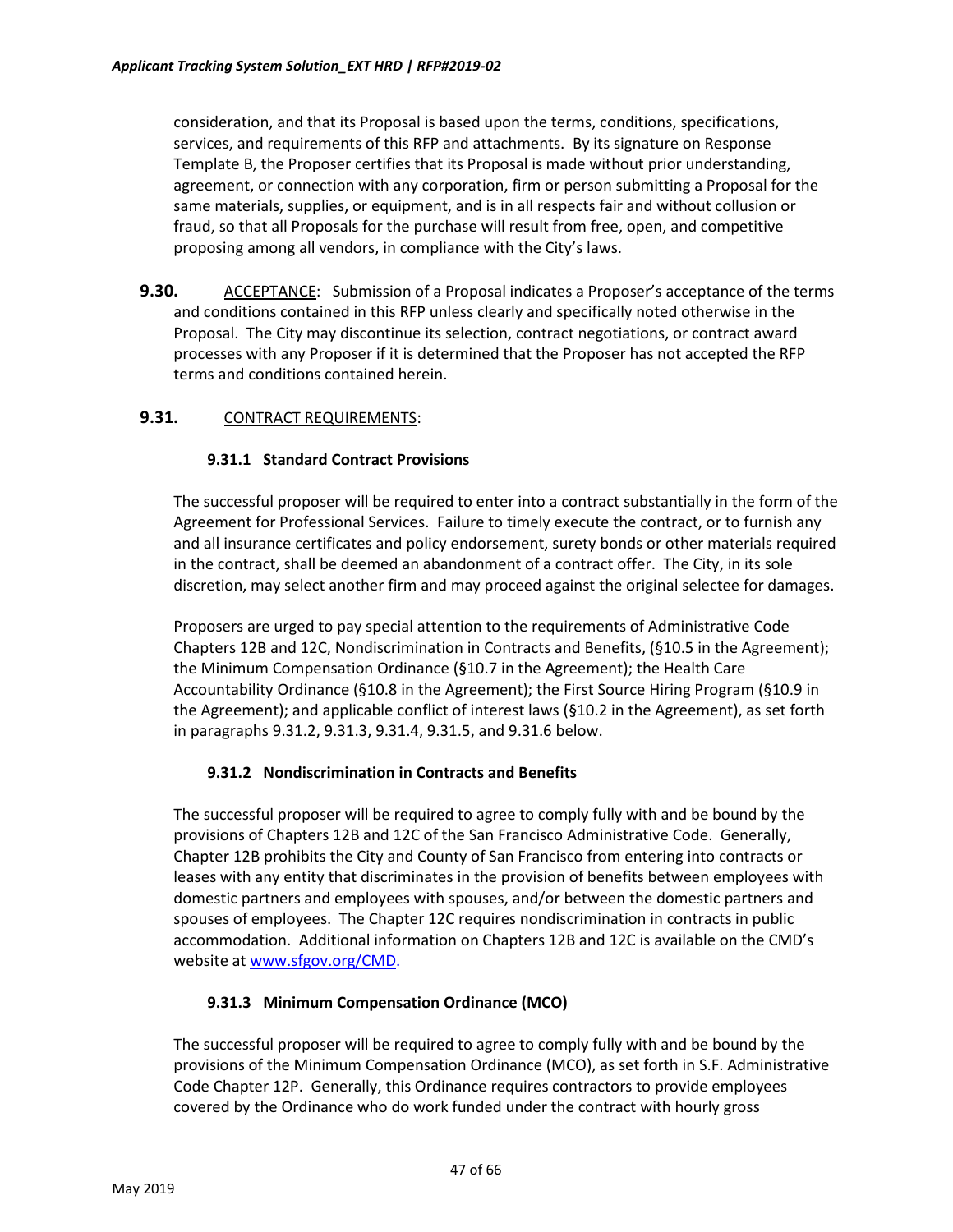compensation and paid and unpaid time off that meet certain minimum requirements. For the contractual requirements of the MCO, see §47.

For the amount of hourly gross compensation currently required under the MCO, see [www.sfgov.org/olse/mco](http://www.sfgov.org/olse/mco). Note that this hourly rate may increase on January 1 of each year and that contractors will be required to pay any such increases to covered employees during the term of the contract.

Additional information regarding the MCO is available on the web at [www.sfgov.org/olse/mco](http://www.sfgov.org/olse/mco).

### **9.31.4 Health Care Accountability Ordinance (HCAO)**

The successful proposer will be required to agree to comply fully with and be bound by the provisions of the Health Care Accountability Ordinance (HCAO), as set forth in S.F. Administrative Code Chapter 12Q. Contractors should consult the San Francisco Administrative Code to determine their compliance obligations under this chapter. Additional information regarding the HCAO is available on the web at [www.sfgov.org/olse/hcao](http://www.sfgov.org/olse/hcao).

### **9.31.5 First Source Hiring Program (FSHP)**

If the contract is for more than \$50,000, then the First Source Hiring Program (Admin. Code Chapter 83) may apply. Generally, this ordinance requires contractors to notify the First Source Hiring Program of available entry-level jobs and provide the Workforce Development System with the first opportunity to refer qualified individuals for employment.

Contractors should consult the San Francisco Administrative Code to determine their compliance obligations under this chapter. Additional information regarding the FSHP is available on the web at [https://oewd.org/first](https://oewd.org/first-source)-source and from the First Source Hiring Administrator, (415) 701-4848.

### **9.31.6 Conflicts of Interest**

The successful Proposer will be required to agree to comply fully with and be bound by the applicable provisions of state and local laws related to conflicts of interest, including Section 15.103 of the City's Charter, Article III, Chapter 2 of City's Campaign and Governmental Conduct Code, and Section 87100 et seq. and Section 1090 et seq. of the Government Code of the State of California. The successful proposer will be required to acknowledge that it is familiar with these laws; certify that it does not know of any facts that constitute a violation of said provisions; and agree to immediately notify the City if it becomes aware of any such fact during the term of the Agreement.

Individuals who will perform work for the City on behalf of the successful Proposer might be deemed consultants under state and local conflict of interest laws. If so, such individuals will be required to submit a Statement of Economic Interests, California Fair Political Practices Commission Form 700, to the City within ten (10) calendar days of the City notifying the successful Proposer that the City has selected the Proposer.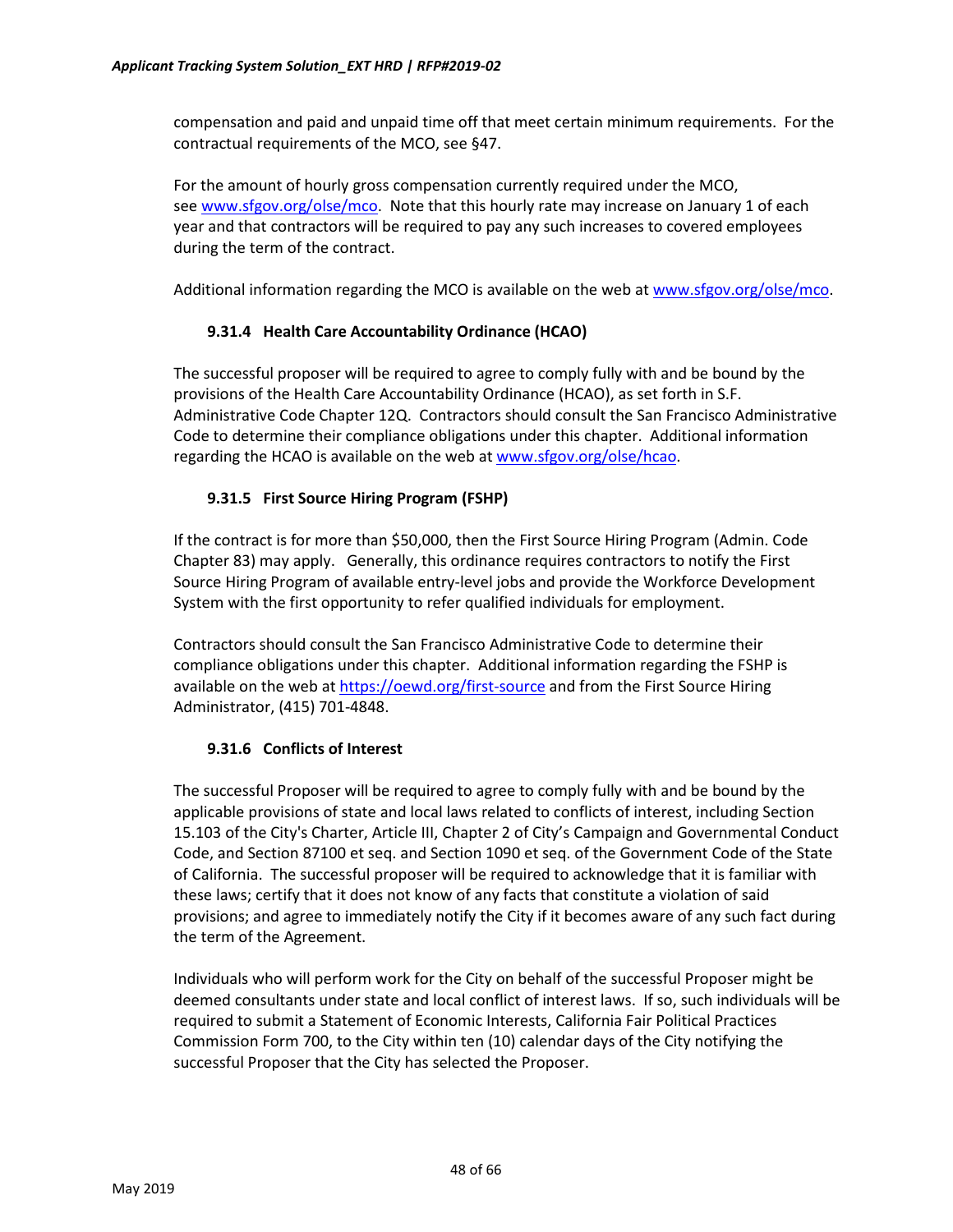# <span id="page-48-0"></span>**10. Glossary of Terms for Section 11**

- **10.1 Position:** During the annual budget cycle, departments make requests for a series of jobs across different classifications as a means of ensuring they have the human capital they need to perform their work. Positions can be filled or vacant and are of different types. The two most common ones are permanent civil service positions and exempt positions.
	- **10.1.1 Permanent civil service (PCS)** positions are not time-limited and in essence reflect work that the department feels will be needed on an ongoing basis. There is a specific process to fill permanent civil service positions (as defined by civil service rules). These positions require all applicants to take an exam, and have their results scored and ranked on an eligible list. When departments have positions to fill, the eligible list is used to determine who the department can consider. This is a core component of the civil service process that allows for all candidates to have an equal and fair shot at employment.
	- **10.1.2 Exempt** positions are used for time-specific work that might not be needed on an ongoing basis. Employment is therefore at-will. These positions are not subject to the civil service environment mentioned above (these positions are "exempt" from civil service). The process to fill exempt positions is therefore less formal than the one described above and does not require candidates to take an examination. The hiring process is left up to the discretion of the hiring manager/department (most usually involving a series of interviews).
- **10.2 Recruitment:** The process by which CCSF finds qualified candidates for a position. As mentioned above, the selection process for exempt positions is not subject to civil service rules. For PCS positions, however, there are civil services rules defining how a recruitment is carried out--these processes usually involve:
	- **10.2.1 Announcement ("posting the job"):** The official notice of a recruitment that informs candidates about the position(s) to be filled. The announcement includes information such as job description, minimum qualifications, certification rule and the selection procedures (interviews, exams) to be performed.
	- **10.2.2 Certification Rule:** The rule that will be used to determine how many top-ranking candidates a department will be able to consider for their position. Rules are determined by both CCSF and the union for each permanent civil service recruitment process. It is determined prior to the administration of the exam through written communication between both parties. *See Section 11.2 for detailed rule and its application.*
	- **10.2.3 Application:** The means by which a candidate formally expresses interest and submits the necessary information to be considered for a position.
	- **10.2.4 Minimum qualifications**: Requirements such as experience, education, or training that a candidate must possess in order to be invited to the next phase of the selection process.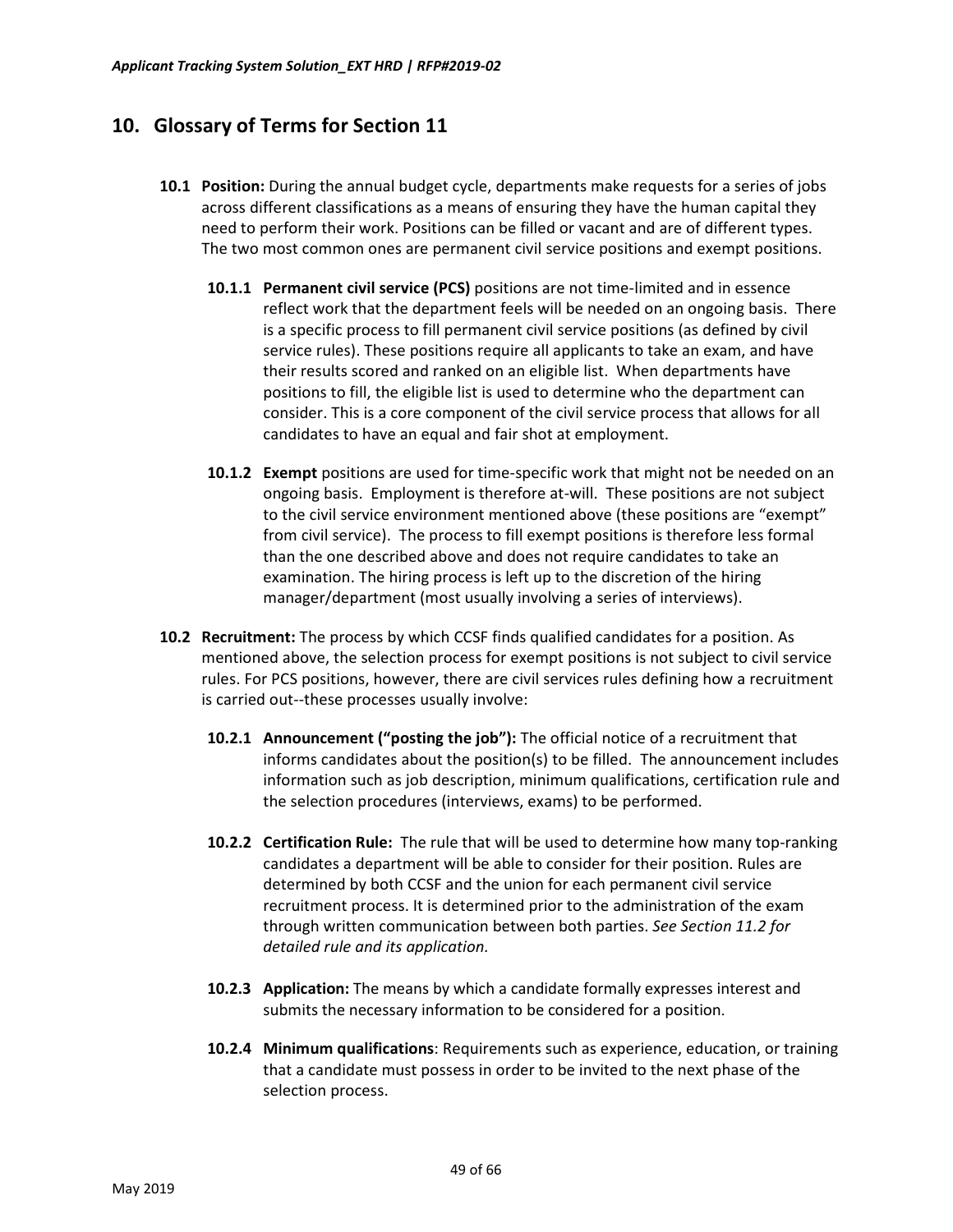- **10.2.5 Examination:** A formal test of a person's knowledge, skills, or abilities related to the position to which they have applied.
- **10.2.6 Eligible list score:** As a result of the one or many examinations taken by a given applicant, an eligible list score is calculated and used to determine the rank of that candidate on an eligible list. These scores have expiration dates.
- **10.2.7 Eligible list rank:** The position of a candidate on an eligible list. Ranks are based on eligible list score. More than one eligible candidate can be in the same rank.
- **10.2.8 Eligible list:** A list of candidates in rank order who have successfully met minimum qualifications and passed all phases of the examination process. In many cases, this list is confidential and only accessible by Human Resources staff. In order to meet different hiring needs, there are two main types of lists:
	- **10.2.8.1 Continuous list:** These are often used for hard-to-fill positions or positions with high turnover. Candidates are periodically added to the eligible list as new qualified candidates apply and successfully pass all examinations. Since the candidates are added at different times, the list does not expire. Instead, each candidate is removed from the list when their eligible list score's expiration date has passed.
	- **10.2.8.2 Discrete list:** These are the result of recruitments where candidates are only able to apply during a specific period. Successful candidates are ranked on an eligible list that has a singular expiration date. After that expiration date, the eligible list is inactive and cannot be used.
	- **10.2.8.3 Eligible:** An individual on the eligible list.
- **10.2.9 Certification ("Cert"):** The act of taking vacant, approved positions and connecting them to the eligible list for the purpose of initiating the hiring process.
- **10.2.10 Referral:** After a position or positions have been certified, the act of providing hiring departments with eligibles who can be considered to fill the position(s).
- **10.2.11 General waiver:** A status given to a candidate who has been allowed to be placed on the eligible list, but cannot be considered until they have completed additional requirements (e.g., a candidate who needs to graduate before they can be considered as fully meeting the minimum qualifications). Such a candidate must have the general waiver status removed before they can be referred to a department for consideration.
- **10.2.12 Reachables:** Ranks and corresponding eligibles that the department can consider for appointment based on the recruitment's certification rule.
- **10.2.13 Alternates:** Ranks and corresponding eligibles that are not immediately available at the time of referral to the hiring department, but may become available should candidates opt out or fail to respond during any phase of the selection process.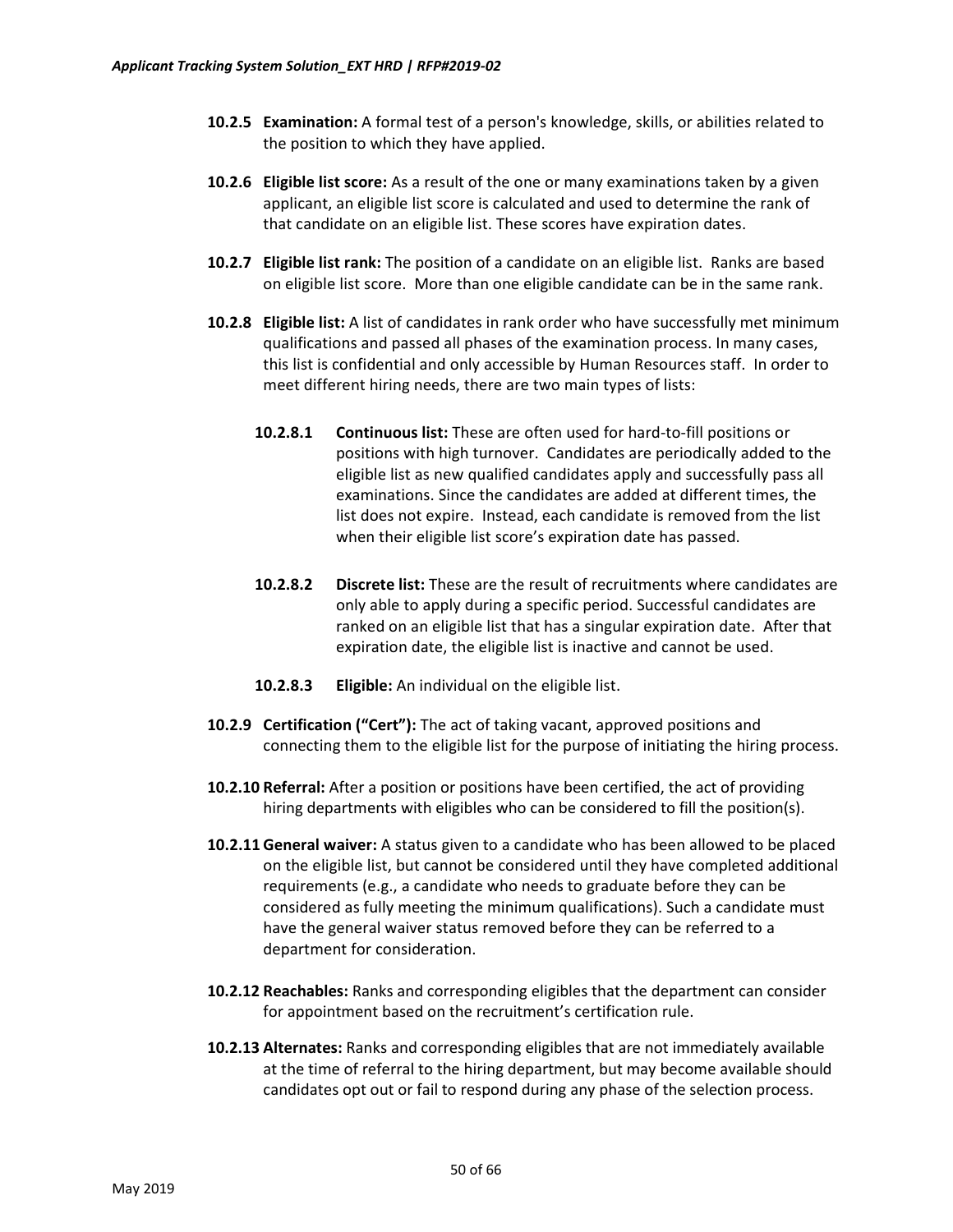**10.2.14 Special requirements:** Additional characteristics associated with some positions, such as additional qualifications (e.g., foreign language fluency, special license, etc.), schedule, or location. After the referral, departments will reach out to ask if candidates are interested in the position and whether they meet the special requirements.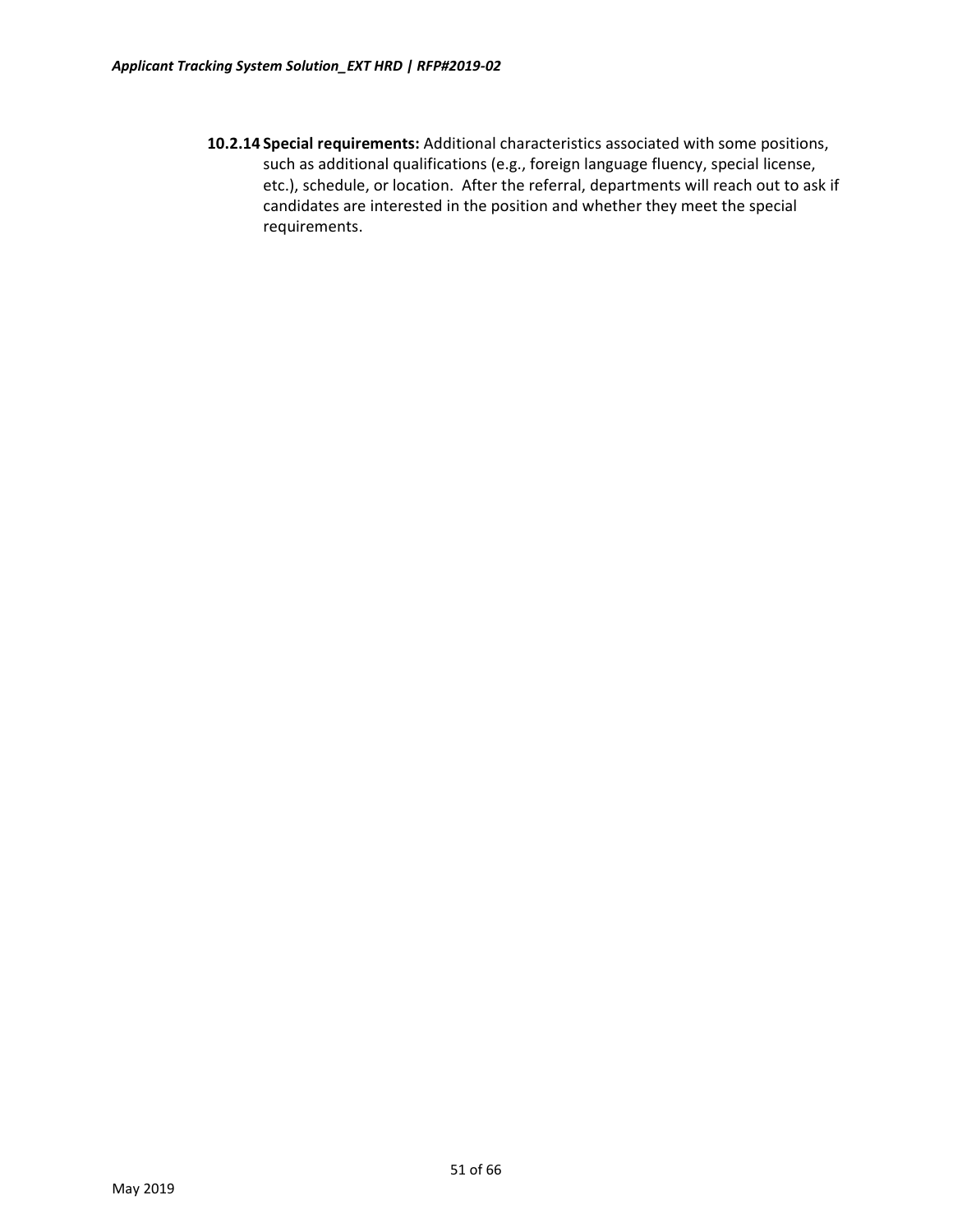# <span id="page-51-0"></span>**11. Background Information on Unique Government Processes**

### **11.1 CCSF's Exams Process**

For all permanent civil service hires at CCSF, positions must be filled through an examination process, where only the top performing individuals can be considered for vacancies. This section explains the examinations process and types of examinations currently performed.



*The above diagram demonstrates which module is being detailed in this section.*

### **11.1.1 Types of Exams**

- **11.1.1.1 Behavioral Consistency Questionnaires:** Questions are focused on asking candidates to explain their experience in job-related areas. These exams are scored by a group of raters based on a pre-established rubric for knowledge, skills, and abilities ("KSAs") important for the position. For scoring purposes, the candidate's name must be removed so that the raters do not know the identity of the individual.
- **11.1.1.2 Computer Exam (Non-Proctored):** An examination where the candidates take a computer examination at home or a location of their choosing. Computer exams have numerous question types such as multiple choice, matching, fill-in, drag and drop, etc. The candidate must complete the exam in a single sitting while the computer is locked so that web-browsing and taking screenshots are not an option. Candidates are emailed a link to take the examination with a specified deadline for completion.
- **11.1.1.3 Computer Exam (Proctored):** An examination where the candidates take a computer examination at a testing center. The candidate is scheduled to take the exam at a specific date, time, and location.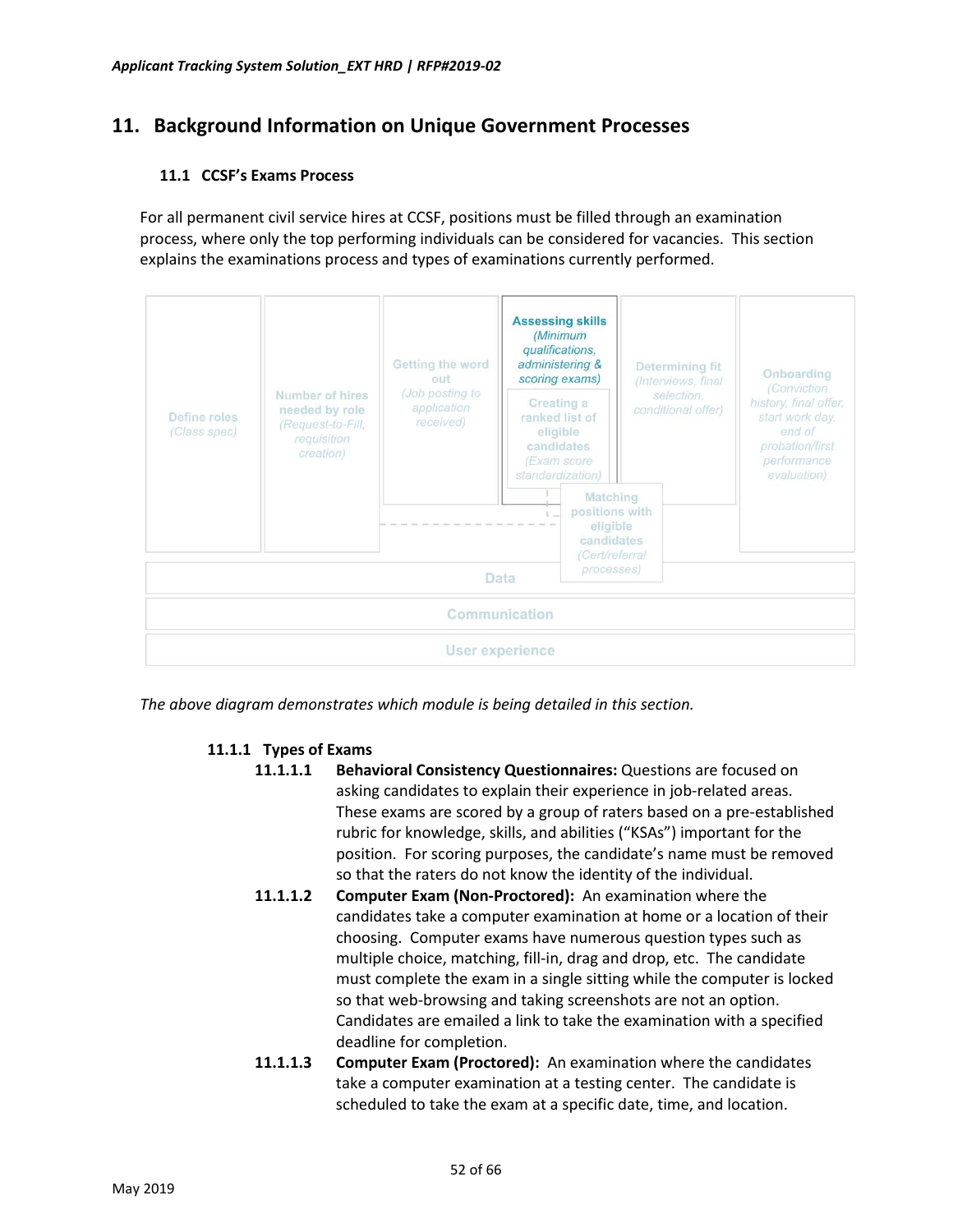- **11.1.1.4 Oral, Performance, or Written Essay Exam:** Examinations where the candidate is expected to provide responses in written or verbal form. These exams are scored by a group of raters based on a pre-established rubric for KSAs important for the position. For scoring purposes, the candidate's name must be removed so that the raters do not know the identity of the individual.
- **11.1.1.5 Training & Experience Evaluation:** Candidates are asked to complete a survey regarding their previous training and experience. Options may be multiple-choice or multiple-answer. Each answer option has a score associated with it.
- **11.1.1.6 Written Multiple-Choice Exam:** An examination where the test taker chooses the best option amongst the options provided. These exams are administered in-person and require a method for a candidate's responses to be scored against an answer key.
- **11.1.2** Regardless of the type of exam, all exams are comprised of the same four sections which are essential for creating the eligible list:

| <b>Creating exam</b><br>questions, rubric, and<br>answers | Administering exam in-<br>person or online | <b>Scoring exam</b> | <b>Standardizing and</b><br>storing results |
|-----------------------------------------------------------|--------------------------------------------|---------------------|---------------------------------------------|
|-----------------------------------------------------------|--------------------------------------------|---------------------|---------------------------------------------|

### **Behavioral Consistency Questionnaires:**

| <b>Creating exam</b><br>questions, rubric, and<br>answers   | Administering exam in-<br>person or online                                  | <b>Scoring exam</b>                                                                                                                                                                                                                                                                                                                        | <b>Standardizing and</b><br>storing results                                                                       |
|-------------------------------------------------------------|-----------------------------------------------------------------------------|--------------------------------------------------------------------------------------------------------------------------------------------------------------------------------------------------------------------------------------------------------------------------------------------------------------------------------------------|-------------------------------------------------------------------------------------------------------------------|
| Questions and rubric<br>are developed by<br>internal staff. | Candidates are digitally<br>provided questions to<br>complete on their own. | <b>Questionnaires</b><br>completed by<br>candidates are shared<br>with raters with<br>identifiable information<br>(names, schools,<br>addresses) removed.<br>Questionnaires and<br>rubrics should be<br>digitally shared, and<br>results inputted and<br>recorded to a<br>candidate's file.<br>KSA ratings should be<br>tracked per rater. | Ratings are converted<br>into a raw score based<br>on the average score<br>per KSA and the weight<br>of each KSA. |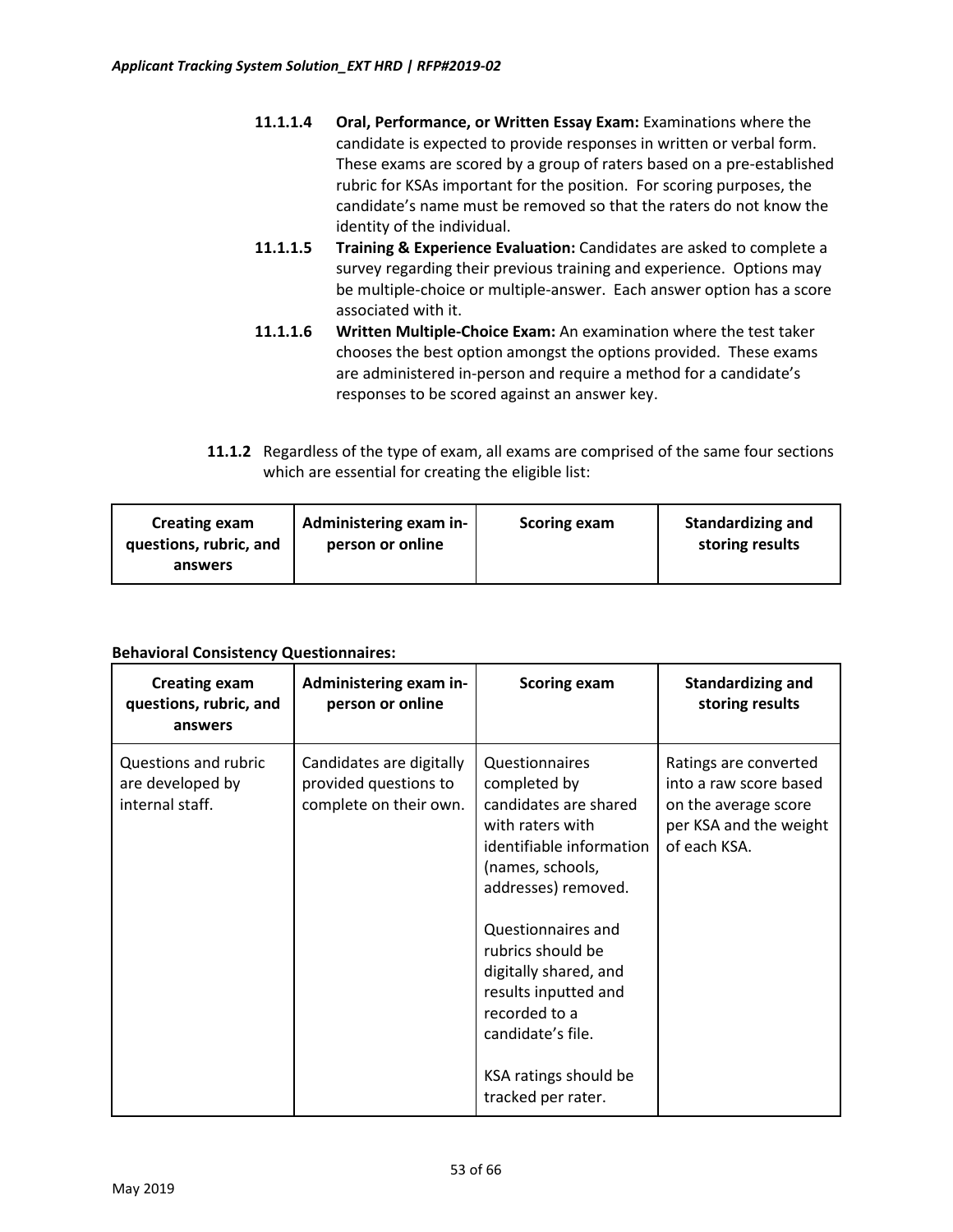|  | Results should be      |  |
|--|------------------------|--|
|  | editable in case there |  |
|  | appears to be          |  |
|  | inconsistencies and    |  |
|  | where a re-review      |  |
|  | would be necessary.    |  |

### **Computer Exam (Non-Proctored):**

| <b>Creating exam</b><br>questions, rubric, and<br>answers                                                                                                                                                             | Administering exam in-<br>person or online                                                    | <b>Scoring exam</b>                                                                                         | <b>Standardizing and</b><br>storing results                                                                                                                                                                                                                                              |
|-----------------------------------------------------------------------------------------------------------------------------------------------------------------------------------------------------------------------|-----------------------------------------------------------------------------------------------|-------------------------------------------------------------------------------------------------------------|------------------------------------------------------------------------------------------------------------------------------------------------------------------------------------------------------------------------------------------------------------------------------------------|
| Questions and answers<br>are developed by<br>internal staff or<br>outsourced.                                                                                                                                         | Candidates are<br>provided with a unique<br>link to access the<br>examination.                | Scores are calculated<br>immediately upon<br>completion and should<br>be recorded to a<br>candidate's file. | Item analysis data<br>needs to be available.<br>Broad analysis (mean,<br>standard deviation,                                                                                                                                                                                             |
| The exam provider<br>stores the questions<br>and answers.                                                                                                                                                             | Tests are given online<br>at a location of the<br>candidate's choice<br>(home, library, etc.) |                                                                                                             | etc.) as well as<br>demonstrating how<br>stats were calculated<br>must be recorded.                                                                                                                                                                                                      |
| Answer key should be<br>editable in case a<br>question is determined<br>to be unclear or have<br>unintended bias based<br>on item analysis.<br>At times, questions and<br>answer options are<br>weighted differently. |                                                                                               |                                                                                                             | In some situations,<br>candidates cannot re-<br>take an exam unless a<br>certain amount of time<br>has passed. After this<br>time has passed,<br>candidates can decide<br>to keep their exam<br>scores active for a<br>longer period of time if<br>they apply to other<br>opportunities. |

### **Computer Exam (Proctored):**

| <b>Creating exam</b>   | Administering exam in- | <b>Scoring exam</b> | <b>Standardizing and</b> |
|------------------------|------------------------|---------------------|--------------------------|
| questions, rubric, and | person or online       |                     | storing results          |
| answers                |                        |                     |                          |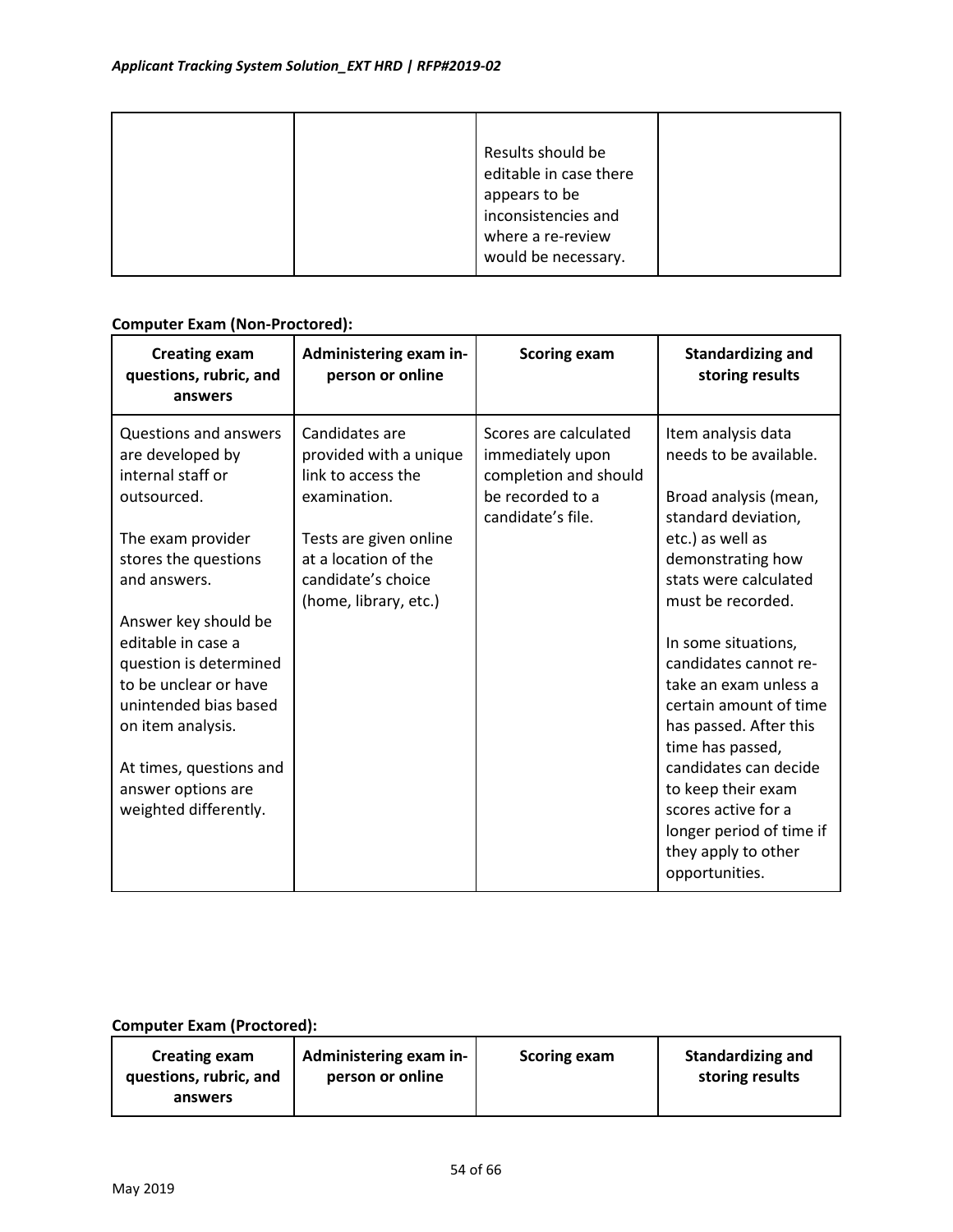| [Same as Computer<br>Exam (Non-Proctored)] | Tests are given online,<br>either at a CCSF testing<br>center or remotely at<br>an approved proctored<br>national testing center. | [Same as Computer<br>Exam (Non-Proctored)] | [Same as Computer<br>Exam (Non-Proctored)] |
|--------------------------------------------|-----------------------------------------------------------------------------------------------------------------------------------|--------------------------------------------|--------------------------------------------|
|--------------------------------------------|-----------------------------------------------------------------------------------------------------------------------------------|--------------------------------------------|--------------------------------------------|

### **Oral, Performance, or Written Essay Exam:**

| <b>Creating exam</b><br>questions, rubric, and<br>answers                    | Administering exam in-<br>person or online                                                 | <b>Scoring exam</b>                                                                                                                                                                                                                                                                                                                                                                                                                                                                                         | <b>Standardizing and</b><br>storing results                                                                                                                                                                                                                                                                                      |
|------------------------------------------------------------------------------|--------------------------------------------------------------------------------------------|-------------------------------------------------------------------------------------------------------------------------------------------------------------------------------------------------------------------------------------------------------------------------------------------------------------------------------------------------------------------------------------------------------------------------------------------------------------------------------------------------------------|----------------------------------------------------------------------------------------------------------------------------------------------------------------------------------------------------------------------------------------------------------------------------------------------------------------------------------|
| Questions and rubric<br>are developed by<br>internal staff or<br>outsourced. | Tests are given in<br>person, but CCSF hopes<br>to move more and<br>more online over time. | Raters are selected and<br>given a list of KSAs to<br>rate the candidate.<br>Rating forms do not<br>indicate the identity<br>(name) of the<br>candidate.<br>Rubric is confidentially<br>shared with raters to<br>ensure objective<br>ratings.<br>KSA ratings should be<br>tracked on a per rater<br>basis.<br>If a rater has a close<br>connection with a<br>candidate they can<br>recuse themselves and,<br>therefore, will not<br>score that individual.<br>Scores are calculated<br>based on the average | Ratings are converted<br>into a raw score based<br>on the average score<br>per KSA and the weight<br>of each KSA.<br>Results need to be<br>accessible and in an<br>easy-to-read format in<br>order to provide<br>information to<br>candidates. Certain<br>information is redacted<br>during these reviews<br>(e.g., rater name). |
|                                                                              |                                                                                            | number of raters who<br>scored an individual.                                                                                                                                                                                                                                                                                                                                                                                                                                                               |                                                                                                                                                                                                                                                                                                                                  |

### **Training & Experience Evaluation:**

| <b>Creating exam</b><br>questions, rubric, and<br>answers | Administering exam in-<br>person or online | <b>Scoring exam</b> | <b>Standardizing and</b><br>storing results |
|-----------------------------------------------------------|--------------------------------------------|---------------------|---------------------------------------------|
| Multiple-choice                                           | Candidates are digitally                   | The sum of scores   | Scores are true scores.                     |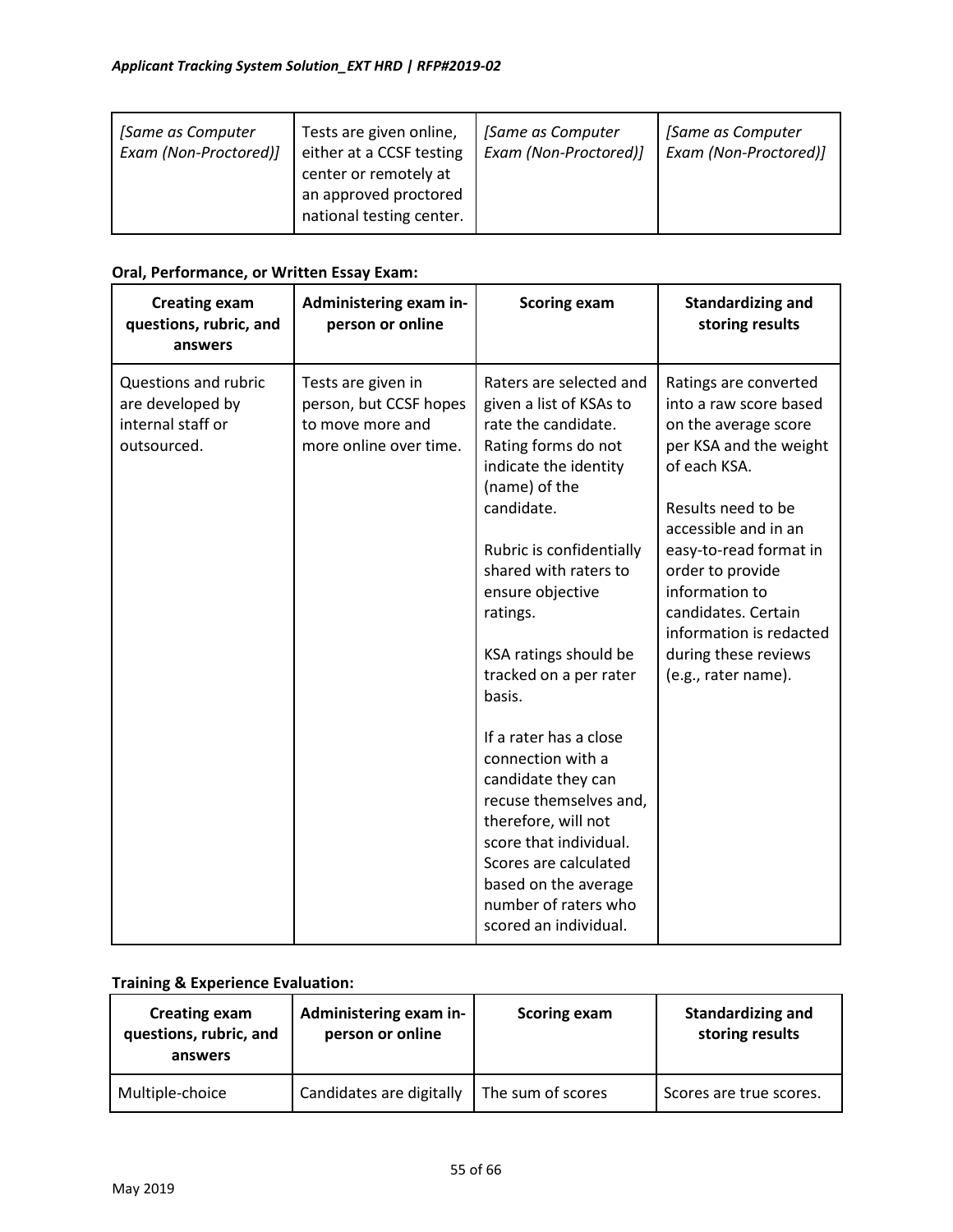| questions or multiple-<br>answer questions are<br>developed by internal<br>staff.                | provided questions to<br>complete on their own. | should be calculated<br>and recorded to a<br>candidate's file. | There is no additional<br>standardization needed. |
|--------------------------------------------------------------------------------------------------|-------------------------------------------------|----------------------------------------------------------------|---------------------------------------------------|
| HR professionals<br>determine points that<br>should be associated<br>with each answer<br>option. |                                                 |                                                                |                                                   |

## **Written Multiple-Choice Exam:**

| <b>Creating exam</b><br>questions, rubric, and<br>answers                                                                                                                                                                                                                                                                                                                                                                                                                                      | Administering exam in-<br>person or online                                                 | <b>Scoring exam</b>                                                                          | <b>Standardizing and</b><br>storing results                                                                                                                                                                                                                                                                                                                                                                                                                                                                                                                                             |
|------------------------------------------------------------------------------------------------------------------------------------------------------------------------------------------------------------------------------------------------------------------------------------------------------------------------------------------------------------------------------------------------------------------------------------------------------------------------------------------------|--------------------------------------------------------------------------------------------|----------------------------------------------------------------------------------------------|-----------------------------------------------------------------------------------------------------------------------------------------------------------------------------------------------------------------------------------------------------------------------------------------------------------------------------------------------------------------------------------------------------------------------------------------------------------------------------------------------------------------------------------------------------------------------------------------|
| <b>Questions and answers</b><br>are developed by<br>internal staff or<br>outsourced.<br>A database of answers<br>must be stored.<br>Database must allow<br>for more than one<br>answer option to be<br>considered correct.<br>Answer key must be<br>editable (i.e., modify<br>answer, remove<br>question) in case a<br>question is determined<br>to be unclear or have<br>unintended bias based<br>on item analysis.<br>At times, questions and<br>answer options are<br>weighted differently. | Tests are given in<br>person, but CCSF hopes<br>to move more and<br>more online over time. | Answer sheets must be<br>scanned, scored against<br>the answer key, and<br>results recorded. | Item analysis data<br>needs to be available.<br>Broad analysis (mean,<br>standard deviation,<br>etc.) as well as<br>demonstrating how<br>stats were calculated<br>must be recorded.<br>Passpoint analysis<br>based on overall<br>candidate<br>gender/ethnicity must<br>be shown.<br>Results need to be<br>accessible and in an<br>easy-to-read format in<br>order to provide<br>information to<br>candidates.<br>In some situations,<br>candidates cannot re-<br>take an exam unless a<br>certain amount of time<br>has passed. After this<br>time has passed,<br>candidates can decide |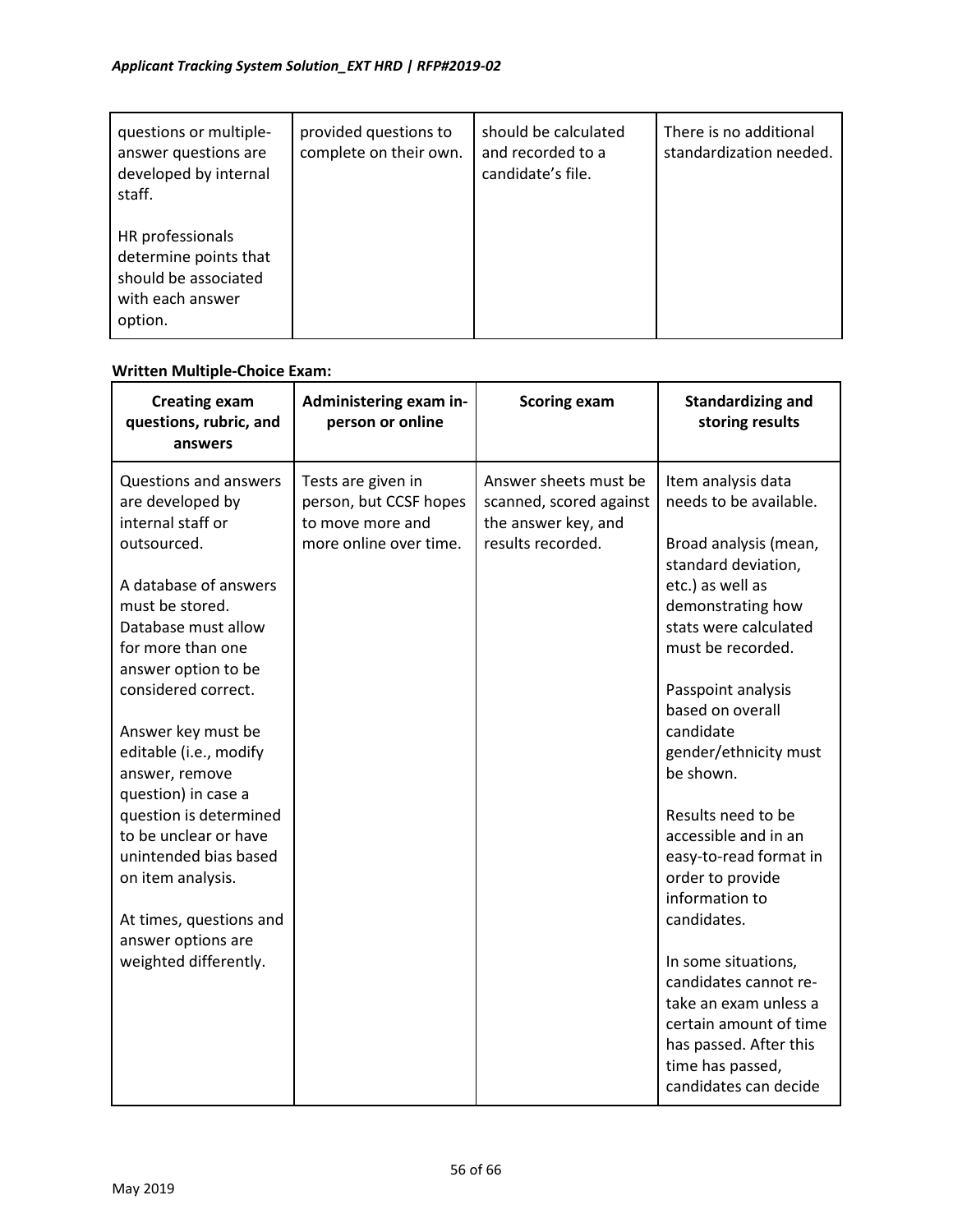|  | to keep their exam<br>scores active for a<br>longer period of time if<br>they apply to other<br>opportunities. |
|--|----------------------------------------------------------------------------------------------------------------|
|--|----------------------------------------------------------------------------------------------------------------|

#### **11.1.3 Additional Points**

Currently CCSF gives extra points to candidates who pass the examination process if they meet certain criteria. Some examples of these include:

- *Veteran's Points*: Given to candidates who are not currently CCSF employees and who are veterans.
- *Promotional Points*: Given to candidates who are currently CCSF employees and who have met certain internal criteria.
- *Job Experience Points/Skilled Labor Points*: May be given to candidates who have completed specialized training programs.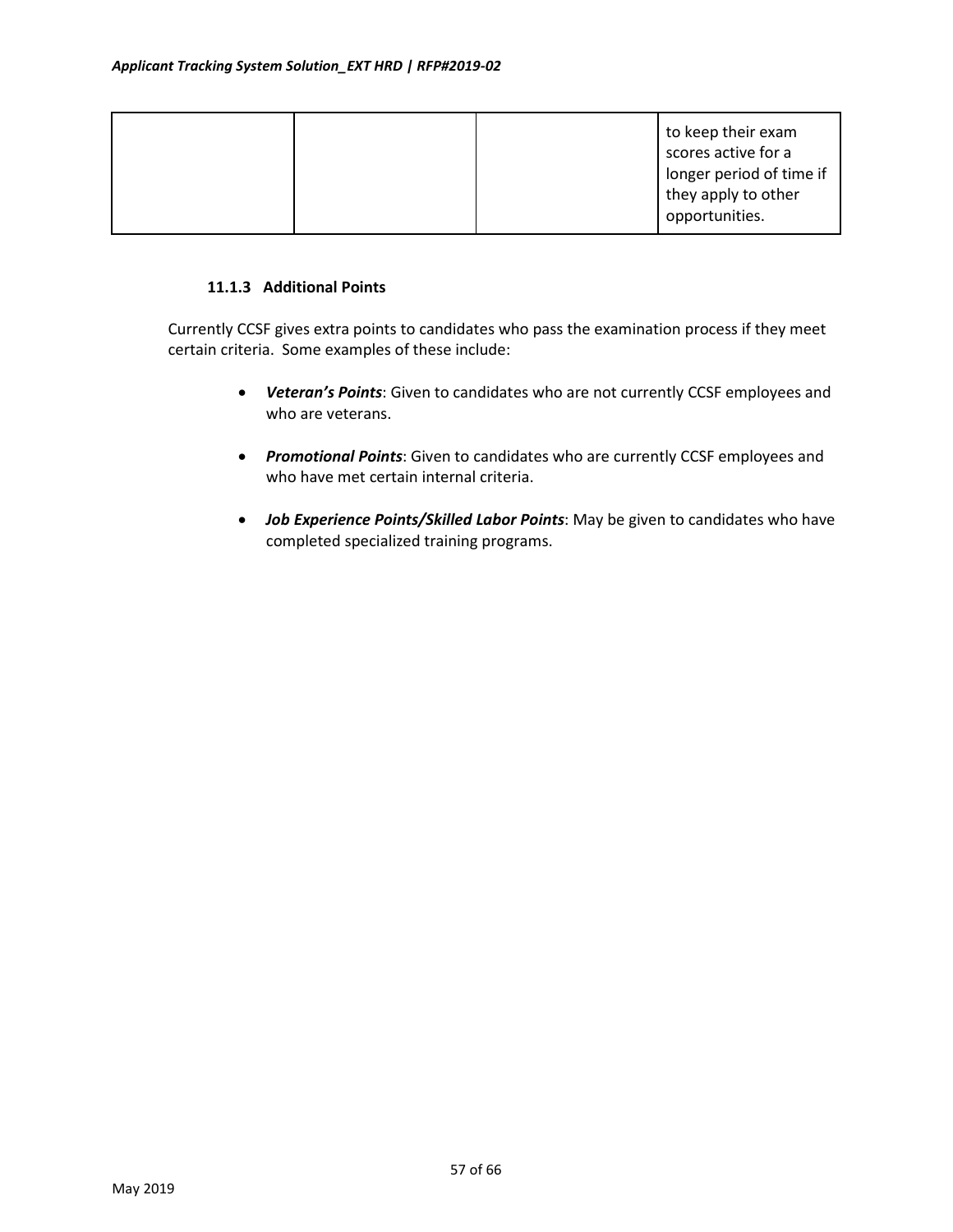#### **11.2 CCSF's Eligible List Process**



*The above diagram demonstrates which module is being detailed in this section.*

### **11.2.1 Creation of eligible list**

Once all portions of the exam process are completed, CCSF is required to create an eligible list which ranks candidates based on how well each candidate performed in comparison to one another. Lists can be one of two types:

- **11.2.1.1 Discrete**: Candidates apply during a set filing period. Candidates who pass all examination phases are ranked in descending score order (i.e., highest score is Rank 1, next highest score is Rank 2, etc.). Each candidate has the same expiration date.
- **11.2.1.2 Continuous**: Candidates are ranked based on pre-set groupings of scores. Veteran and Promotional points should be added *prior* to the grouping of scores. Candidates can apply at any time and are added onto the list upon successful completion of the examination process by merging with other candidates previously on the list. Candidates will have different expiration dates based on when they were added to the list.

In both cases, candidates are scored on a 700-1000 point scale and each examination component needs to be properly weighted within this scale. However, eligible list scores can go beyond this range for candidates who are provided additional points (e.g., veteran's/promotional points) as listed in the previous section.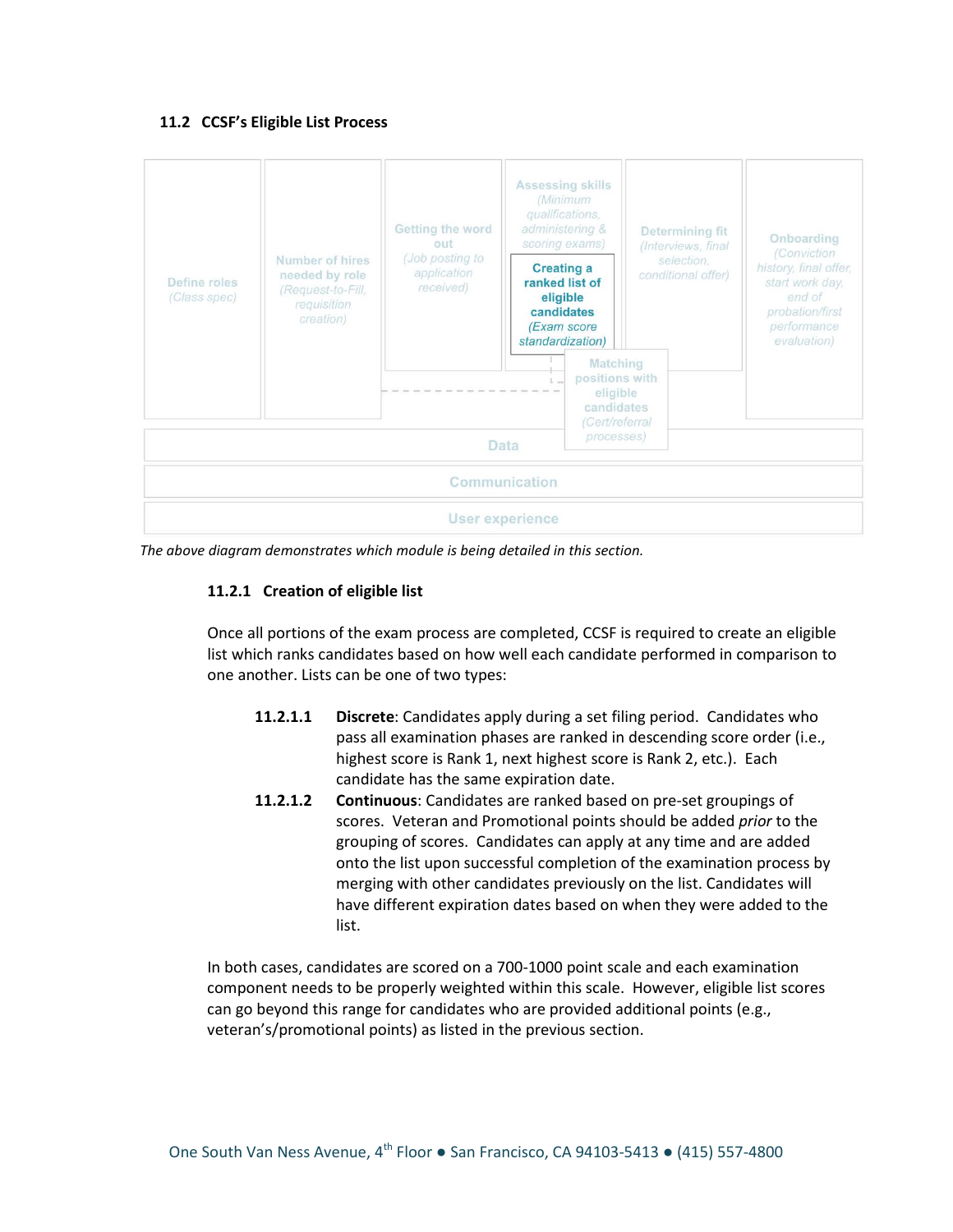### **11.2.2 Posting of Eligible List Information**

For some recruitments of the police and fire departments, an eligible list must be posted publicly on CCSF's website. The eligible list should include:

- **11.2.2.1** Each candidate listed in rank order displaying their name and score received
- **11.2.2.2** The posting date of the eligible list and the duration for which candidates can protest their scores
- **11.2.2.3** The job code and job title, specialty of the position (if applicable), scope, and working title (if applicable)
- **11.2.2.4** How long the list can be used (see certification Section 11.3 for more details)
- **11.2.2.5** List adoption date (when the list is officially ready to hire from)
- **11.2.2.6** Notes (additional comments that may be needed)

For other recruitments, the eligible list must remain confidential, as in the names of eligibles can only be seen by HR personnel. For such recruitments, CCSF is required to post an examination score report which includes all the information listed above, but does not list candidate names. Instead, it needs to display the total number of eligible candidates and how many are at each rank/score.

Current examples of eligible lists and score reports can be found at [https://sfdhr.org/examination](https://sfdhr.org/examination-results)-results

### **11.2.3 Sending Information to Candidates**

Each candidate receives a notice of their exam results. This notice must include:

| <b>11.2.3.1</b> Rank |                                                                                         |
|----------------------|-----------------------------------------------------------------------------------------|
|                      | <b>11.2.3.2</b> Eligible list score                                                     |
|                      | <b>11.2.3.3</b> The raw score of each exam                                              |
|                      | <b>11.2.3.4</b> Any additional points (such as veteran's points and promotional points) |
|                      |                                                                                         |

### **11.2.4 Providing Candidates with Opportunity to Review Results**

Per CCSF's Civil Service Commission rules, after a candidate receives their examination results, they are given three to five days, depending on the recruitment, to ensure that their scores are correctly calculated. This period is called the "Review of Ratings" period.

### **11.2.5 Adopting an Eligible List**

After the Review of Ratings period ends, the HR professional submits a request to a central team at the Department of Human Resources for the list to be formally adopted (i.e., made official and ready for use). The adoption involves designating the appropriate adoption date and expiration date (and recording them in the system).

### **11.2.6 Extending an Eligible List**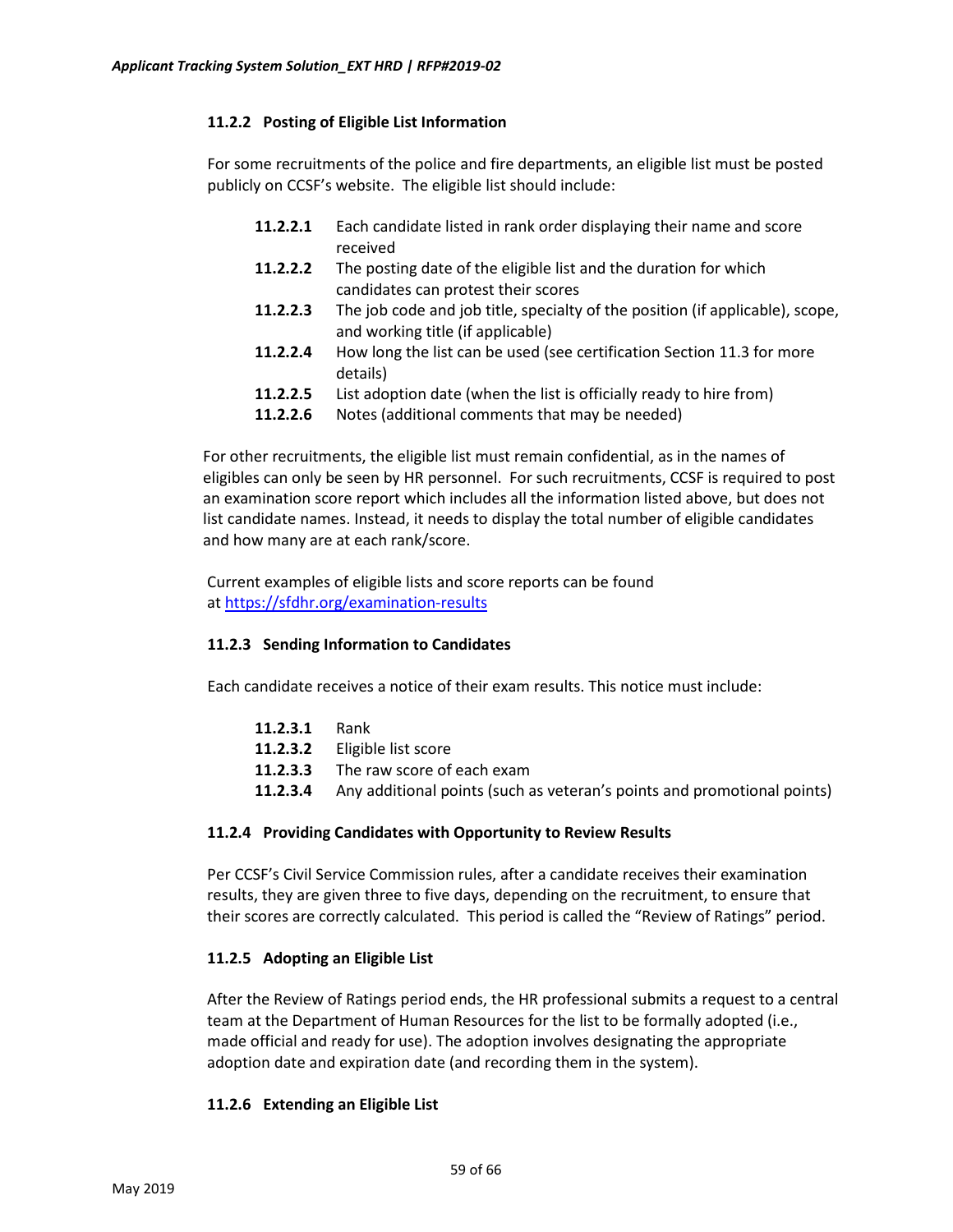Eligible lists are initially active for a time period of six months to two years, after which the eligible list expires. In some cases, it may be decided to extend the eligible list beyond the initial expiration date.



### **11.3 CCSF's Certification and Referral Processes**

*The above diagram demonstrates which module is being detailed in this section.*

At a high-level, the certification process ensures the right subset of eligible candidates (from the adopted eligible list) is made available to hiring managers for hire. This subset of eligible candidates is known as being "reachable." In order to know which ranks (and the corresponding eligible candidates since there can be many eligible candidates per rank) are reachable, two key questions need to be answered:

- How many vacant positions are tied to that eligible list?
- What is the Certification Rule associated with the recruitment that was administered to create the eligible list?

### **11.3.1 Certifying Positions to a List**

Once a list (discrete or continuous) has been adopted, the key next step is to determine which positions can be filled from that eligible list (i.e., tying open positions to the pool of eligible candidates you can pick from).

The date on which this happens--the certification date--ends up playing an important role in the lifecycle of a candidate who ultimately gets hired for one of the vacant positions tied to the list. More specifically, that date determines the current employee's seniority (e.g., if two CCSF employees were being compared, their certification dates and not their start dates would be used to determine seniority).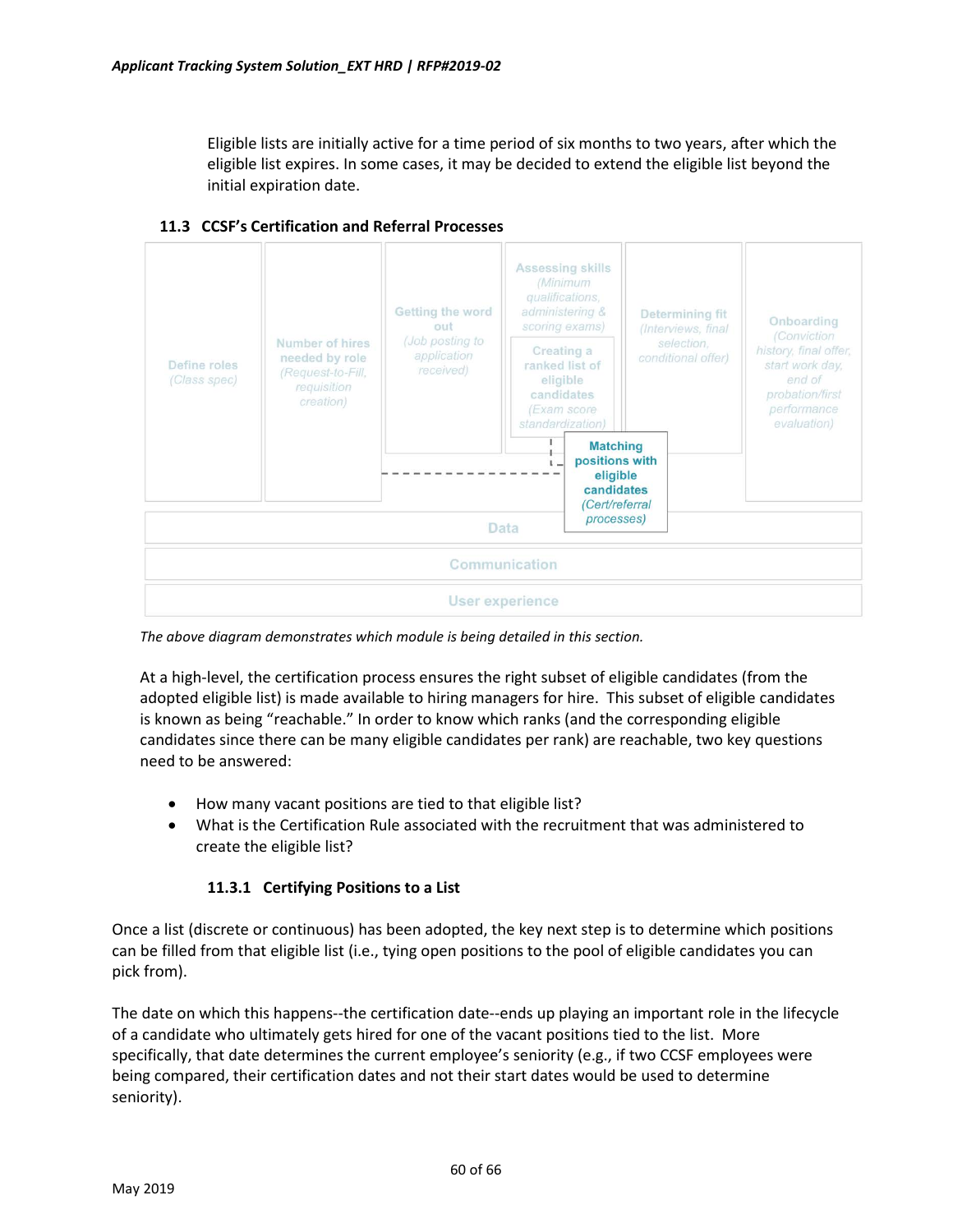Once it is known how many positions are certified to a given list, the Certification Rule can be applied.

#### **11.3.2 The Certification Rule and its Different Types**

A Certification Rule is used to determine which eligible ranks are made available (or reachable) to hiring managers for hire.

There are two different types of rules:

- **11.3.2.1 Rule of Three:** This is currently the most common Certification Rule used by CCSF. Under this rule, to fill a single position, the hiring department must consider only the three (3) highest available ranks (and the corresponding candidates) from the eligible list.
- **11.3.2.2 Expanded Certification Rules:** An expanded Certification Rule is any certification beyond the Rule of Three (e.g., Rule of Five, Rule of Seven, Rule of Ten, or Rule of the List). For example: Under the Rule of Five, to fill a single position, the hiring department must consider only the five (5) highest available ranks from the eligible list. For Rule of the List, the department can consider all ranks.

### **11.3.3 Applying the Certification Rule**

To fill more than one position, CCSF considers the number of positions plus the certification rule number, minus one: [(Number of Positions + Cert Rule number) - 1]

- Example with Rule of Three:
	- o One position approved for hire:
		- The 3 highest available ranks are reachable:  $(1 + 3) 1 = 3$
	- o Four positions approved for hire:
		- The 6 highest available ranks are reachable:  $(4 + 3) 1 = 6$
- Example with Rule of Five:
	- o One position approved for hire:
		- The 5 highest available ranks are reachable:  $(1 + 5) 1 = 5$
	- o Four positions approved for hire:
		- The 8 highest available ranks are reachable:  $(4 + 5) 1 = 8$
- There is no formula needed for Rule of the List

### **11.3.4 Determining Which Ranks (and Corresponding Eligible Candidates) are "Reachable" or "Alternate"**

With the information listed in the sections above, it can now be clearly determined which ranks (and corresponding eligible candidates) on the eligible list are "reachable." All others are said to be "alternate" ranks.

Departments are allowed to consider additional ranks to hire from, beyond the original reachable ranks, if all eligibles in a reachable rank waive the opportunity to participate in the selection process.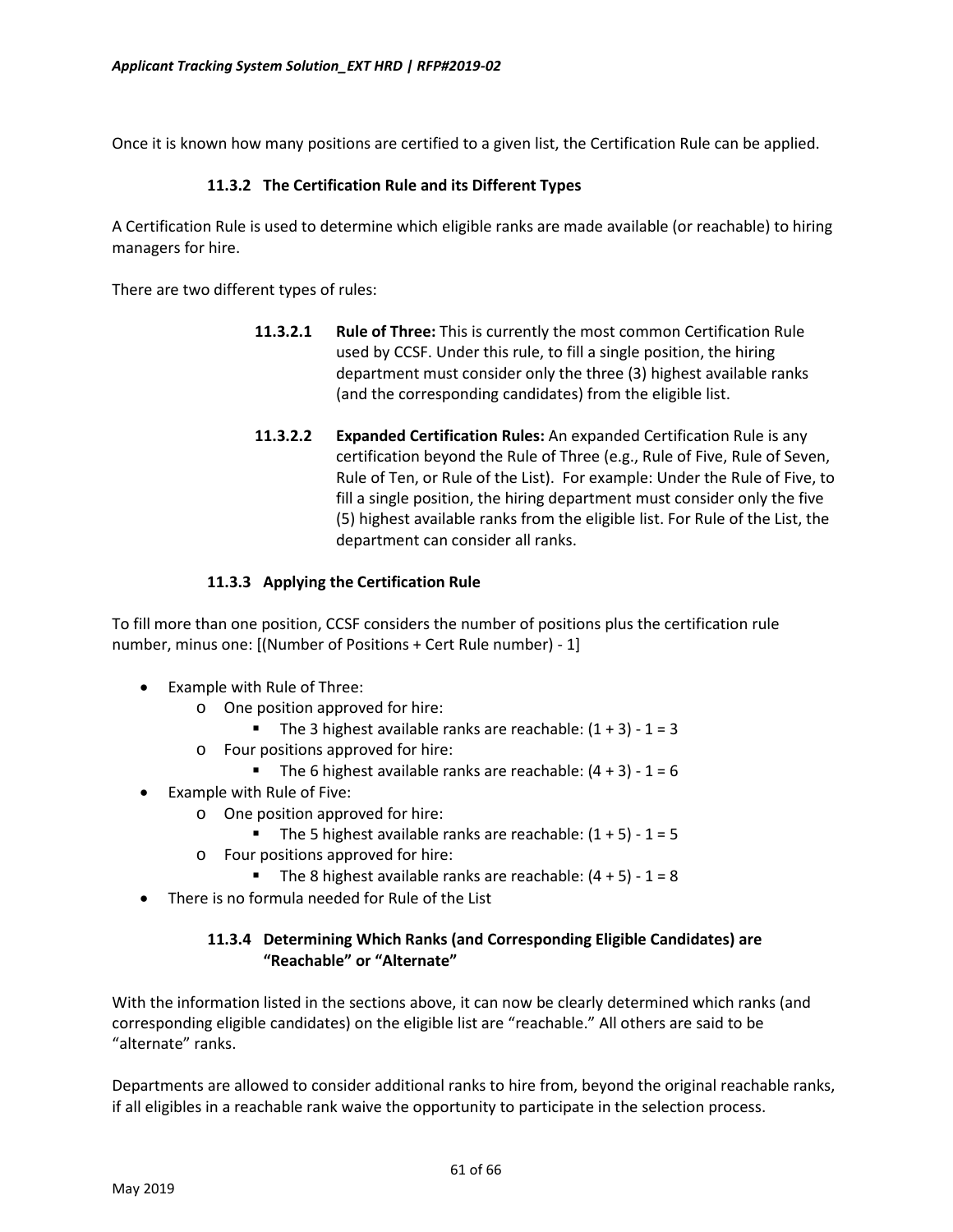For example, under the Rule of Three:

The Department of Emergency Management has one (1) position they need to hire for, which means that the top three ranks are reachable. There are two (2) candidates at each of the top three (3) ranks.

| Rank   | Candidate   | <b>Status</b>                         |
|--------|-------------|---------------------------------------|
| Rank 1 | Candidate A | Interested                            |
| Rank 1 | Candidate B | Interested                            |
| Rank 2 | Candidate C | Is not interested (formally declined) |
| Rank 2 | Candidate D | Interested                            |
| Rank 3 | Candidate E | Interested                            |
| Rank 3 | Candidate F | Interested                            |
| Rank 4 | Candidate G | Interested                            |
| Rank 4 | Candidate H | Interested                            |

In this scenario, Rank 4 and the corresponding eligibles are not reachable because there is still a candidate available in Rank 2 (Candidate D).

If, however, Candidate D had also not been interested in the position (formally declined) then Rank 4 and the corresponding candidates are reachable.

Please note that at times, there may be a need to remove positions (e.g., for budget changes, transfers, disability placements) or add a position (last-minute approval of a position that should have been certified to a list). In these cases, the number of reachable ranks is recalculated based on the new number of positions available.

### **11.3.5 Referring Eligible Candidates to Hiring Department(s)**

After determining who is reachable, the central team at the Department of Human Resources sends the hiring department(s) the most up-to-date eligible list clearly distinguishing between reachable and alternate ranks. This is known as the "referral."

### **11.3.6 Notifying Candidates They Have Been Referred**

The central team at the Department of Human Resources simultaneously notifies the eligibles that their names have been referred (sent to the hiring department for consideration) either as reachables or as alternates. This is known as a "Notice of Certification." The Notice of Certification is informational only and shall not require a response from the eligibles.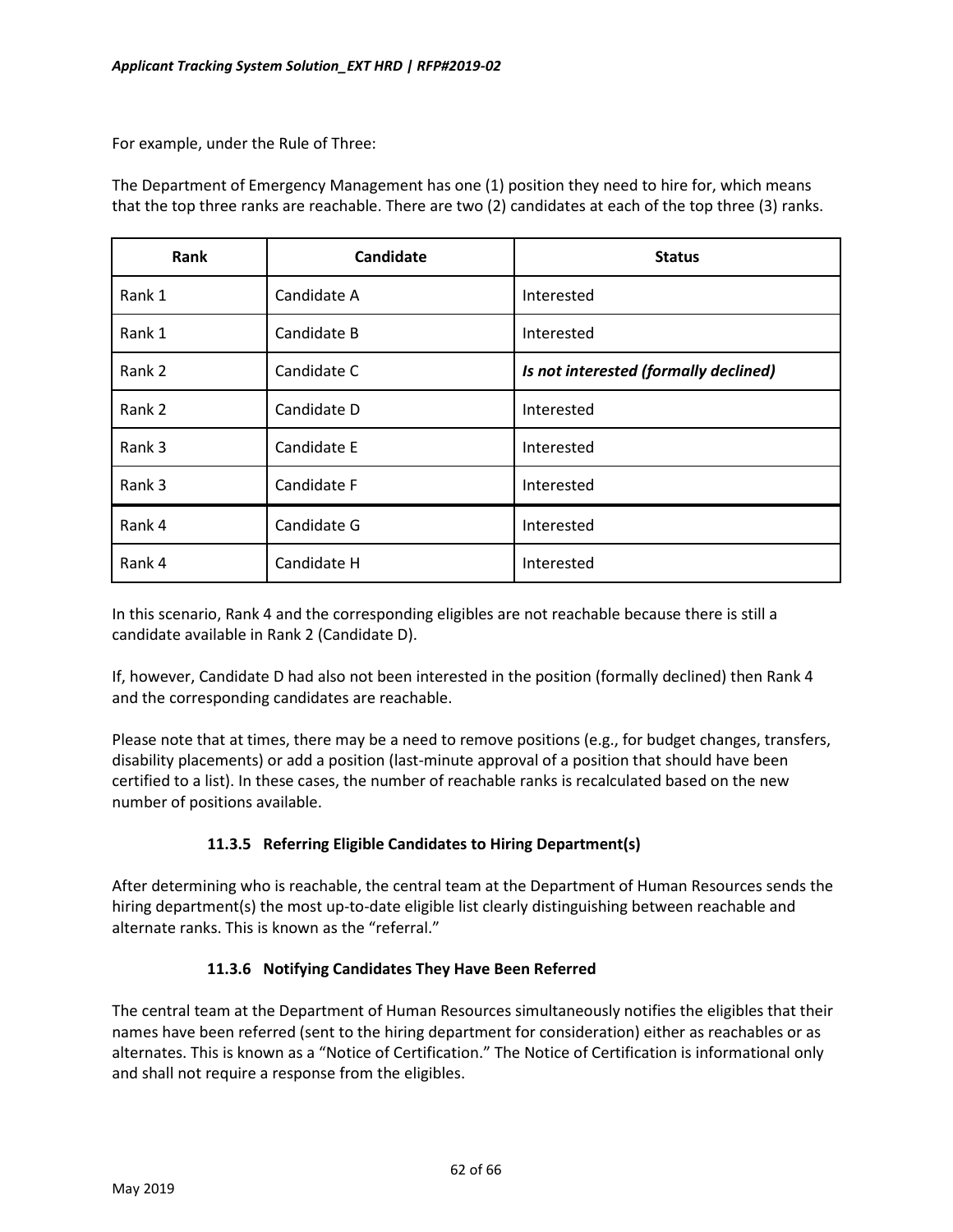### **11.3.7 Sending Notice of Inquiry to Eligible Candidates**

When hiring department(s) have received the referral clearly distinguishing between eligible candidates in reachable and alternate ranks, they can send a "Notice of Inquiry" (or "NOI") to eligible candidates. The NOI is essentially a survey to determine whether the candidates are interested in the specific position(s) at the specific department(s). This is also an opportunity to obtain additional information from the candidate such as whether or not they meet special requirements of the position (e.g., language fluency).

Eligibles are required to respond to an NOI by the deadline specified by the department (minimum five (5) business days). Those who respond stating they are not interested, do not meet the special requirements, and/or do not reply will not be considered further for the position, but will remain on the eligible list for other positions.

### **11.3.8 Continuing the Hiring Process with Candidates within the Reachable Ranks**

At this point, departments have a 60-day window to complete the selection process and select a candidate to hire (per Civil Service rules). All departments independently run their own hiring processes to determine which candidates within the reachable ranks (who have also responded positively to the NOI) they want to move forward with. This is when hiring managers conduct interviews--and/or use other selection methods such as questionnaires--to determine whether the candidate is a right fit for the position. The goal is to ultimately extend a conditional offer.

If at any given point departments are in a place where they cannot fill the position because not enough candidates have responded positively to the NOI and/or meet the special requirements of the position, departments can mark the position as unfillable and, if approved by the central team at the Department of Human Resources, pursue another means to fill it.

### **11.3.9 How the Cert and Referral Processes Evolve Over Time**

The process outlined above gets more complex over time as the statuses of approved positions change, as new positions get approved, and as candidates are no longer available.

Today, this process is completed manually and is a key piece of what CCSF wants to automate over time. CCSF doesn't have a preferred method for automating this moving forward; rather CCSF wants to work with the right partner to help figure this out.

Some examples of variables that make this part of the process dynamic include:

- Additional positions getting approved
- Approved positions getting canceled/removed
- Candidates not meeting special requirements for the position
- Candidates no longer being interested in positions at CCSF
- Candidates getting hired
- Candidate's eligible list score expiring
- Candidates getting hired for part-time positions but still being eligible for full-time positions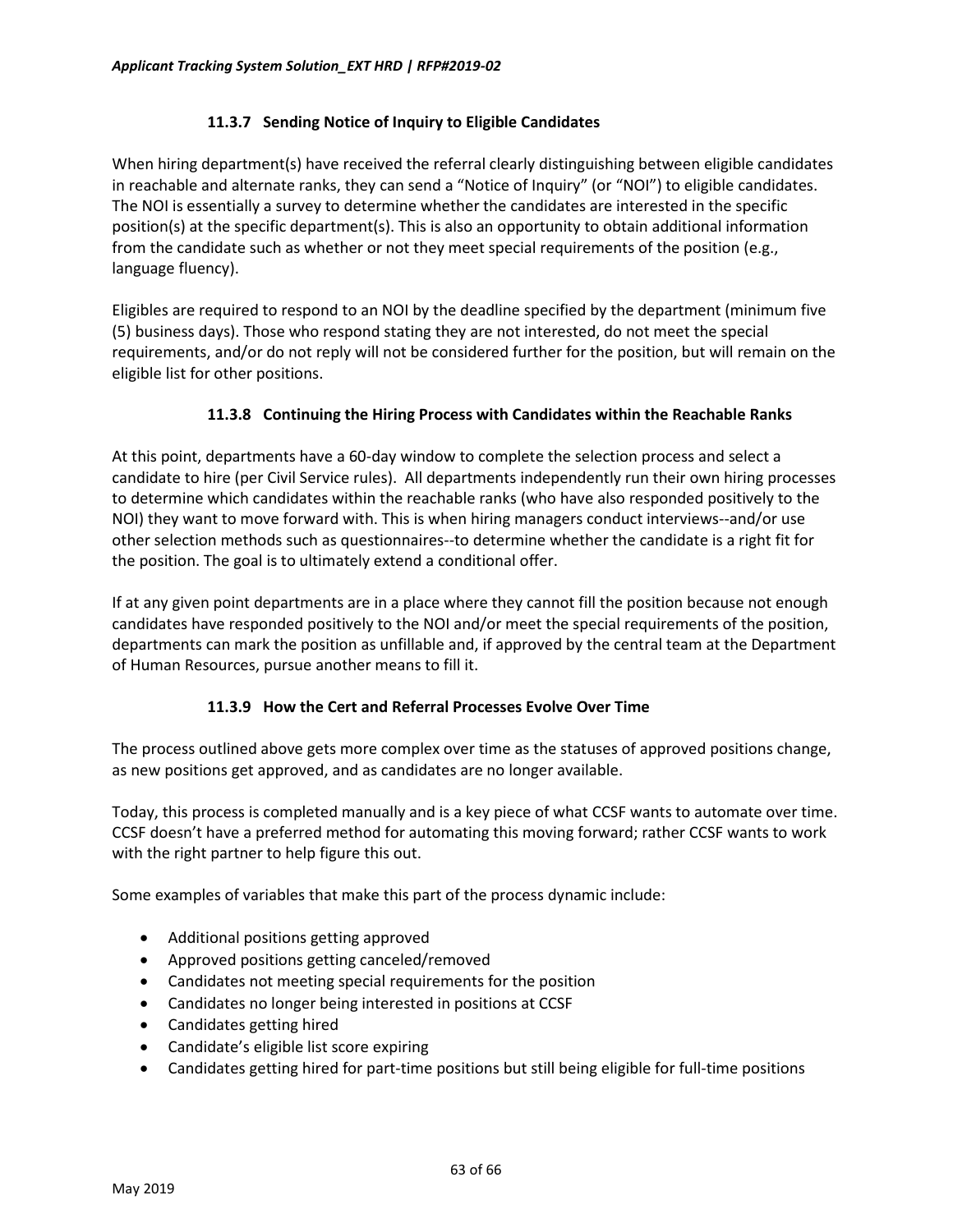All of the variables listed above affect the number of reachable eligibles available to hiring departments and must be recorded for auditing purposes.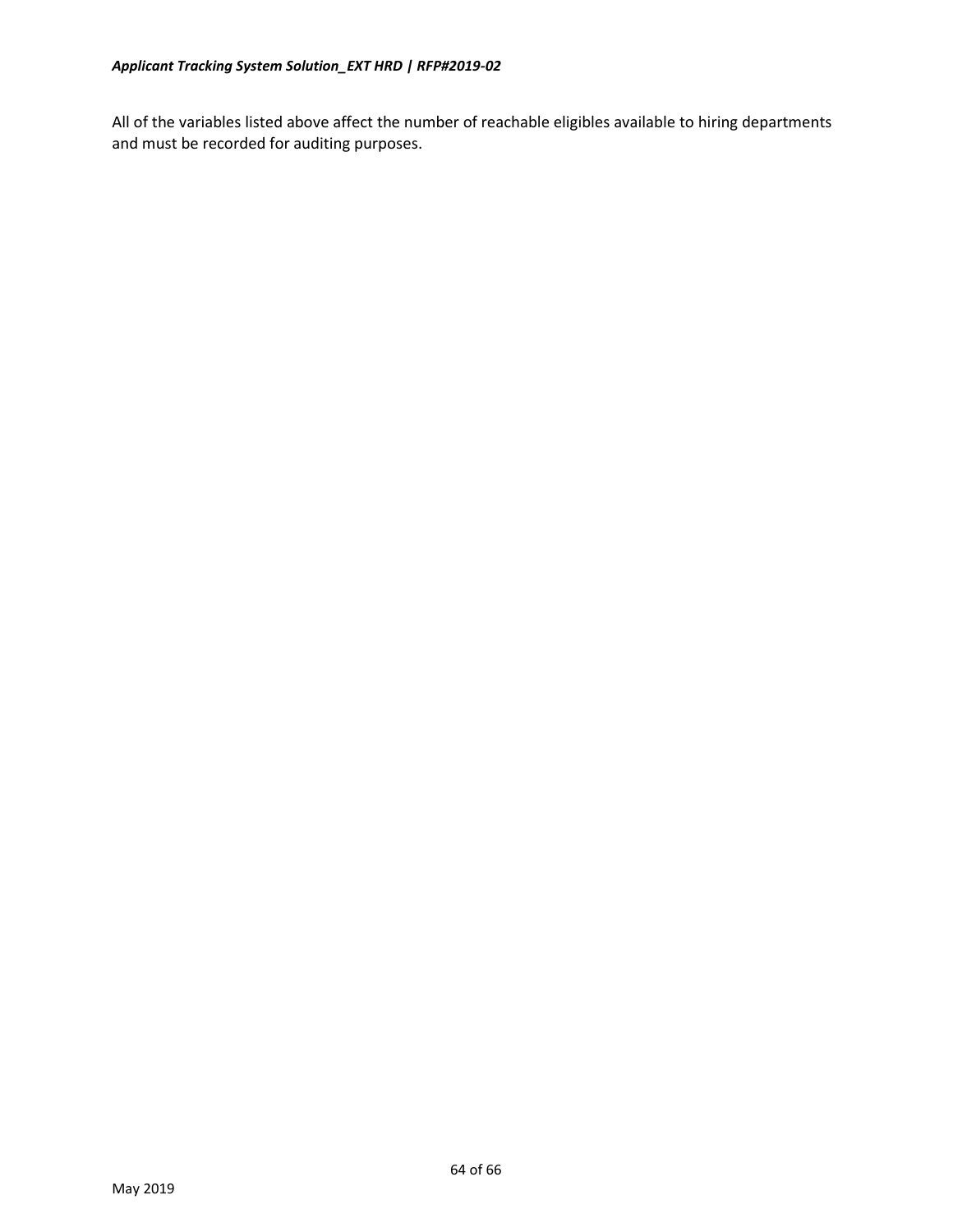# <span id="page-64-0"></span>**12. Contract Monitoring Division ("CMD") Requirements**

### **12.1. Local Business Enterprise Requirements and Outreach-Chapter 14B Requirements**

The requirements of the Local Business Enterprise and Non-Discrimination in Contracting Ordinance set forth in Chapter 14B of the San Francisco Administrative Code as it now exists or as it may be amended in the future (collectively the "LBE Ordinance") shall apply to this RFP.

### **12.2. LBE Subconsultant Participation**

The LBE subconsulting participation requirement is waived for this project.

### **12.3. LBE Prime/JV Participation**

### **12.3.1. Micro-LBE and Small-LBE Bid Discount/Rating Bonus**

Rating bonuses do apply to the procurement of services under this RFP because the anticipated Agreement amount is under \$10 Million.

The City strongly encourages response packages from qualified Micro- and Small-LBEs. Pursuant to Chapter 14B, the following rating bonus will be in effect for the award of this project for any proposers who are certified by CMD as a Micro- or Small- LBE, or joint ventures where the joint venture partners are in the same discipline and have the specific levels of participation as identified below. Certification applications may be obtained by calling CMD at (415) 581-2310. The rating bonus applies at each phase of the selection process. The application of the rating bonus is as follows:

- a) A 10% discount to a Micro- or Small-LBE; or a joint venture between or among Micro- or Small LBEs; or
- b) A 5% discount to a joint venture with Micro- and/or Small-LBE participation that equals or exceeds 35%, but is under 40%; or
- c) A 7.5% discount to a joint venture with Micro- and/or Small-LBE participation that equals or exceeds 40%; or
- d) A 10% discount to a certified non-profit entity.

If applying for a rating discount as a joint venture: The Micro- and/or Small-LBE must be an active partner in the joint venture and perform work, manage the job and take financial risks in proportion to the required level of participation stated in the proposal, and must be responsible for a clearly defined portion of the work to be performed and share in the ownership, control, management responsibilities, risks, and profits of the joint venture. The portion of the Micro- and/or Small-LBE joint venture's work shall be set forth in detail separately from the work to be performed by the non-LBE joint venture partner. The Micro- and/or Small-LBE joint venture's portion of the contract must be assigned a commercially useful function.

### **12.3.2. SBA-LBE Bid Discount/Rating Bonus**